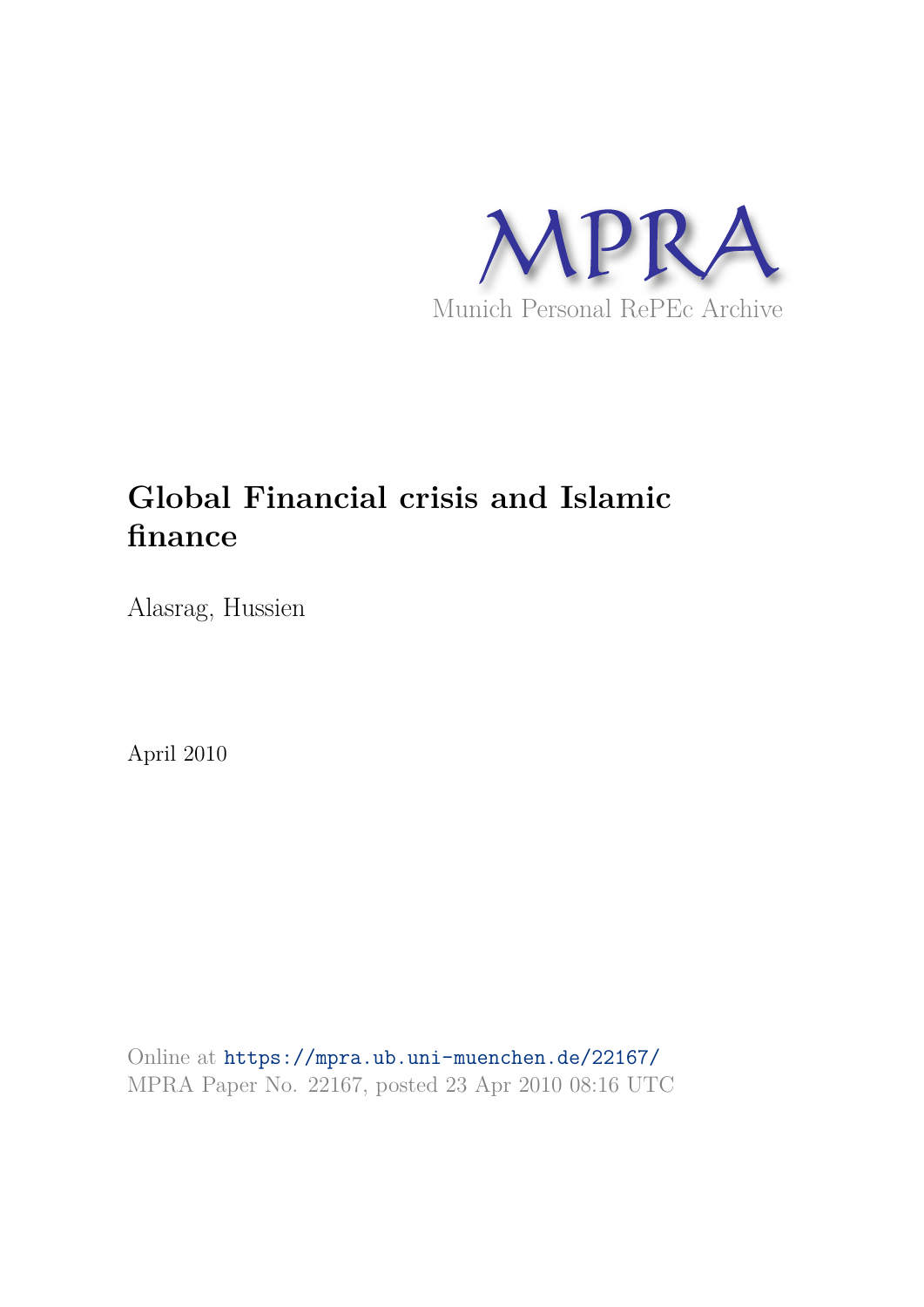Global Financial crisis and Islamic finance Hussein Alasrag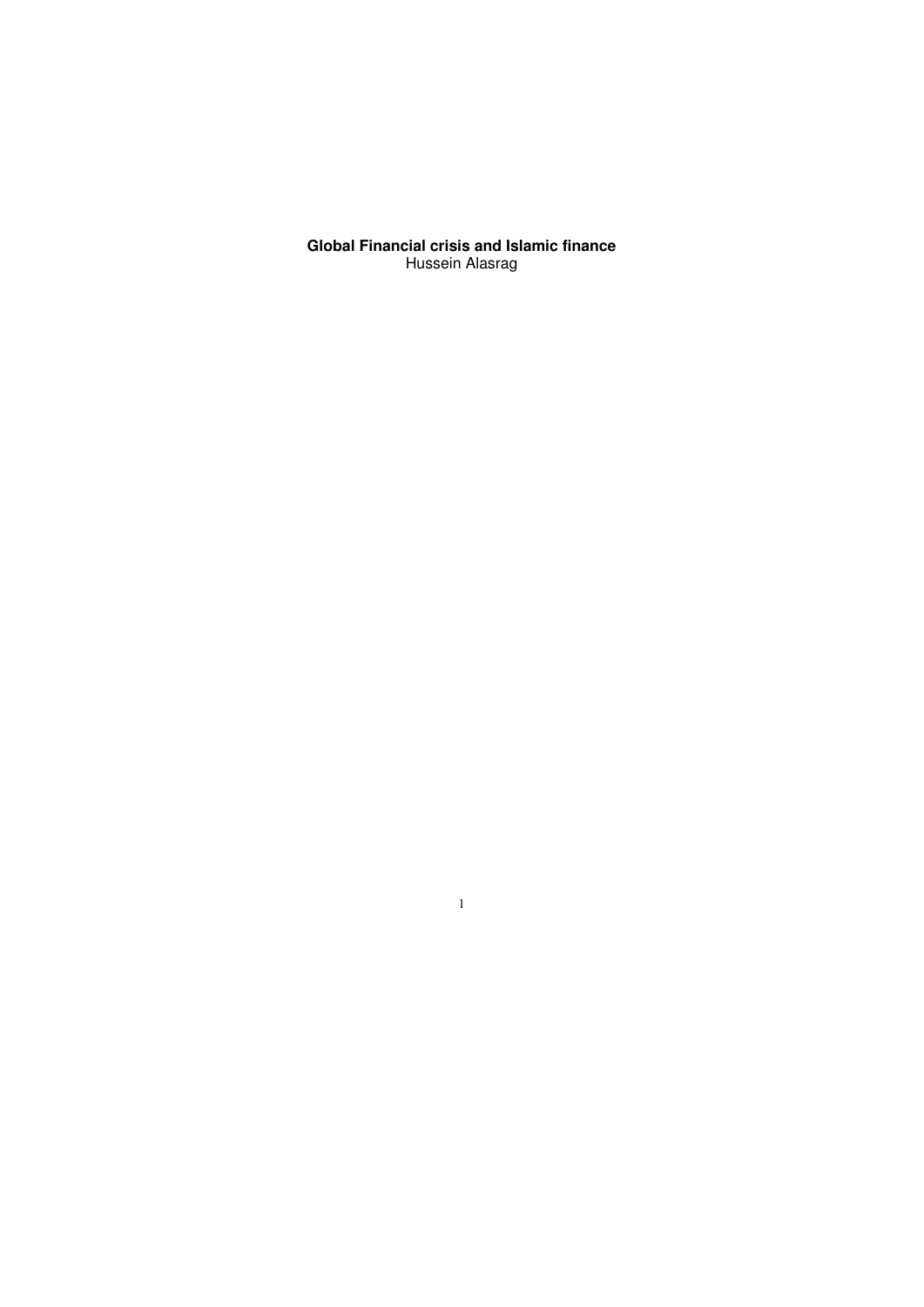# Table of contents

| I.          |                                                                                                   |  |  |
|-------------|---------------------------------------------------------------------------------------------------|--|--|
| П.          |                                                                                                   |  |  |
| A.          |                                                                                                   |  |  |
| <b>B.</b>   |                                                                                                   |  |  |
| $C_{\cdot}$ |                                                                                                   |  |  |
|             | 1.                                                                                                |  |  |
|             | 2.                                                                                                |  |  |
|             | $\mathfrak{Z}$ .                                                                                  |  |  |
|             | KEY SHARI'A PRINCIPLES AND PROHIBITIONS RELEVANT TO FINANCE10<br>$\overline{4}$ .                 |  |  |
|             | 5.                                                                                                |  |  |
|             | 6.                                                                                                |  |  |
|             |                                                                                                   |  |  |
| Ш.          | NATURE OF THE GLOBAL FINANCIAL AND ECONOMIC CRISIS32                                              |  |  |
| A.          | STRUCTURAL CAUSES THAT AGGRAVATED THE CRISIS (AN ISLAMIC PERSPECTIVE). 34                         |  |  |
| <b>B.</b>   |                                                                                                   |  |  |
|             | 1.                                                                                                |  |  |
|             | 2.                                                                                                |  |  |
|             | 3.                                                                                                |  |  |
|             | 4.                                                                                                |  |  |
|             | 5.                                                                                                |  |  |
|             | 6.<br>7.                                                                                          |  |  |
| $C_{\cdot}$ |                                                                                                   |  |  |
|             | All developed countries should take strong, coordinated, and effective actions to stimulate<br>1. |  |  |
|             |                                                                                                   |  |  |
|             | 2.                                                                                                |  |  |
|             | Mobilizing Additional Development Funds by the Creation of a New Credit Facility42<br>3.          |  |  |
|             | $\overline{4}$ .                                                                                  |  |  |
|             | The lack of coherence between policies governing trade and finance must be rectified43<br>5.      |  |  |
|             | 6.                                                                                                |  |  |
|             | Opening advanced country markets to least developed countries' exports44<br>7.                    |  |  |
|             | Learning from Successful Policies to undertake Regulatory Reforms. 45<br>8.                       |  |  |
|             | Coordinating the Domestic and Global Impact of Government Financial Sector Support46<br>9.        |  |  |
|             | 10.                                                                                               |  |  |
| D.          |                                                                                                   |  |  |
|             | 1.                                                                                                |  |  |
|             | Reforms of the Governance of the International Financial Institutions48<br>2.<br>3.               |  |  |
|             | 4.                                                                                                |  |  |
|             | 5.                                                                                                |  |  |
|             | 6.                                                                                                |  |  |
|             | 7.                                                                                                |  |  |
|             | Mechanisms for handling Sovereign Debt Restructuring and Cross-border Investment<br>8.            |  |  |
|             |                                                                                                   |  |  |
|             | 9.                                                                                                |  |  |
|             | 10.                                                                                               |  |  |
| IV.         |                                                                                                   |  |  |
| A.          |                                                                                                   |  |  |
| <b>B.</b>   |                                                                                                   |  |  |
|             | $l_{\cdot}$                                                                                       |  |  |
|             | 2.                                                                                                |  |  |
|             | 3.                                                                                                |  |  |
|             | $\overline{4}$ .                                                                                  |  |  |
| V.          | THE GLOBAL FINANCIAL CRISIS: LESSONS FROM AND FOR ISLAMIC FINANCE                                 |  |  |
|             | 64                                                                                                |  |  |
|             |                                                                                                   |  |  |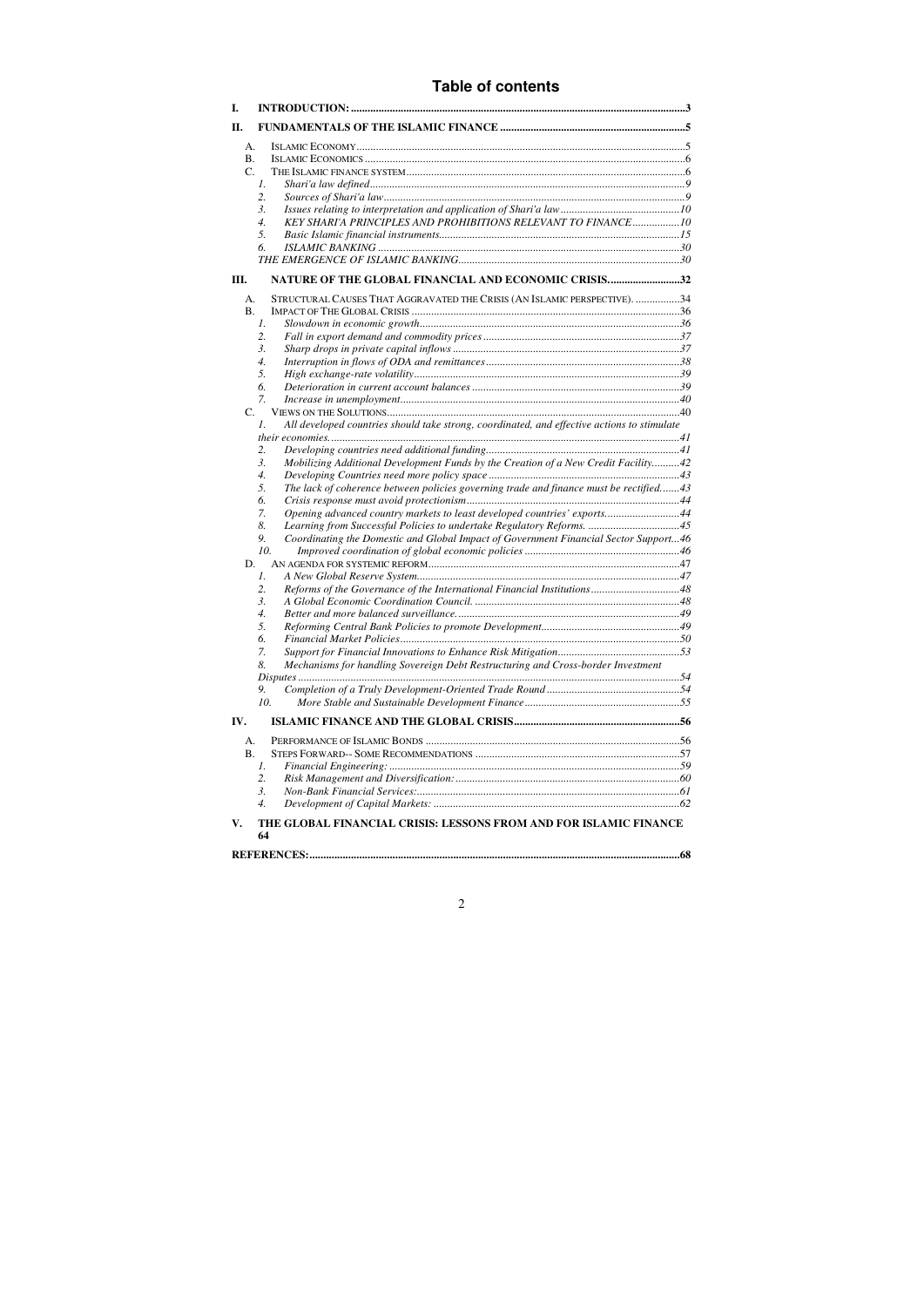The world economy is still suffering the crisis, considered the most severe since the Great Depression, where economic downturn at historic magnitude and many countries across the globe, irrespective of their development level, are still under strain dealing with this crisis.

I. Introduction:<br>The world economy is still suffering<br>severe since the Great Depression<br>inistoric magnitude and many<br>irrespective of their development I<br>with this crisis.<br>The severe global crisis that has s<br>the read econom The severe global crisis that has spilled from the financial sector to the real economy, including international trade in manufactures, commodities and services. The onset of the present crisis can be traced back to July 2007 with the liquidity crisis due to the loss of confidence in the mortgage credit markets in the United States. At first, there was uncertainty about the possible spillovers to the rest of the economy, and there was also discussion about the risks of contagion and decoupling, that is to say, the capacity of other countries – especially developing countries – to isolate themselves from the problems originating in the United States (which is the largest market for many countries). The hope was that the crisis would be restricted to financial markets, with few repercussions on the real economy and the rest of the world. This hope was shattered in September 2008 as the crisis entered an acute phase, with strong downward fluctuations in the stock markets, substantially reduced rates of economic growth, volatile exchange rates, and squeezes in demand and consumption, leading to falls in industrial production and decreasing flows of international trade and FDI, and causing impacts on related areas such as transfer of technology. The crisis has also been accompanied by increases in unemployment, with concomitant declining incomes and demand.

The severity of the current crisis has led to the evaluation of the foundations of the capitalist financial system and the search for ideas and solutions. In addition, reflects problems that go beyond the conduct of monetary policy and regulation of the financial sector. It also involves deeper inadequacies in areas such as corporate governance and competition policies. Many of these failings, in turn, have been supported by a flawed understanding of the functioning of markets, which also contributed to the recent drive towards financial deregulation. These views have been the basis for the design of policies advocated by some of the international economic institutions, and for much of the architecture of globalization.

Nobel Prize Winner, French economist Maurice Allais believes that the way out of such crises is best achieved through structural reforms through, adjusting the rate of interest to 0% and revising the tax rate to about 2%. Islamic economists belief that this is the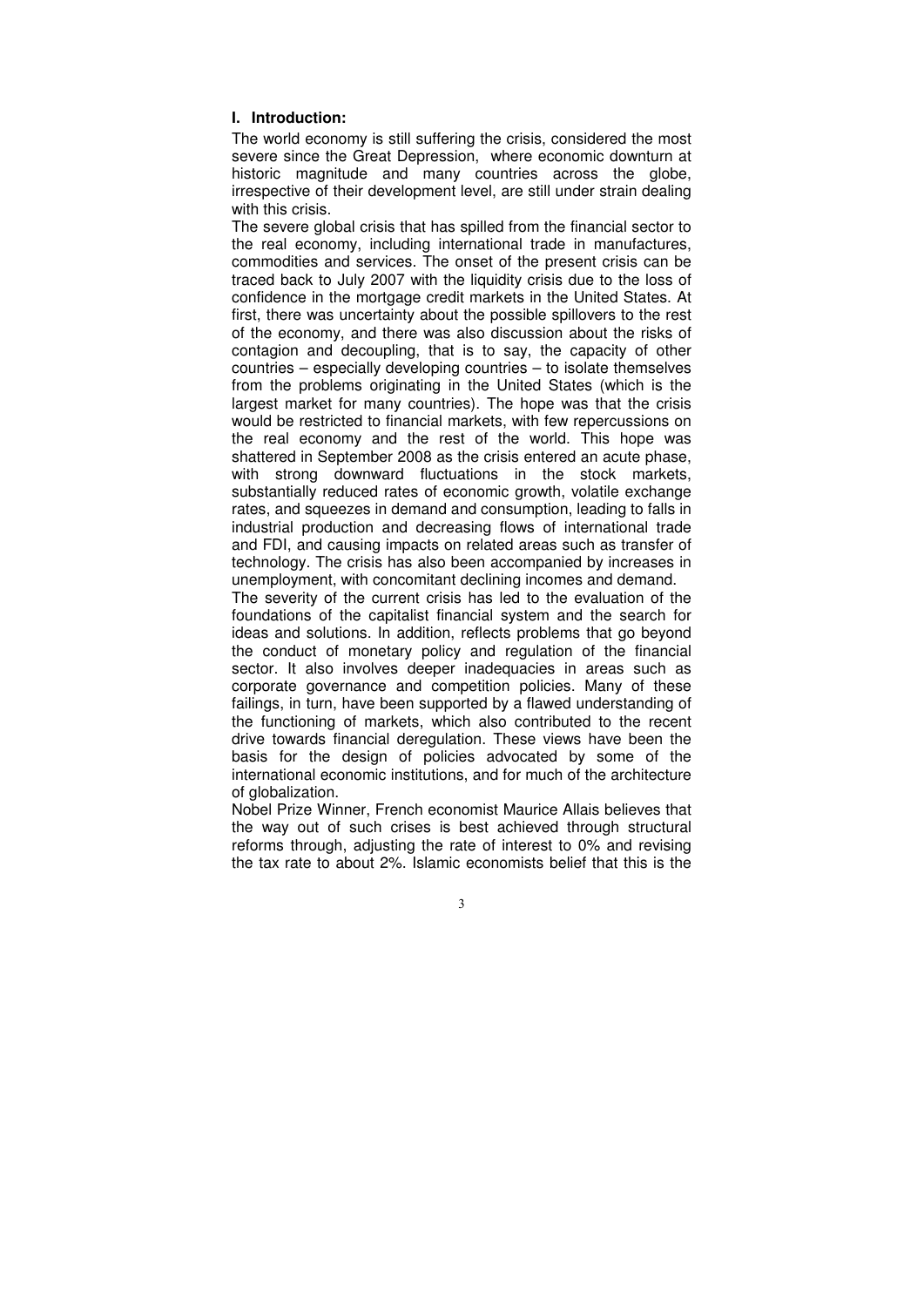core elements of Islamic economics. Moreover, they contend that Islamic finance has an alternative that would prevent the recurrence of a similar crisis. Wherever the Islamic finance is the only example of a financial system directly based on the ethical precepts of a major religion, providing not only investment guidelines but also a set of unique investment and financing products." Islamic finance is based on Shari'ah, the Islamic law that provides guidelines for multiple aspects of Muslim life, including religion, politics, economics, banking,business and aspects of the legal system What Shari'ah compliant financing (SCF) seeks to do is to shape financial practices and accompanying legal instruments that conform to Islamic law. Major financial principles of Shari'ah include a ban on interest, a ban on uncertainty, adherence to risksharing and profit-sharing, promotion of ethical investments that enhance society and do not violate practices banned in the Qur'an and tangible asset-backing.

A second critical innovation was the introduction of  $sukuk - a$ Shari'ah compliant substitute for bonds – where capital protection is achieved not as a loan but as a binding agreement by the issuer to repurchase certain assets over a period of time.

Money, according to Islamic teachings is a measure of value,not a commodity. Debt is a relationship in which risk and responsibility are shared by all parties to a contract.

Two developments that have been critical to the expansion of Islamic financial markets. In 1998, the so-called "Dow Jones Islamic Indexes fatwa" played a transformative role because it opened the door to a limited degree of "permissible impurity" in financial transactions and institutionalized a notion of cleansing and purification whereby small amounts of impermissible interest income could be cleansed or purified by donation to charity. In turn, this led to a series of equity investment tests that could be used to evaluate potential investments for Shari'ah compliance.

Sukuk has now become one of the backbones of Islamic capital markets and has enabled the rapid growth of Islamic financial transactions.

The multiple reasons for the growth of the Islamic financial sector in recent years: (1) the flow of funds into Muslim oil-producing states; (2) growing political and social desire in the Muslim world for financial alternatives to banking and investment institutions that have been historically dominated by the West; (3) the spreading credit crisis in global financial markets and the need to access new sources of investment capital; (4) the growth of sovereign wealth funds and the desire to have shari'ah compliant instruments through which to invest them; and, (5) the rapidly accelerating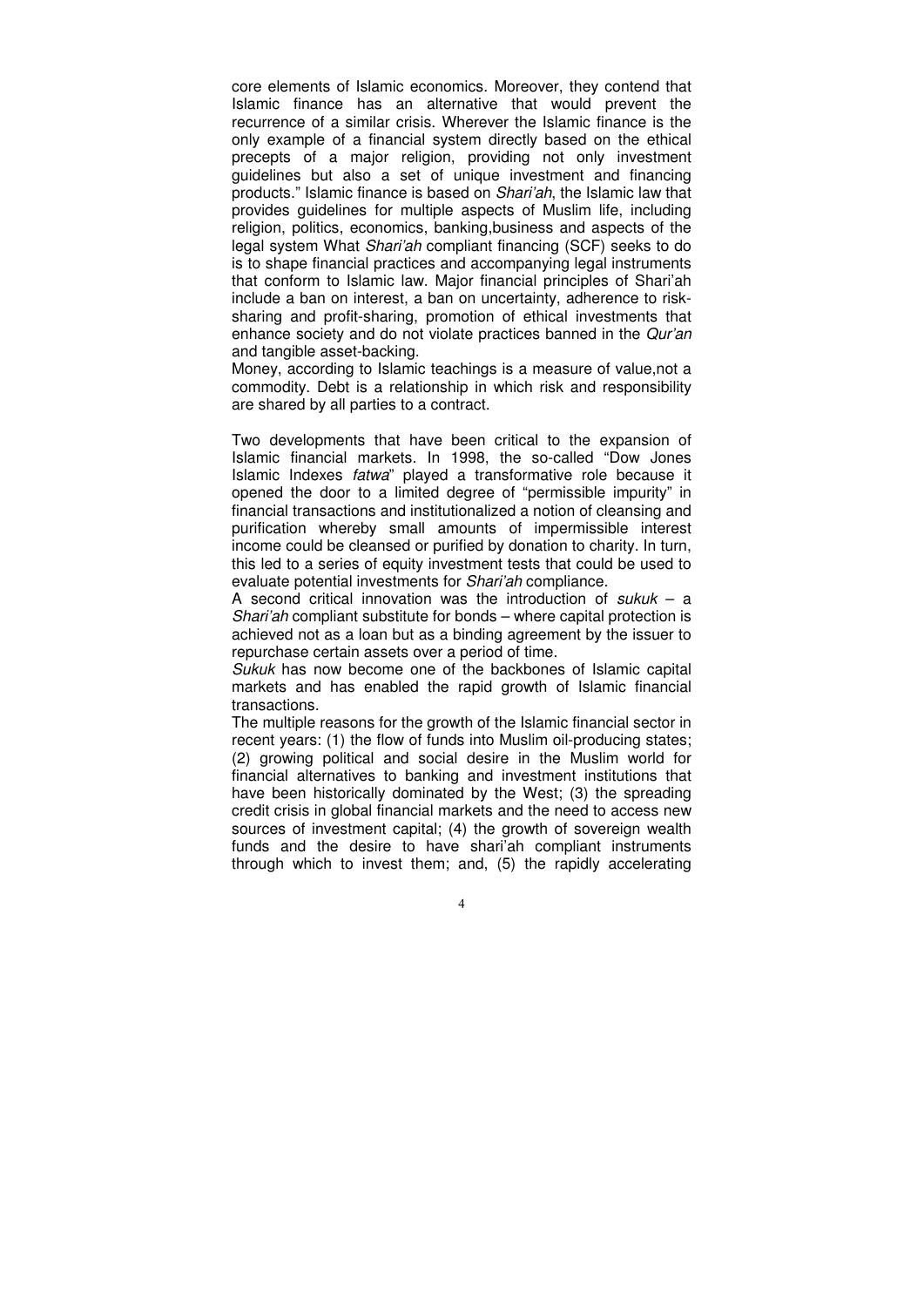number of cross-border multi-jurisdictional financial transactions that are possible and required in a globalized world economy Assets held by Muslim investors worldwide now exceed \$1.6 trillion, and that amount is expected to grow to \$2.7 trillion by 2010. Shari'ah compliant finance has become an accepted and vibrant element in international financial transactions. It offers a fresh opportunity to emphasize the moral and ethical aspects of business and finance that reaches beyond the Arab and Islamic worlds to prompt a reexamination of the core values underlying all global financial transactions – making available the financial resources needed to develop the human capital that will sustain economic and social progress.

While some have proposed that the Islamic finance serves as a vehicle for recovering from the international financial crisis and The Islamic banking industry may be able to strengthen its position in the international market as investors and companies seek alternate sources of financing. Other economists have argued that Islamic finance, is a different way of structuring financial dealings; but, it is not a totally different financial system.

This paper tries to note the main causes and the impacts of the current financial and economic crisis. In addition to discuss the belief that the Islamic finance and its prospective is a viable alternative to the ailing global financial system.

#### II. Fundamentals of the Islamic finance

#### A. Islamic Economy

Islam is a comprehensive way of life, which strikes the balance between the spiritual and the material need of human being. One of the important aspects in human life is the need for a comprehensive system in order to govern their life and to ensure all the needs are catered adequately including the material needs such as the financial management. This aspect of life is closely related to the fast growing industry in the world nowadays, which is the Islamic financial services industry.

An Islamic economy is a market economy guided by moral values. Economic activities are based on principles of cooperation and responsibility. Cooperation means that an economic exchange shall be beneficial to both parties involved. Transactions in which one party wins at the expense of the other are not permissible in Islam. Thus, monopolistic dealings, usury, and exploitation are prohibited.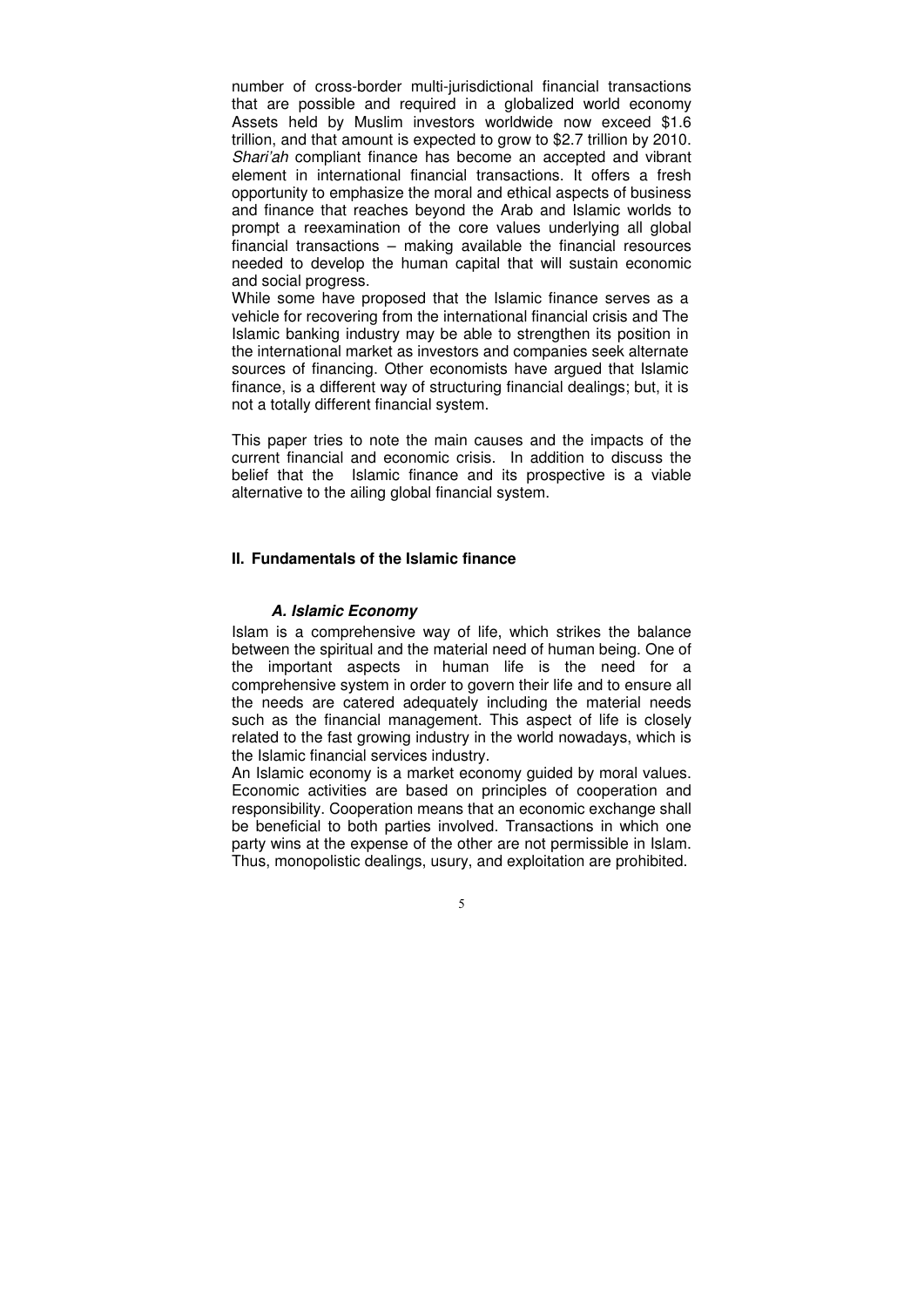Transactions that allow both parties to win are permissible, and these include most types of activities needed for economic prosperity. Performance-based arrangements, like profit sharing or partnership, represent the most cooperative form of beneficial agreements, and thus are highly encouraged in Islam. Responsibility means that each individual is entitled for reward or return based on his effort and contribution. Thus gambling and lotteries are not permissible. Gambling allows an individual to gain based on pure luck, not on merit or effort. It shifts wealth blindly among participants leading to improper distribution of wealth. Gambling is a clear form of a zero-sum game where one party wins only if the other loses, and thus causes hatred and enmity among participants. A society where lotteries or gambling like activities prevail is a zero-sum society, where the winner takes all, and the rest is doomed to fail.

# B. Islamic Economics

Islamic economics is a framework for studying economic activities that allow mutual benefit of exchange to be realized. It provides proper tools and techniques for evaluating economic decisions, showing when and how to achieve win/win outcomes and avoid win/lose or lose/lose ones. Islamic economics is based on the principle that Allah the Almighty created this world with plenty of resources that satisfy the needs of everyone. Thus one person's success is not necessarily achieved at the expense or exclusion of the

success of others. This "win/win" framework leads to better economic behaviour and performance, and thus promises better future for mankind. Islamic Banks are financial institutions established according to principles of Islamic Economics. They provide finance and financial services in a manner leading to mutual benefit. Although finance activities are deeply rooted in Islamic history, formal Islamic banking is a recent phenomenon, whereby the first Islamic bank was established around 1963.

#### C. The Islamic finance system

One of the most important objectives of Islam is to realize greater justice in human society. According to the Qur'an all the messengers of God were sent to promote justice and any society where there is no justice will ultimately head towards decline and destruction. One of the essential requisites for ensuring justice is a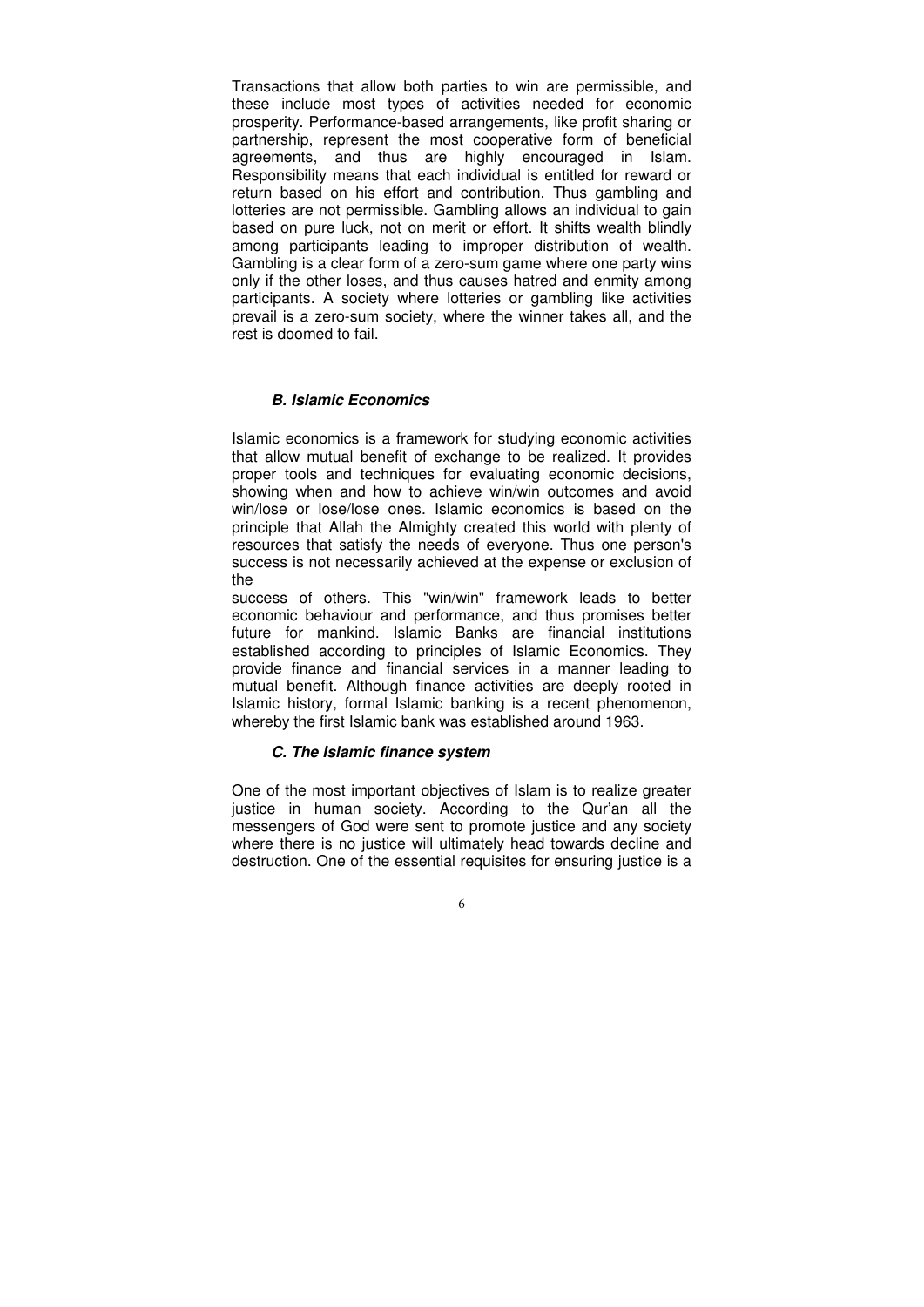set of rules or moral values, which everyone accepts and complies with faithfully. The financial system may be able to promote justice if, in addition to being strong and stable, it satisfies at least two conditions. One of these is that the financier should also share in the risk so as not to shift the entire burden of losses to the entrepreneur or the borrower, and the other is that an equitable share of the society's financial resources becomes available to even the poor on affordable terms in keeping with their ability to repay so as to enable them to realize their dream of owning their own homes, pursuing higher education and vocational training, and establishing their own micro enterprises.

To fulfill the first condition of justice, Islam requires both the financier and the entrepreneur to equitably share the profit as well as the loss. For this purpose, one of the basic principles of Islamic finance is: "No risk, no gain." This should help introduce greater discipline into the financial system by motivating financial institutions to assess the risks more carefully and to effectively monitor the use of funds by borrowers. The double assessment of risks by both the financier and the entrepreneur should help inject greater discipline into the system, and go a long way in not only increasing efficiency in the use of resources but also reducing excessive lending.

Islamic finance is based on shariah, an Arabic term that is often translated into "Islamic law". Shariah provides guidelines for aspects of Muslim life, including religion, politics, economics, banking , business, and law. Shariah-compliant financing (SCF) constitutes financial practices that conform to Islamic law.

Islamic finance was practiced predominantly in the Muslim world throughout the Middle Ages, fostering trade and business activities with the development of credit. In Spain and the Mediterranean and Baltic states, Islamic merchants became indispensable middlemen for trading activities. In fact, many concepts, techniques, and instruments of Islamic finance were later adopted by European financiers and businessmen.

In contrast, the term "Islamic financial system" is relatively new, appearing only in the mid-1980s. In fact, all the earlier references to commercial or mercantile activities conforming to Islamic principles were made under the umbrella of either "interest free" or "Islamic" banking. However, describing the Islamic financial system simply as "interest-free" does not provide a true picture of the system as a whole. Undoubtedly, prohibiting the receipt and payment of interest is the nucleus of the system, but it is supported by other principles of Islamic doctrine advocating risk sharing, individuals' rights and duties, property rights, and the sanctity of contracts.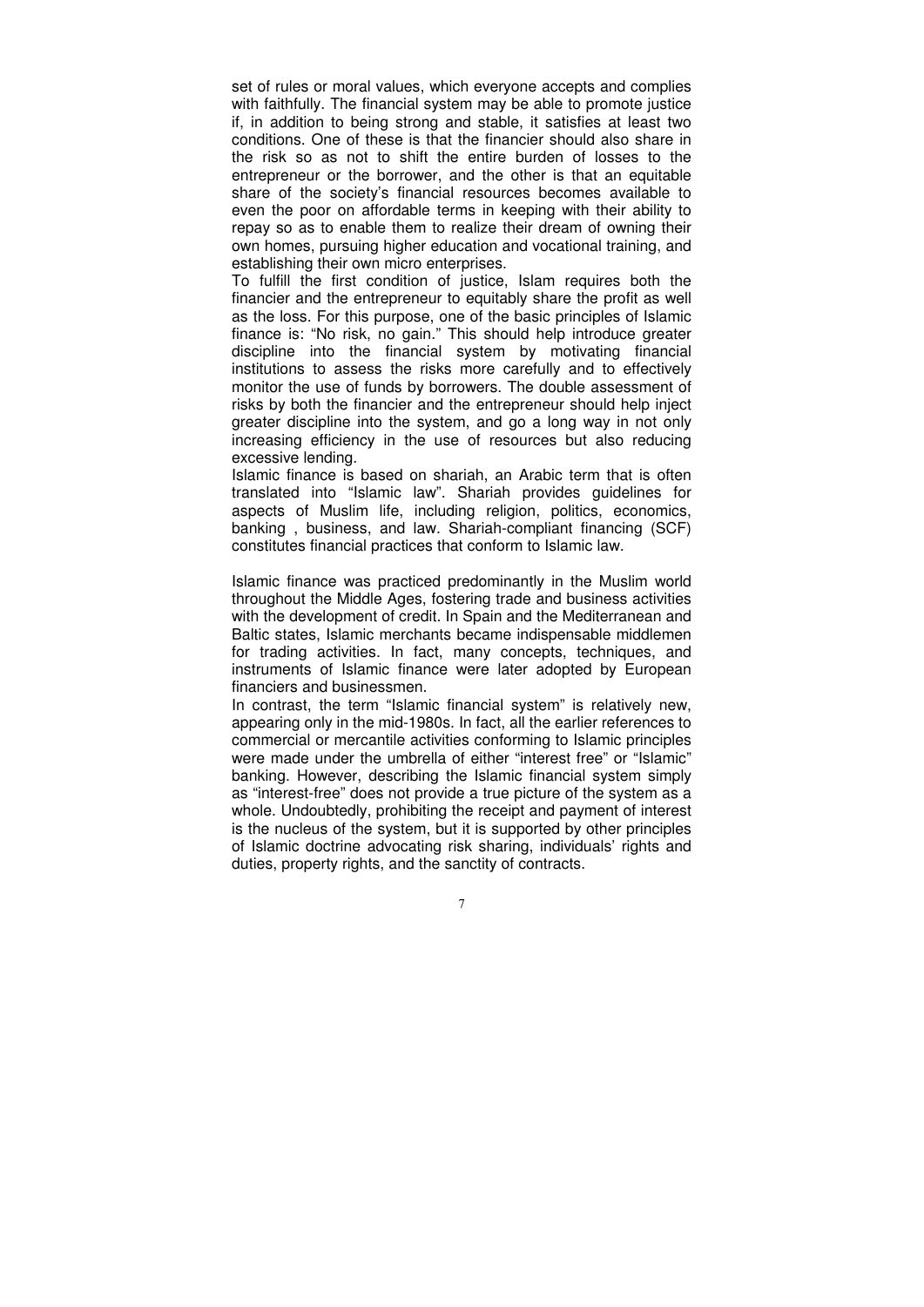Similarly, the Islamic financial system is not limited to banking but covers capital formation, capital markets, and all types of financial intermediation. Interpreting the system as "interest free" tends to create confusion. The philosophical foundation of an Islamic financial system goes beyond the interaction of factors of production and economic behavior. Whereas the conventional financial system focuses primarily on the economic and financial aspects of transactions, the Islamic system places equal emphasis on the ethical, moral, social, and religious dimensions, to enhance equality and fairness for the good of society as a whole. The system can be fully appreciated only in the context of Islam's teachings on the work ethic, wealth distribution, social and economic justice, and the role of the state.

The Islamic financial system is founded on the absolute prohibition of the payment or receipt of any predetermined, guaranteed rate of return. This closes the door to the concept of interest and precludes the use of debt-based instruments. The system encourages risksharing, promotes entrepreneurship, discourages speculative behavior, and emphasizes the sanctity of contracts.

Modern Islamic finance has existed internationally since the 1970s. Currently, Islamic finance represents a small but growing segment of the global finance industry. In some countries, such as Iran and Pakistan, Islamic banks are the only mainstream financial institutions. In others, Shariah-compliant financing (SCF) exists alongside conventional banking. Estimates vary of the total size of assets held internationally under Islamic finance, generally ranging from \$800 billion to \$1 trillion, with growth rates of 10% to 15% annually over the past ten years. The Persian Gulf and Southeast Asia historically have been and continue to be the major centers for SCF. For oil producers in the Gulf region, Islamic finance may offer investment opportunities for their growing revenues from oil exports. There also has been a growing awareness of and demand for Islamic-based financial products by Muslim consumers. In 2007, Iran was the largest market for Islamic finance, reportedly accounting for close to 40% of shariah-compliant financial assets worldwide.6 However, according to some analysts, the reach of Iran's Islamic finance market may be limited because of international sanctions. Following Iran, the largest Islamic finance markets in 2007 were Saudi Arabia, Malaysia, Kuwait, and the United Arab Emirates (UAE). Support for Islamic finance varies in the Middle East. In some countries, such as Libya and Morocco, Islamic banks are considered by some to be tied to Islamic political parties and consequently have been refused licenses. Other countries, including Jordan, Tunisia, and the Sudan, have been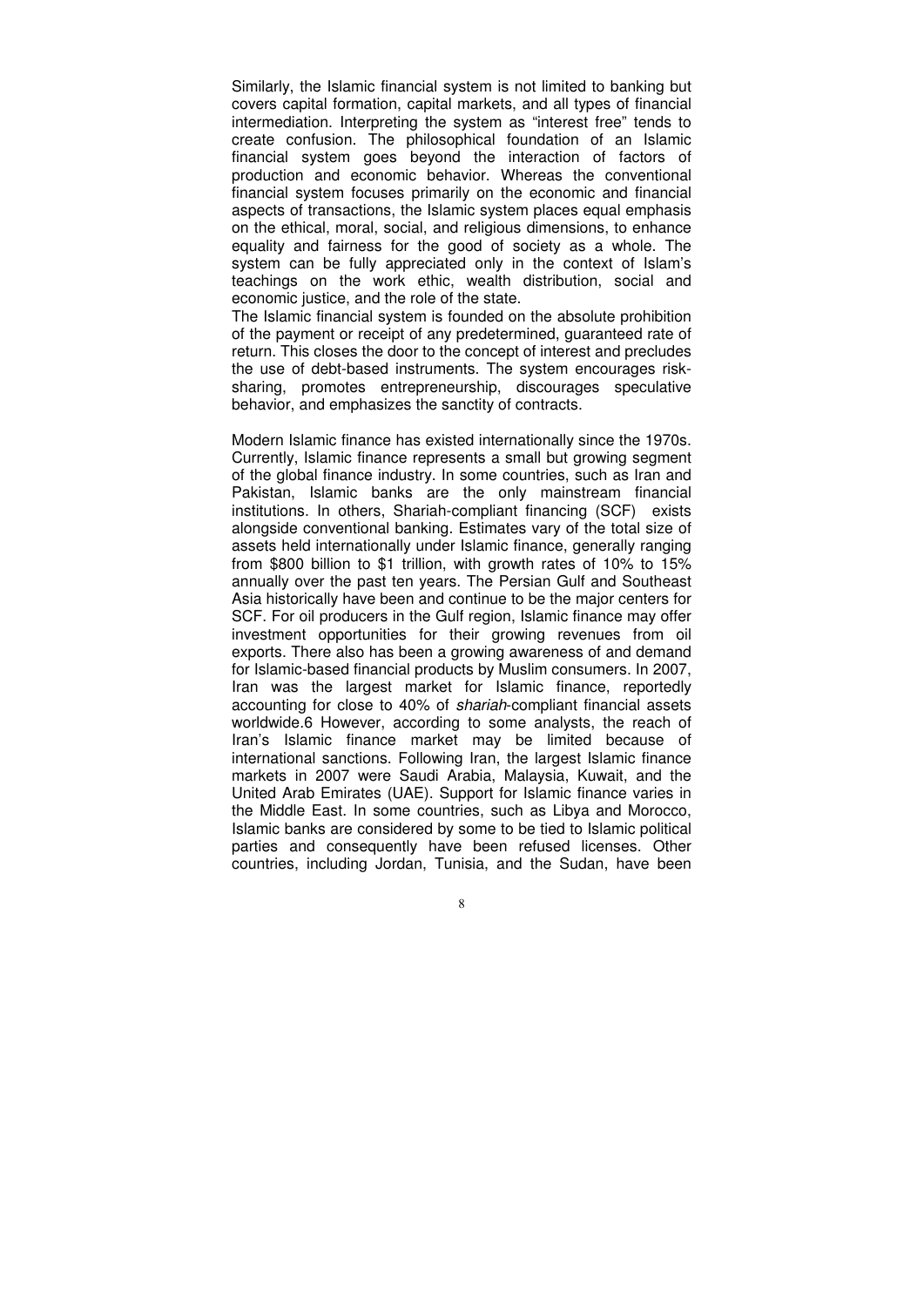receptive to Islamic finance, viewing Islamic financial products as an opportunity for creating capital and fostering economic development.

In recent years, SCF has expanded to other parts of the world. Islamic finance is growing in Europe and North America, areas in which Muslims are in the minority. In August 2004, the United Kingdom's Financial Services Authority (FSA) approved a banking license for the Islamic Bank of Britain (IBB), the country's first Islamic bank. The IBB would serve the consumer market with shariah-compliant products. In March 2006, the FSA licensed the European Islamic Investment Bank as the United Kingdom's first independent bank for shariah-compliant investments.

In 1999, the Dow Jones presented its first Islamic market index, which follows *shariah*-compliant stocks internationally. The Dow Jones maintains more than 70 indices in its Islamic series and is advised by an independent Shariah Supervisory Board counsel.

# 1. Shari'a law defined

Indeed, the *Shari'a* has been supplemented by extensive Islamic jurisprudence (fiqh) developed over centuries by different schools of thought (the madhaa'hib). The key point to note is that, while all the schools of thought agree on the fundamental Shari'a principles enshrined in the *Qur'an*, sunnah and hadith, they sometimes hold differing views on their interpretation and application.

Shari'a (or Islamic) law is meant to regulate all aspects of a Muslim's way of life. It is broadly divided into two sets of rules: one relates to the obligatory worship of God *(ibadah)* and the other relates to daily life outside the context of obligatory worship (*muamalat*), including commercial and financial dealings. Shari'a is not a codified body of law. It consists of general rules and principles derived from the Qur'an (the Muslim holy book), the practices (sunnah) and sayings (ahadith) of the Prophet Mohammed (as discussed in further detail below). These general principles are capable of interpretation and development to address new issues or circumstances that arise from time to time.

# 2. Sources of Shari'a law

Shari'a law is derived from a number of primary and secondary sources.

#### a) Qur'an

The Qur'an is a primary source of law and is believed by Muslims to contain the word of God as revealed to the Prophet Mohammed.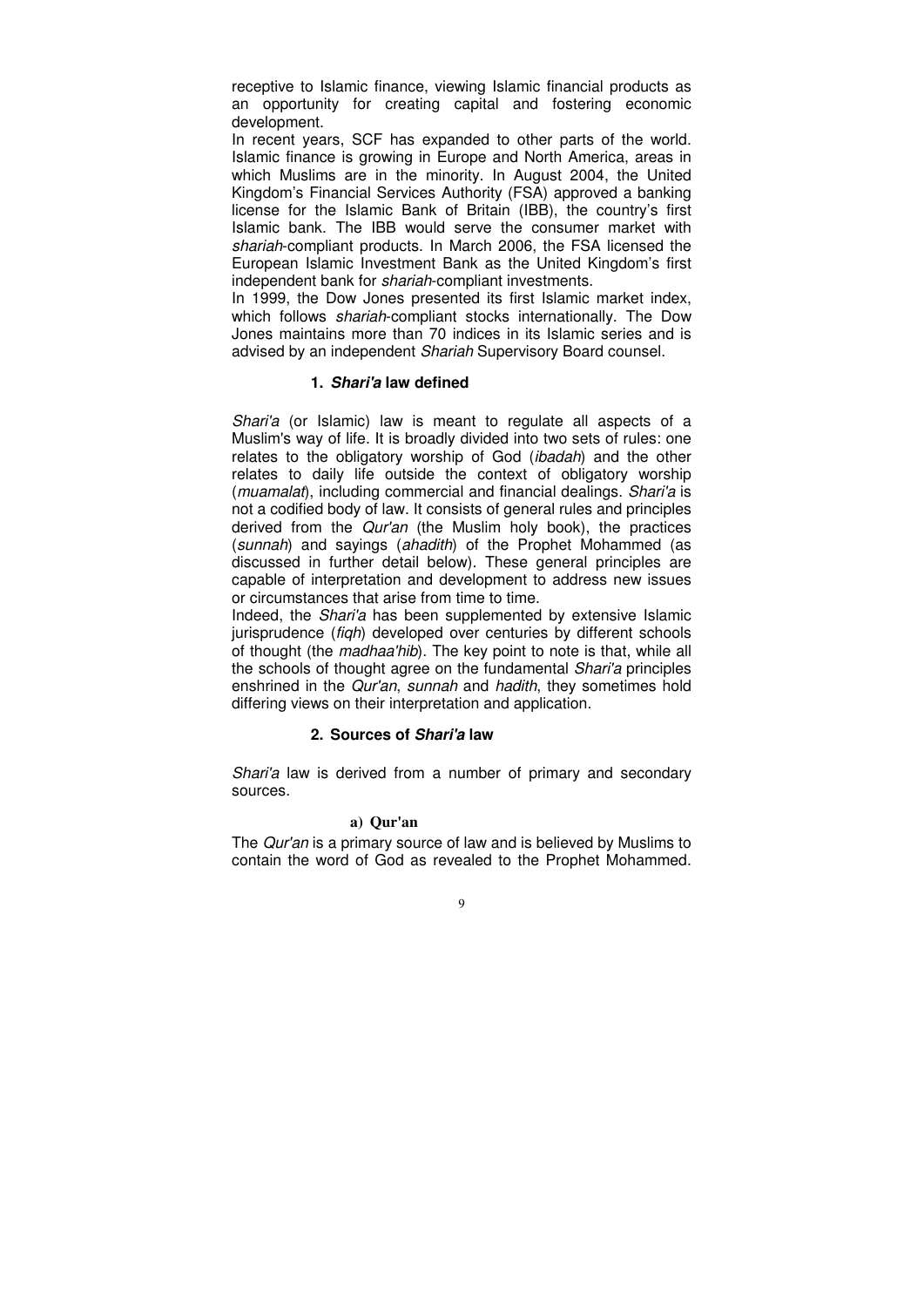Evidence found in other sources of Shari'a law is subject to the Qur'an.

#### b) Sunnah

Sunnah literally means "well known path". The sunnah is a primary source of law and comprises traditional accounts of what the Prophet Mohammed said or did during his life

which have legal content. Sunnah also comprises the sayings of others tacitly approved by the Prophet's silence.

#### c) Hadith

A further primary source of law is the narrative record of sayings and actions of the Prophet Mohammed known as hadith (plural ahadith). The extent to which sunnah is derived or differentiated from ahadith depends on the context and school of thought being considered.

Ijtihad is the interpretation and the opinion of Islamic jurists on a particular issue. Qiyas,ijma and ijtihad are all secondary sources of Shari'a law.

#### d) Qiyas

Qiyas represents the process of reasoning whereby the principles found in the Qur'an and sunnah are extended to new cases by analogy.

#### e) Ijma

Ijma represents the consensus of the Islamic community (whether at a local or global academic level) on a particular issue.

(f) Ijtihad

# 3. Issues relating to interpretation and application of Shari'a law

Since Shari'a law is not a single codified body of law and is open to interpretation, the opinions of Shari'a scholars may differ on the same question of *Shari'a* law depending on the school of thought to which particular scholars belong. In addition, scholars' views on questions of Shari'a law may change over time. This can lead to uncertainty and inconsistency of interpretation and application of Shari'a law across the Islamic world.

# 4. KEY SHARI'A PRINCIPLES AND PROHIBITIONS RELEVANT TO FINANCE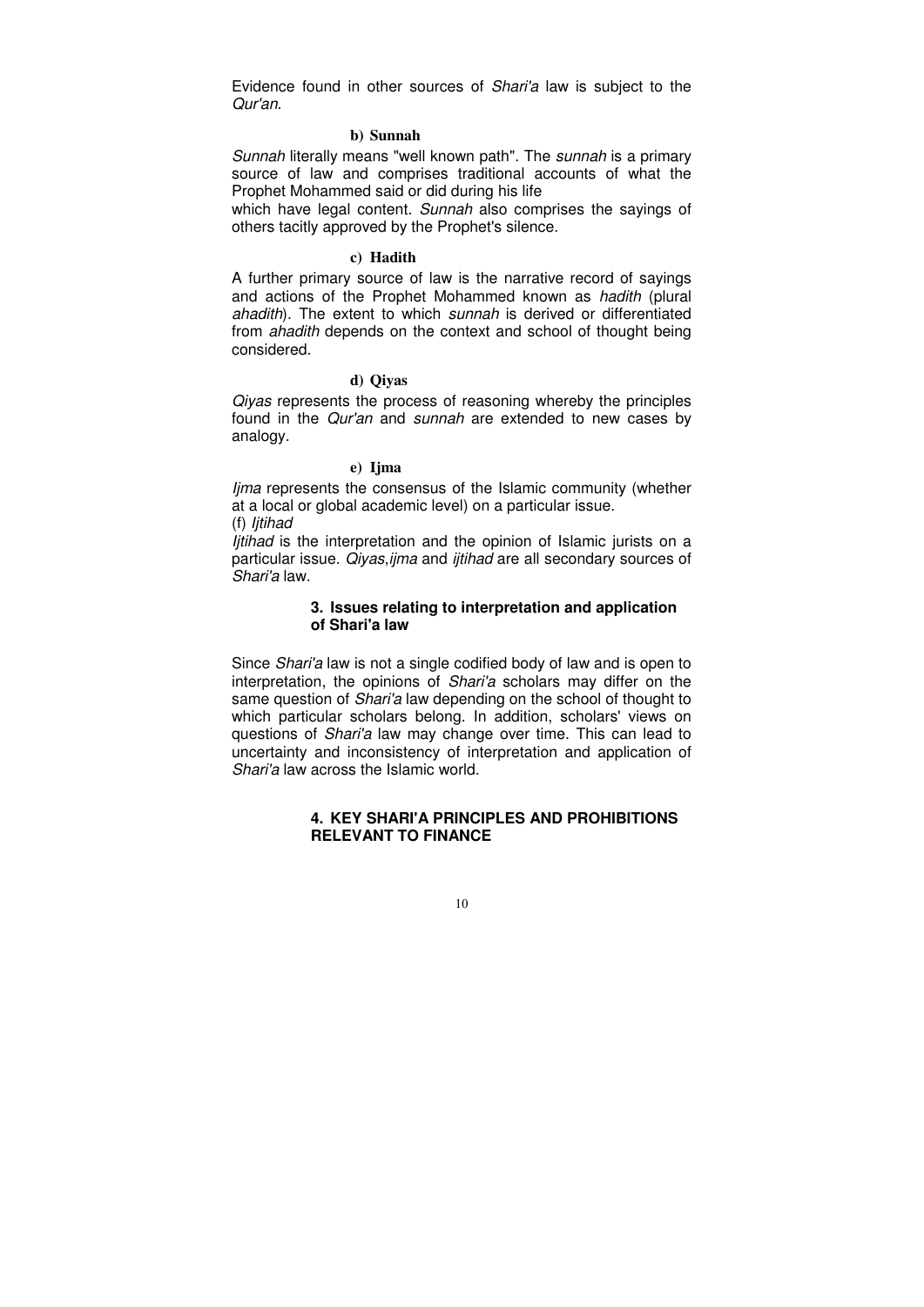There are a number of key Shari'a principles and prohibitions relevant to finance and commercial transactions which distinguish Islamic finance from the conventional forms. For completeness, it should be mentioned that there are two main branches within Islam: sunnism and shiaism. The majority of Muslims are sunni and the following is limited to the discussion of the general Shari'a principles relating to Islamic finance within sunni jurisprudence. The key Shari'a principles which underpin Islamic finance, and have led to the creation of a separate finance industry, are as follows:

**Prohibition of interest.** Prohibition of *riba*, a term literally meaning "an excess" and interpreted as "any unjustifiable increase of capital whether in loans or sales" is the central tenet of the system. More precisely, any positive, fixed, predetermined rate tied to the maturity and the amount of principal (i.e., guaranteed regardless of the performance of the investment) is considered riba and is prohibited. The general consensus among Islamic scholars is that riba covers not only

#### a) Prohibition on usury and interest (riba)

usury but also the charging of "interest" as widely practiced.

This prohibition is based on arguments of social justice, equality, and property rights. Islam encourages the earning of profits but forbids the charging of interest because profits, determined ex post, symbolize successful entrepreneurship and creation of additional wealth whereas interest, determined ex ante, is a cost that is accrued irrespective of the outcome of business operations and may not create wealth if there are business losses. Social justice demands that borrowers and lenders share rewards as well as losses in an equitable fashion and that the process of wealth accumulation and distribution in the economy be fair and representative of true productivity.

Under the Shari'a, it is not permissible to charge, pay or receive interest. The Shari'a does not recognise the time value of money and it is therefore not permissible to make money by lending it. Money must be used to create real economic value and it is only permissible to earn a return from investing money in permissible commercial activities which involve the financier or investor taking some commercial risk. This prohibition is the main driving force behind the development of the modern Islamic finance industry. Riba can take one of two forms: riba al-naseeyah and riba al-fadl.

1- Riba al-naseeyah is the amount of excess received by a lender in addition to the capital amount lent. This type of *riba* is comparable to the traditional concept of interest in conventional lending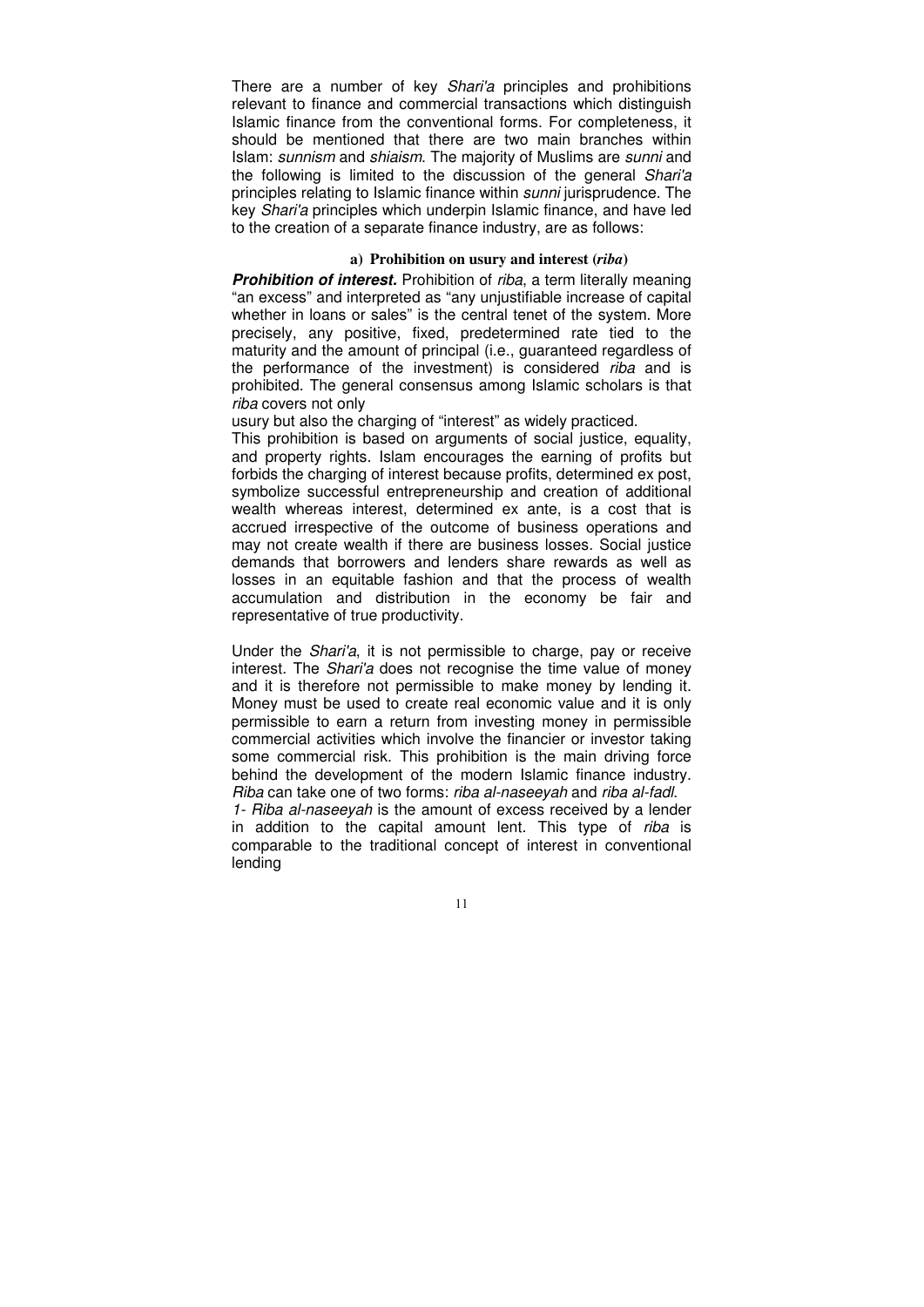activities.

2- The second type, riba al-fadl, is excess compensation without any form of consideration in return.

In modern finance, *riba al-fadl* could be applicable to several exchange of commodities contracts.

The idea is that when compensation is paid, it should be justified or be set against a specific activity and the return should also be associated with a specific risk. Therefore when parties exchange commodities of similar value and one party pays excessive compensation to the other party, this is

considered riba.

# b) Prohibition on realising a gain from speculation (mayseer)

It is not permissible to earn a profit from speculation. Gambling is therefore not permitted under Shari'a. Any contracts or arrangements which involve speculation are also not permitted. That said, it is accepted under the *Shari'a* that there is an element of speculation in most commercial arrangements and, unlike the absolute prohibition of interest, it is a question of the degree of speculation involved and whether the intention behind the transaction is to realise a gain from some productive effort or purely speculation.

The distinction between prohibited speculation and legitimate commercial speculation is not always clear in practice and there are examples where it can be difficult to distinguish between the two. For example, it is generally accepted that it is permissible to make an equity investment in a company

engaging in a business activity that is permissible under the Shari'a with a view to realising future dividends and capital gains on the investment. There is of course a degree of commercial speculation involved about the future prospects of the company when an investor makes an equity investment, but whether such speculation is permissible or not would depend on the intention of the investor, i.e. was the intention to make a quick profit by speculating in the likely movement of the share price over a very short period of time (as is arguably the case with day trading), or was the decision made on the basis of careful evaluation of the company's past results and future prospects?

At the other end of the spectrum, equity derivatives such as indexlinked derivatives are generally viewed as unacceptable under Shari'a because they involve speculation on the movement of an equity index.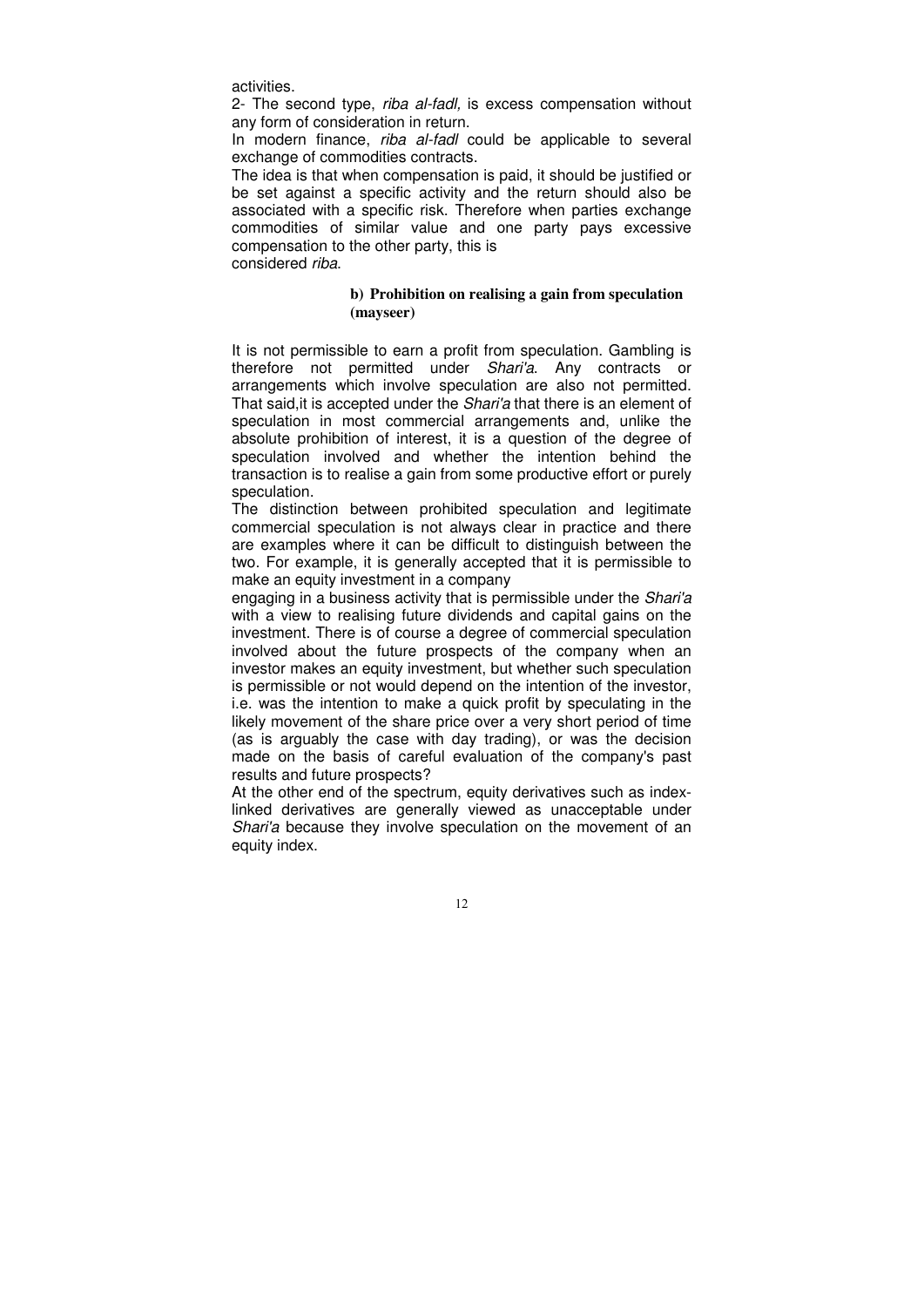#### c) No uncertainty (gharar) in commercial transactions

Certainty of terms in any transaction is a key requirement under the Shari'a. Again, as with speculation, a degree of commercial uncertainty is acceptable but there must not be any uncertainty about the key terms of the transaction. For example, in a transaction for the sale of assets, the sale contract should set out a clear description of the assets being sold, the sale price and the time for delivering the assets to the purchaser. Similarly, a leasing contract needs to set out clearly the assets which are being leased, the duration of the lease and the rent payable under the lease. One of the reasons that conventional insurance contracts are not considered permissible under the Shari'a is that there is no certainty as to when a claim will be paid, given that there is no way of knowing if and when the insured event will occur.

In the context of modern day Islamic finance, key examples of gharar are:

(a) Advising a customer to buy shares of a particular company that is the subject of a takeover bid, on the grounds that its share price can be expected to rise;

(b) Buying a house, the price of which is to be specified in the future;

(c) When the subject matter or specifications to a contract are unknown; and

(d) Deferred payment under a contract where the deferment is for an unknown period.

# d) All activity must be for permitted purposes (halal)

Muslims must not engage in (or derive any benefit from) activities which are prohibited under the *Shari'a*. It is therefore not permissible for Muslims to invest in businesses which engage in prohibited activities such as casinos, a breweries or a factories making pork products. It is also not permissible for Islamic banks to provide any financing to such businesses. However, a very strict interpretation of these rules would mean that Muslims would only be able to invest in a very limited number of businesses internationally. For example, it would not be permissible for Muslims to invest in a hotel that serve alcohol, a food company which also manufactures pork products as part of its product range or any business that lends or borrows money at interest.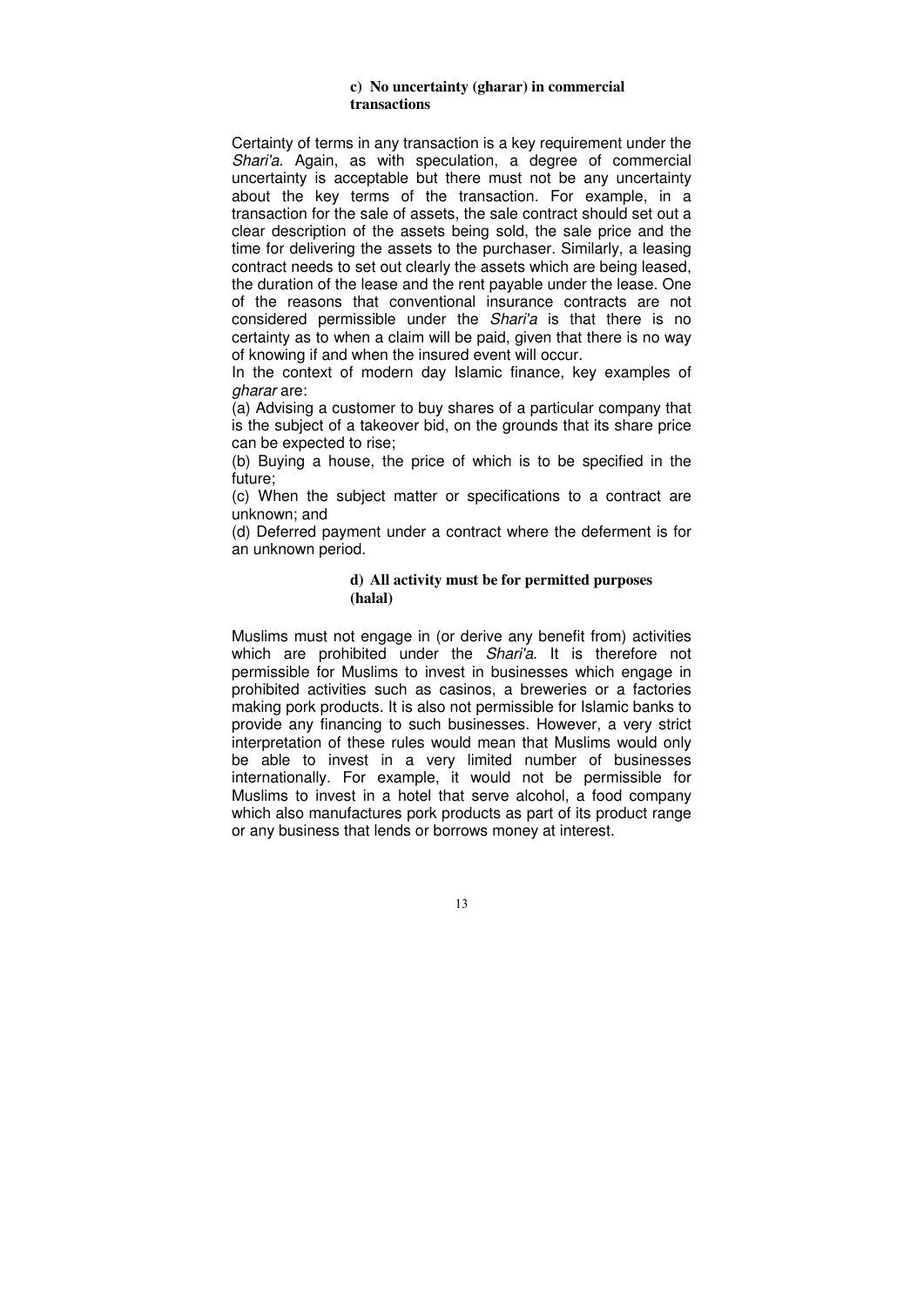In light of the practical considerations of international commerce and in order to enable Muslim investors to participate in it, a number of prominent *Shari'a* scholars have advanced the view that it is permissible for Muslims to invest in businesses or companies which are not entirely Shari'a compliant so long as certain conditions are met. These conditions include (among other things): (a) The principal business activity must be permissible under Shari'a;

(b) Any income derived from prohibited activities should only form a small percentage of the overall income of the company or business (this percentage ranges from 5 to 20 per cent. Of overall income depending upon the nature of the prohibited activity and the Shari'a scholars involved);

(c) The aggregate amount of interest-bearing debt incurred by a company or business must not exceed a certain percentage of its assets or market capitalisation (there are disagreements

between Shari'a scholars as to what percentage is acceptable and it ranges from 25 to 35 per cent. of total assets or market capitalisation depending upon the scholars involved); and

(d) The accounts receivable of the company on the business must not exceed a certain percentage of its assets or market capitalisation (usually set between 25 and 33 per cent.).

# e) Making Money from Money is not Permissible

One of the wrong presumptions on which all theories of interest are based is that money is a commodity. It is, therefore, argued that just as a merchant can sell his commodity for a higher price than his cost, he can also sell his money for a higher price than its face value, or just as he can lease his property and can charge a rent against it, he can also lend his money and can claim interest thereupon. Islamic principles, however, do not subscribe to this presumption. Money and commodity have different characteristics and, therefore, they are treated differently.

#### The basic points of difference between money and commodity:-

(a) Money has no intrinsic utility. It cannot be utilized in direct fulfillment of human needs. It can only be used for acquiring some goods or services. A commodity, on the other hand, has intrinsic utility and can be utilized directly without exchanging it for some other thing.

(b) Commodities can be of different qualities while money has no quality except that it is a measure of value or a medium of exchange. Therefore, all the units of money of the same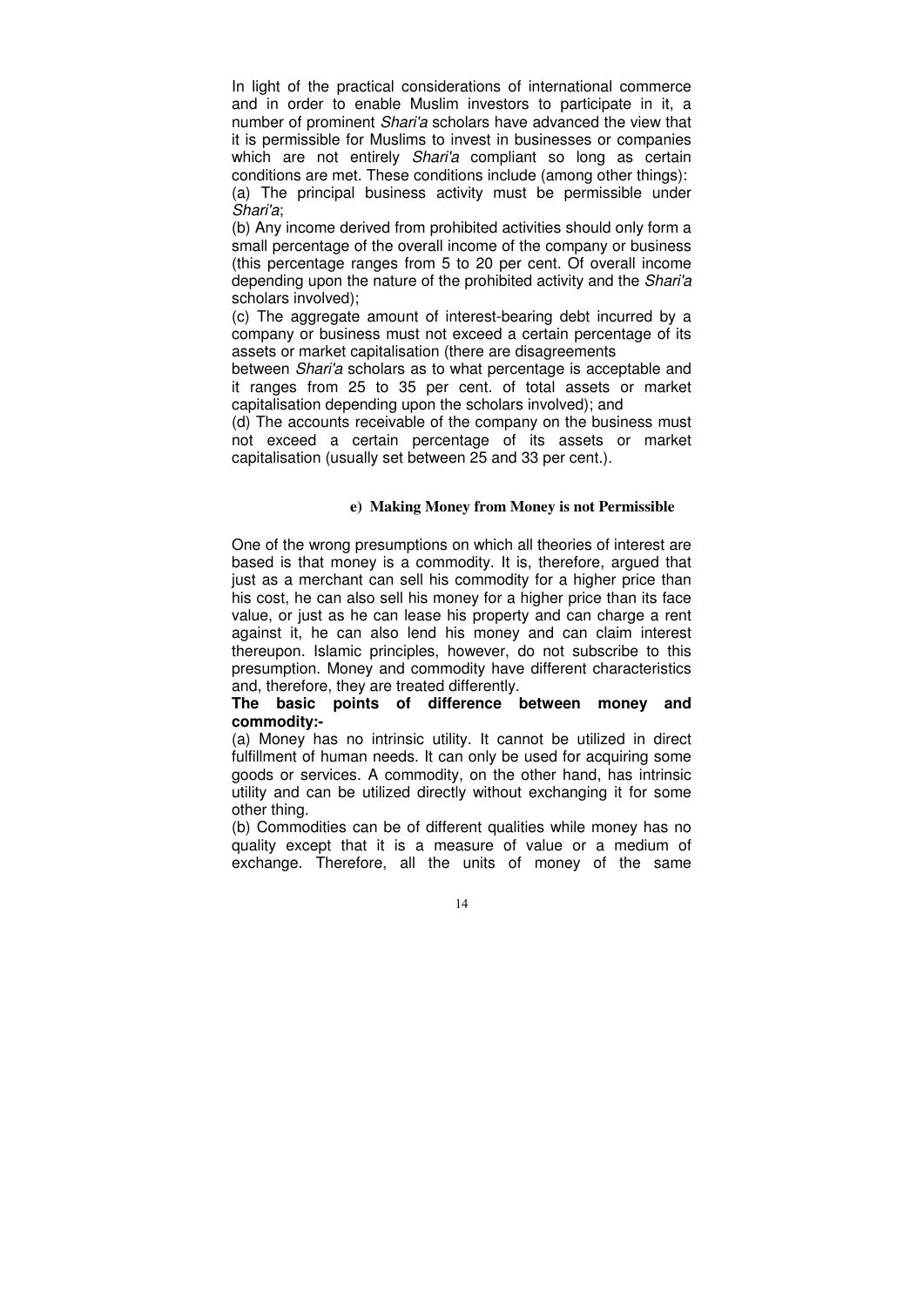denomination, are hundred per cent equal to each other. An old and dirty note of SR.100 has the same value as a brand new note of SR.100.

(c) In commodities, the transactions of sale and purchase are effected on an identified particular commodity. If A has purchased a particular car by pinpointing it, and seller has agreed, he deserves to receive the same car. The seller cannot compel him to take the delivery of another car, though of the same type or quality. Money, on the contrary, cannot be pinpointed in a transaction of exchange. If A has purchased a commodity from B by showing him a particular note of 100 SR.100 he can still pay him another note of the same denomination.

Based on these basic differences, Islamic Shariah has treated money differently from commodities, especially on two scores:

Firstly, money (of the same denomination) is not held to be the subject matter of trade, like other commodities. Its use has been restricted to its basic purpose i.e. to act as a medium of exchange and a measure of value. Secondly, if for exceptional reasons, money has to be exchanged for money or it is borrowed, the payment on both sides must be equal, so that it is not used for the purpose it is not meant for i.e.

trade in money itself.

In short, money is treated as "potential" capital. It becomes actual capital only when it joins hands with other resources to undertake a productive activity. Islam recognizes the time value of money, but only when it acts as capital, not when it is "potential" capital.

# 5. Basic Islamic financial instruments

Islamic markets offer different instruments to satisfy providers and users of funds in a variety of ways: sales, trade financing, and investment. Basic instruments include cost-plus financing

(murabaha), profit-sharing (mudaraba) ,leasing (ijara), partnership (musharaka) ,and for ward sale (bay' salam), Deferred-payment sale (bay' mu'ajjal) and deferred-delivery sale (bay'salam) contracts, in addition to spot sales,are used for conducting credit sales. In a deferred-payment sale, delivery of the product is taken on the spot but delivery of the payment is delayed for an agreed period. Payment can be made in a lump sum or in installments, provided there is no extra charge for the delay. A deferred-delivery sale is similar to a forward contract where delivery of the product is in the future in exchange for payment on the spot market.

 These instruments serve as the basic building blocks for developing a wide array of more complex financial instruments,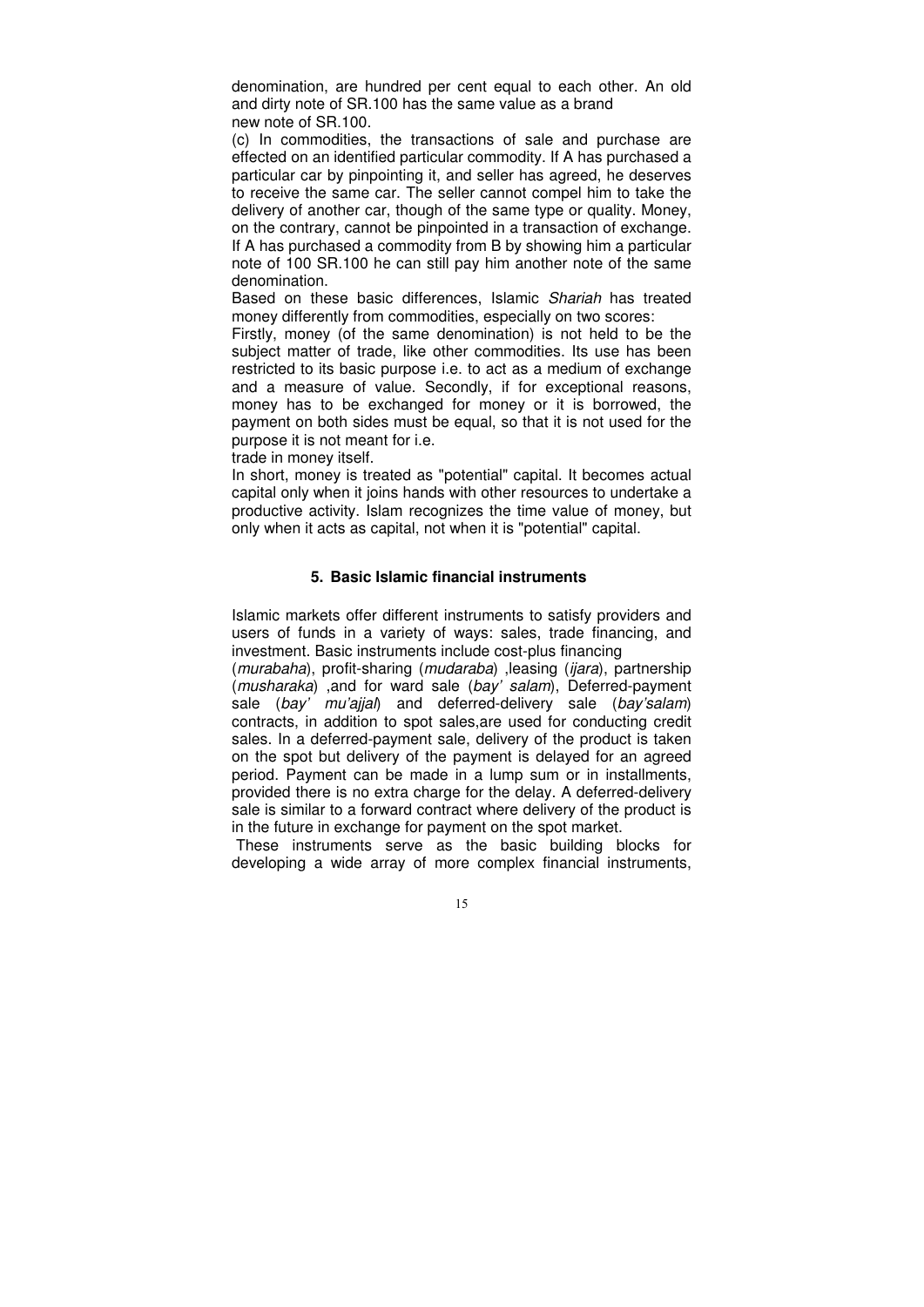suggesting that there is great potential for financial innovation and expansion in Islamic financial markets

Some of the more popular instruments in Islamic financial markets are

A. Trade with markup or cost-plus sale (murabaha). One of the most widely used instruments for short-term financing is based on the traditional notion of purchase finance. The investor undertakes to supply specific goods or commodities, incorporating a mutually agreed contract for resale to the client and a mutually negotiated margin.

**Murabaha** was originally an exchange transaction in which a trader purchases items required by an end user. The trader then sells those items to the end-user at a price that is calculated using an agreed profit margin over the costs incurred by the trader.

Around 75 percent of Islamic financial transactions are cost-plus sales.

**Murabaha** transactions may be undertaken only where the client of a bank, or financial institution, wants to purchase a commodity. This type of transaction cannot be effected in cases where the client wants to get funds for a purpose other than purchasing a commodity, like payment of salaries, settlement of bills or other liabilities.

To be in consonance with the principles of Islamic finance governing exchange transactions every murabaha transaction must meet the following conditions:

To make it a valid transaction it is necessary that the commodity is really purchased by the bank and it comes into the ownership and possession (physical or constructive) of the bank so that it may assume the risk of the commodity so far as it remains under its ownership and possession.

After acquiring the ownership and possession of the commodity it should be sold to the client through a valid sale.

Some quarters have equated murabahah transactions to interestbased loans. However, there are many significant factors that distinguish a murabaha contract from a riba-based one. Some of them are the following:

In the event of default by the end user, the financer only has recourse to the items financed, and no further mark-up or penalty may be applied to the sum outstanding. This means that the amount to be repaid does not go on increasing with passage of time as in the case of amounts borrowed from conventional banks on interest.Also, in conventional financing, the bank gives loans to its clients without ever being concerned how the money is being put to use.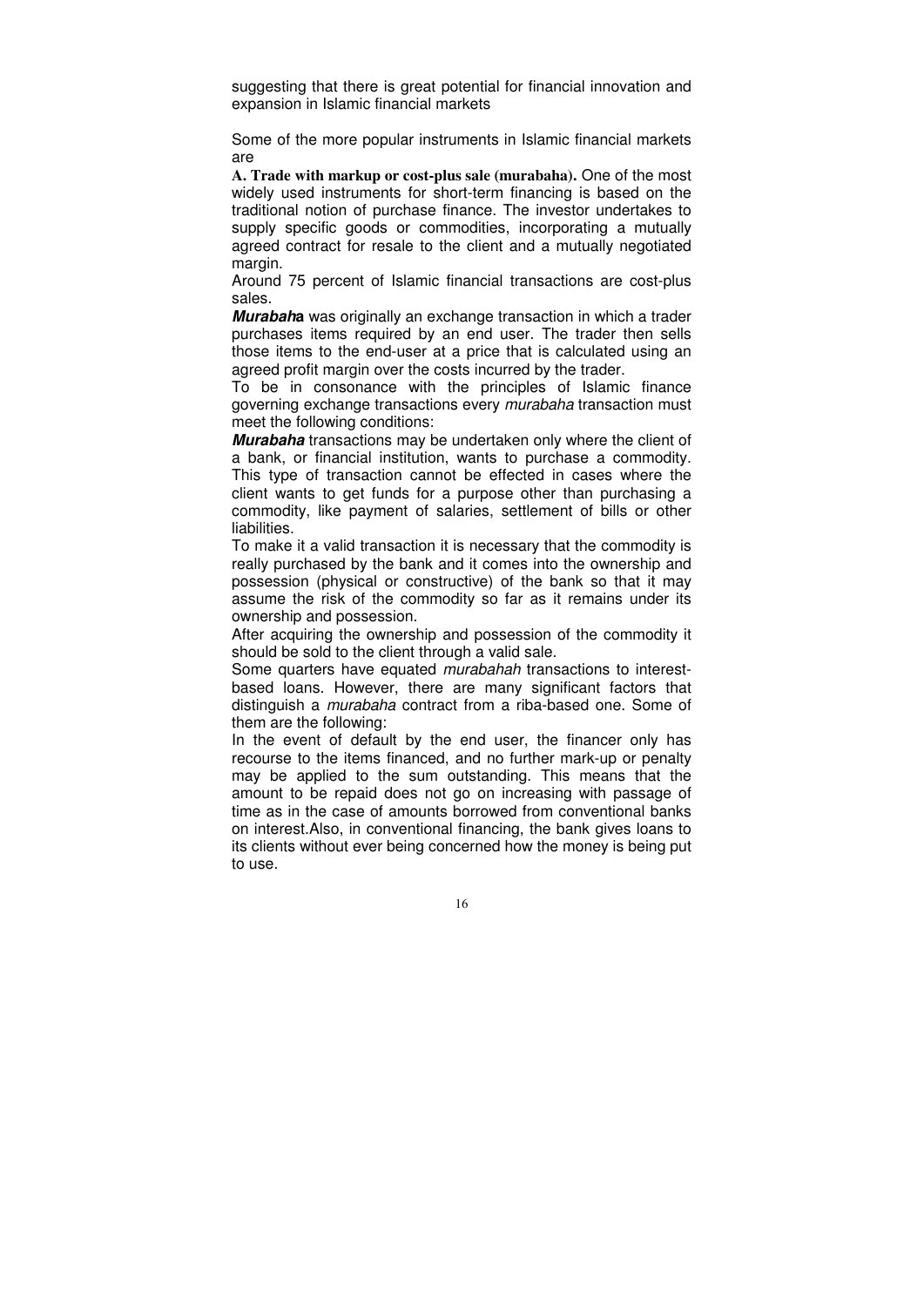In the event of a *murabahah* transaction, no money is loaned to the client. Rather, the financing party purchases the goods himself, based on the requirement of the client. This ensures that financing is always asset-based. In effect, this type of financing creates real assets and inventories.

Another major difference between a murabahah contract and an interest-based one is that the financier cannot be unconcerned about the purposes for which the asset being leased is to be put to use. Conventional banks have no compunction in lending to gambling houses or liquor companies, or even pornographic filmmakers.

Islamic principles of finance are based on a well-established rule which dictates that "The benefit of a thing is a return for the liability for loss from that thing". Hence, in a murabahah transaction the bank or financier assumes the risk by purchasing the commodity before he sells it at a markup.

This mark up is considered as the reward of the risk he assumes. Interest-bearing loans assume no risks whatsoever. In other words, because the bank takes title to the goods, and is therefore engaged in buying and selling, its profit derives from a real service that entails a certain risk. This aspect lends the transaction legitimacy.

**Mudaraba** implies a contract between two parties whereby one party, the rabb al-mal (beneficial owner or the sleeping partner), entrusts money to the other party called the *mudarib* (managing trustee or the labour partner). The *mudarib* is to utilize it in an agreed manner and then returns to the rabb al-mal the principal and the pre-agreed share of the profit. He keeps for himself what remains of such profits.

Most scholars have ruled that, to serve as a deterrent to such as may willfully delay payments, the financer may get the buyer to agree, at the time of the contract, to make a pre-specified donation to an agreed charity in case of late payment of monthly installments.

These scholars, however, caution that this device should be used to the minimum extent and only in cases where musharakah or mudarabah are not practicable for one reason or another.

B. Profit-sharing agreement (mudaraba). This is identical to an investment fund in which managers handle a pool of funds. The agent-manager has relatively limited liability while having sufficient incentives to perform. The capital is invested in broadly defined activities, and the terms of profit and risk sharing are customized for each investment. The maturity structure ranges from short to medium term and is more suitable for trade activities.

The following rules must govern all Mudaraba transactions: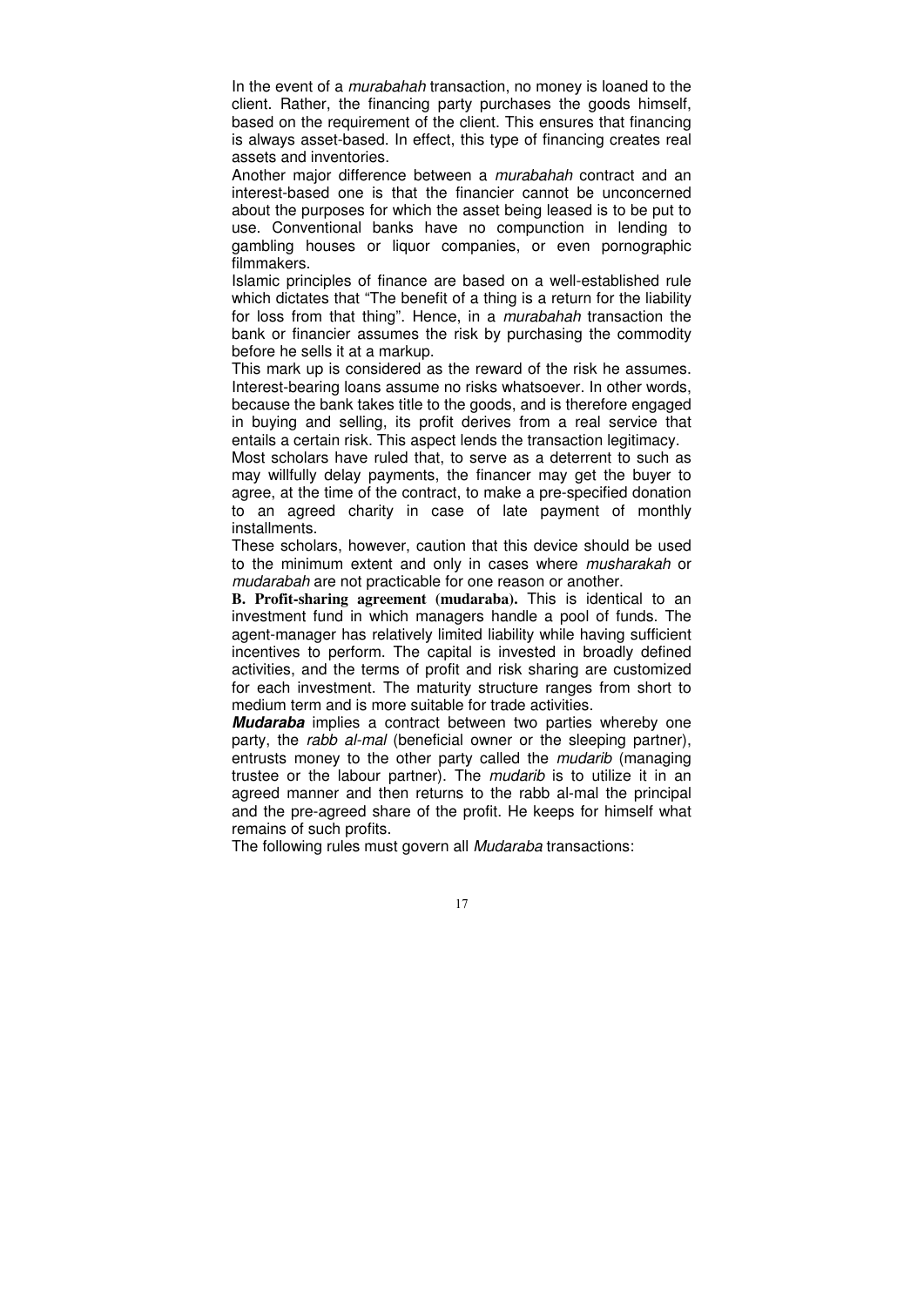- The division of profits between the two parties must necessarily be on a proportional basis and cannot be a lump sum or guaranteed return.
- The investor is not liable for losses beyond the capital he has contributed. The mudarib does not share in the losses except for the loss of his time and efforts.
- Briefly, an Islamic bank lends money to a client to finance a factory, for example, in return for which the bank will get a specified percentage of the factory's net profits every year for a designated period. This share of the profits provides for repayment of the principal and a profit for the bank to pass on to its depositors. Should the factory lose money, the bank, its depositors and the borrower all jointly absorb the losses, thereby putting into practice the pivotal Islamic principle that the providers and users of capital should share risks and rewards.

However, it may be noted that, under *mudarabah*, the liability of the financier is limited to the extent of his contribution to the capital, and no more.

Islamic banks use this instrument to finance those seeking investments to run their own enterprises or professional units, whether they be physicians or engineers or traders or craftsmen.

The bank provides the adequate finance as a capital owner in exchange of a share in the profit to be agreed upon.

**Musharaka** is a partnership, normally of limited duration, formed to carry out a specific project.

It is worth noting that this mode is a high risk for the bank because the bank delivers capital to the *mudarib* who undertakes the work and management and the *mudarib* shall only be a guarantor in case of negligence and trespass. Islamic banks usually take the necessary precautions to decrease the risk and to guarantee a better execution for the *mudaraba* and pursue this objective with seriousness.

C. Equity participation (musharaka). This is analogous to a classical joint venture. Both entrepreneur and investor contribute to the capital (assets, technical and managerial expertise, working capital,

etc.) of the operation in varying degrees and agree to share the returns (as well as the risks) in proportions agreed to in advance. Traditionally,this form of transaction has been used for financing fixed assets and working capital of medium- and long-term duration.

It is, therefore, similar to a Western-style joint venture, and is also regarded by some as the purest form of Islamic financial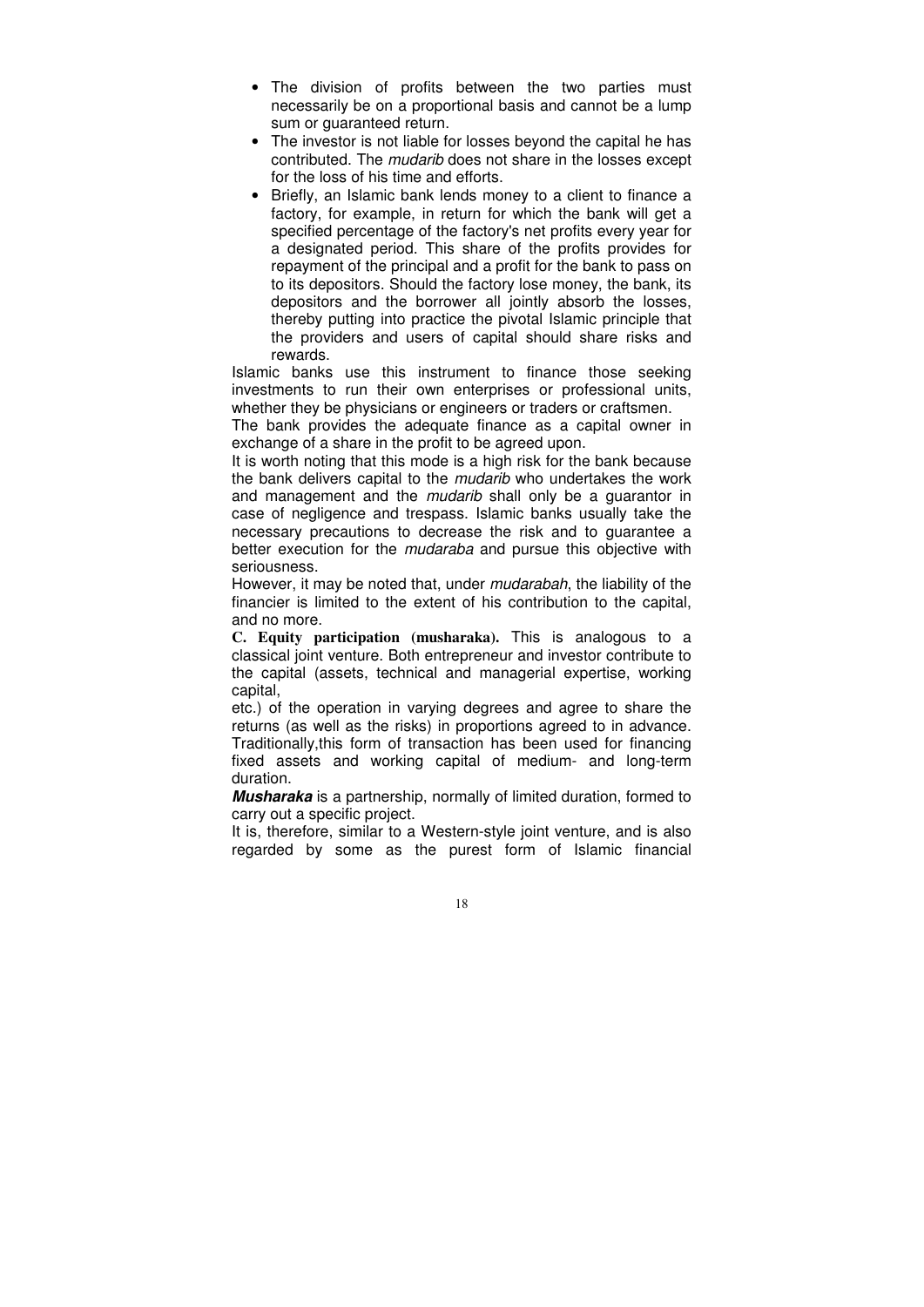instrument, since it conforms to the underlying partnership principles of sharing in, and benefiting from, risk. Participation in a musharaka can either be in a new project, or by providing additional funds for an existing one. Profits are divided on a predetermined basis, and any losses shared in proportion to the capital contribution. In this case, the bank enters into a partnership with a client in which both share the equity capital- and maybe even the management -of a project or deal, and both share in the profits or losses according to their equity shareholding. There are two basic types of musharaka:

i. Sharikah al milk: partnership based on joint ownership. This may be voluntary e.g. in the purchase of a ship, or involuntary e.g. as a result of inheritance.

ii. Sharikah al uqud: partnership based on a contractual relationship.

There are five subdivisions:

1. Sharikat al Mufawadah (full authority and obligation): a limited partnership with equal capital contributions, responsibility, full authority on behalf of others, and responsibility for liabilities,incurred through the normal course of business.

**Ijarah** can be defined as a process by which " usufruct of a particular property is transferred to another person in exchange for a rent claimed from him/her". In many respects, Ijarah resembles leasing as it is practiced in today's commercial world.

2. Sharikat al Inan (restricted authority and obligation): a limited partnership with unequal capital contributions. They do not share equal responsibility, and this reflects their share of the profits.

3. Sharikat al Wujuh (goodwill /credit worthiness): companies based on the reputation of one or both parties, typically small scale business.

4. Sharikat al Abdan (labour, skill and management): a company based on the contribution of human efforts, no capital contributions, again, typically small scale business.

5. Sharikat al Mudaraba: a mudaraba

D. Leasing (ijara). Another popular instrument, accounting for

about 10 percent of Islamic financial transactions, is leasing. Leasing is designed for financing vehicles, machinery, equipment, and aircraft.

Different forms of leasing are permissible, including leases where a portion of the installment payment goes toward the final purchase (with the transfer of ownership to the lessee).

The distinguishing feature of this mode is that the assets remain the property of the Islamic bank to put them up for rent every time the lease period terminates so as not to remain unutilized for long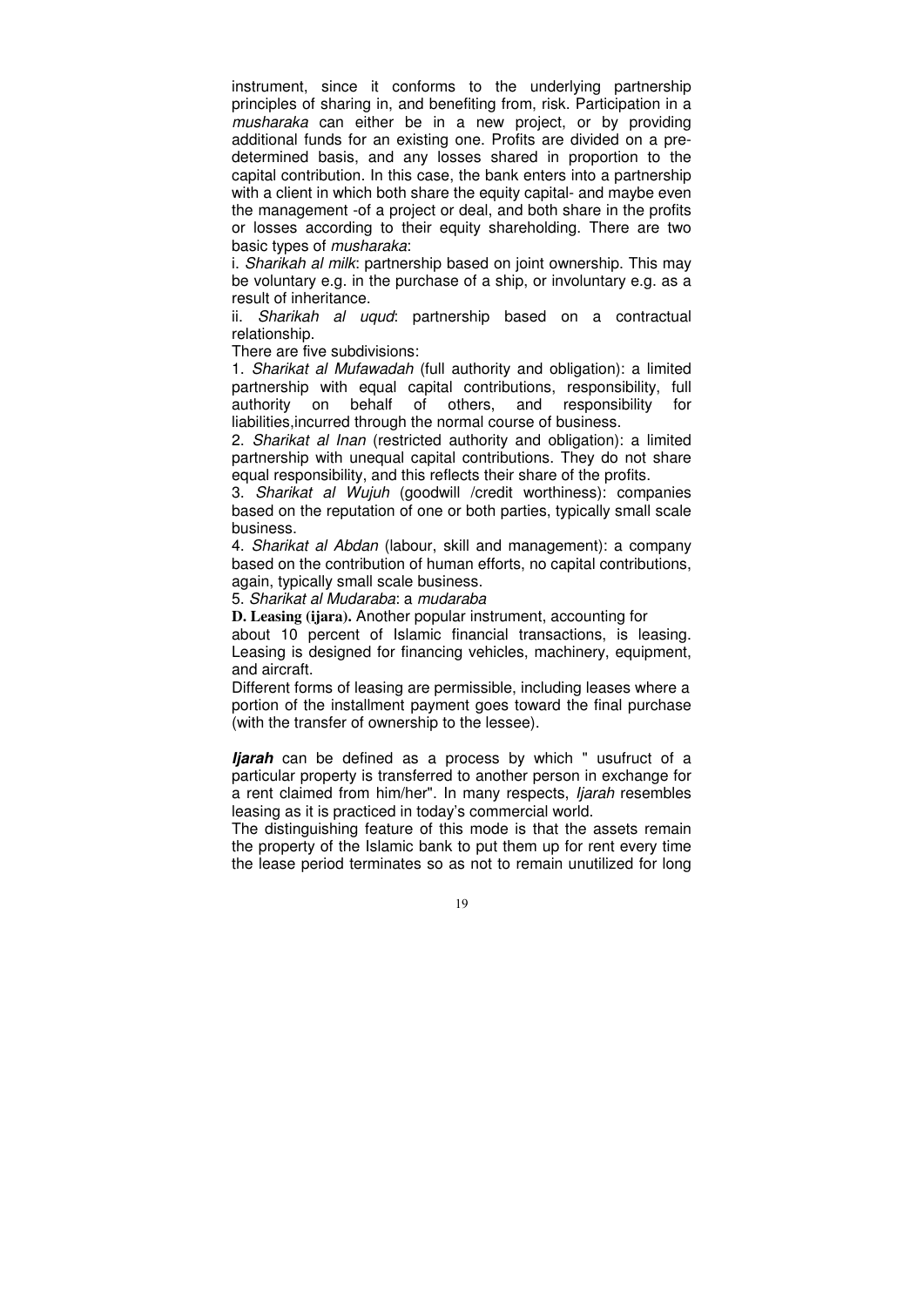periods of time. Under *ijarah* the bank or the leasing company assumes the risk of recession or diminishing demand for these assets.

To be in consonance with the principles of Islamic finance governing financial transactions every ijarah transaction must meet the following conditions:

- It is a condition that the object leased must not be perishable or consumable.
- The lease is for the utilization not the consumption of the asset.
- It is a condition that the subject of the contract must actually and legally be attainable. It isnot permissible to lease something that cannot be delivered.
- The lessee must ensure that the asset is used for the purpose it is made for. The lessee shallcomply with the provisions of the contract. The lessee also shall not benefit from the asset in a way more than what has been agreed upon.
- It is not permitted to lease real estate to be used as an interest based bank or a bar. However it is permissible to lease property to those whose major activities are permissible or halal even if they include some secondary prohibited practices.
- The lessor must not only deliver the asset on time, on the date of commencement of lease, but also ensure that the lessor delivers those accessories as well which are essential for the lessee to benefit from the asset as per the norms.
- The lease contract must state the lease period clearly. Renewal terms must also be stated clearly, and things like the rentals for all subsequent years, after the first year, should not mention clauses like 'left to the sole discretion of the lessor' and the like.
- The rental must be money. The lease rent falls due from the receipt of the asset by the lessee,not the date the contract is signed.
- The amount and timing of the lease payments should be agreed in advance. However, theagreed schedule and amount of those payments need not be uniform.
- It is permissible for the two parties to agree during the lease period to review the lease period or the rental or both. That is because the lease contract occurs periodically unlike the sale contract where the transfer of ownership is immediate.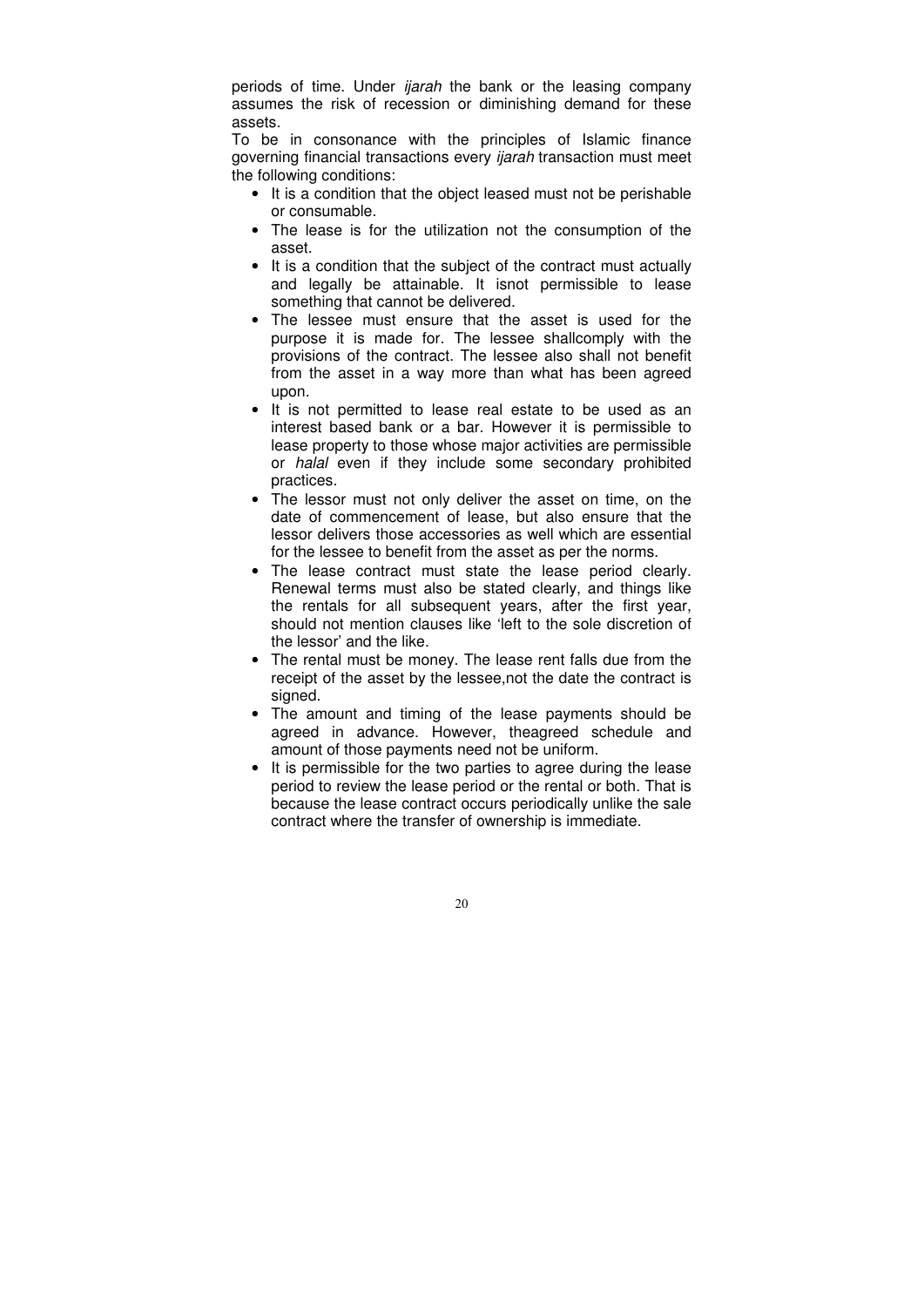- The lessor bears the liabilities when leasing the asset such as damage to the asset, payment of premium cost and basic maintenance.
- There is no objection to authorizing the lessee to undertake all the above but the costs thereof must be borne by the lessor/owner.
- The lessor/owner bears all the costs of the legally binding basic maintenance and these are operations on which the permanence and suitability of the leased object depend. The lessor also bears the cost of the replacement of durable parts. However, it is permissible to make the lessee bear the cost of ordinary routine maintenance, because this cost is normally known and can be considered as part of the rental.
- The conditions of usage of the leased items must be stated. The lessor must have full possession and legal ownership of the asset prior to leasing it.
- A price cannot be pre-determined for the sale of the asset at the expiry of the lease. However,lessor and lessee may agree to the continuation of the lease or the sale of the leased asset to the lessee under a new agreement at the end of the initial lease period.
- In the event of late payment of rental, the *ljarah* may be terminated immediately.
- The lessor may claim compensation for any damage caused to the leased assets as a result of negligence on the part of the lessee.

Literally, *liarah* means to give something on rent. As a term of Islamic Fiqh, Ijarah can also refer to wages paid to a person in consideration of the services rendered by him/her. In the above discussion, the term *liarah* is used to represent the usufructs of assets and properties, and not to the services of human beings.

E. Salam is one of the basic conditions for the validity of sale in Shariah that the commodity intended to be sold must be in the physical or constructive possession of the seller. This condition has three implications:

First, the commodity must be existing; a commodity that does not exist at the time of sale cannot be sold.

Second, the seller should have acquired the ownership of that commodity. If the commodity exists but the seller does not own it, he cannot sell it to anybody.

Third, mere ownership is not enough. It should have come in the possession of the seller, either physically or constructively. If the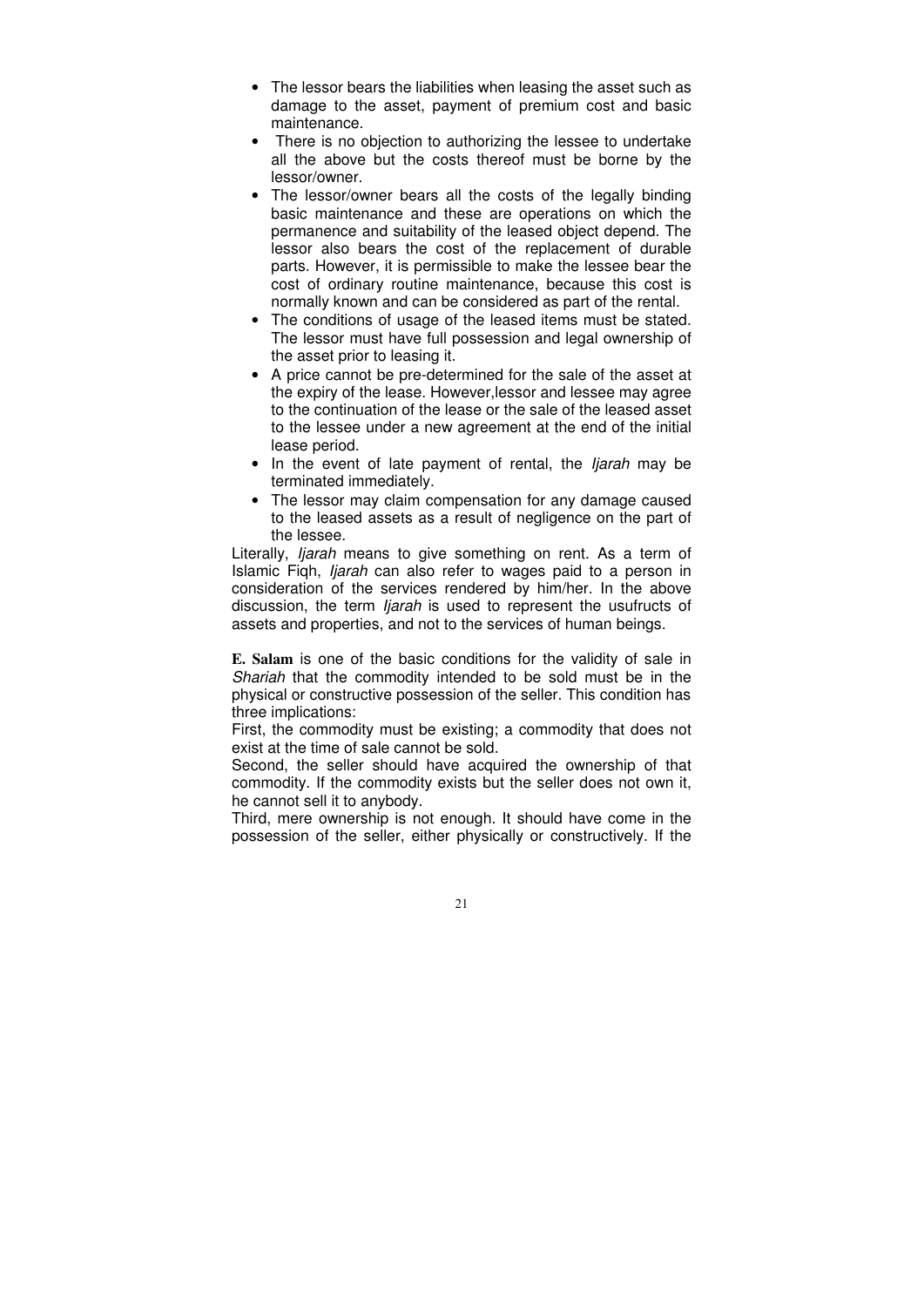seller owns a commodity, but he has not acquired its delivery by himself or through an agent, he cannot sell it.

There are only two exceptions to this general principle in Shariah. One is Salam and the other is Istisna.

Both are sales of a special nature.

Salam, or Bay-Salaam as it is also called, is a sale whereby the seller undertakes to supply some specific goods to the buyer at a future date in exchange for an advanced price fully paid on the spot.

Here the price is paid in cash, but the supply of the purchased goods is deferred. The buyer is called "Rabb-us-Salam", the seller is "Muslam ilaih", the cash price is "ra's-ul-mal", and the purchased commodity is termed as "muslam fih".

The Shariah allows Salam subject to certain conditions. The basic purpose of this sale was to meet the needs of the small farmers who needed money to grow their crops and to feed their family up to the time of their harvest. After the prohibition of riba they could not take usurious loans. Therefore, it was allowed for them to sell the agricultural products in advance.

The permissibility of *Salam* was an exception to the general rule that prohibits forward sales. Therefore,it was subjected to some strict conditions.

It is necessary for the validity of Salam that the buyer pays the price in full to the seller at the time of effecting the sale. This is necessary because in the absence of full payment by the buyer,it will be tantamount to a sale of debt against debt, which is expressly prohibited. Moreover, the basic wisdom behind the permissibility of Salam is to fulfill the instant needs of the seller. If the price is not paid to him in full, the basic purpose of the transaction will be defeated.

Similarly, the traders of Arabia used to export goods to other places and to import other goods to their homeland. They needed money to undertake this type of business. They could not borrow from the usurers after the prohibition of riba. It was, therefore, allowed for them that they sell the goods in advance. After receiving their cash price, they could easily undertake the aforesaid business. Salam was beneficial to the seller, because he received the price in advance, and it was beneficial to the buyer also,because normally, the price in Salam used to be lower than price in spot sales.

Conditions of Salam:

Salam can be effected in those commodities only whose quality and quantity can be specified exactly. The things whose quality or quantity is not determined by the specification cannot be sold through the contract of Salam. For example, the precious stones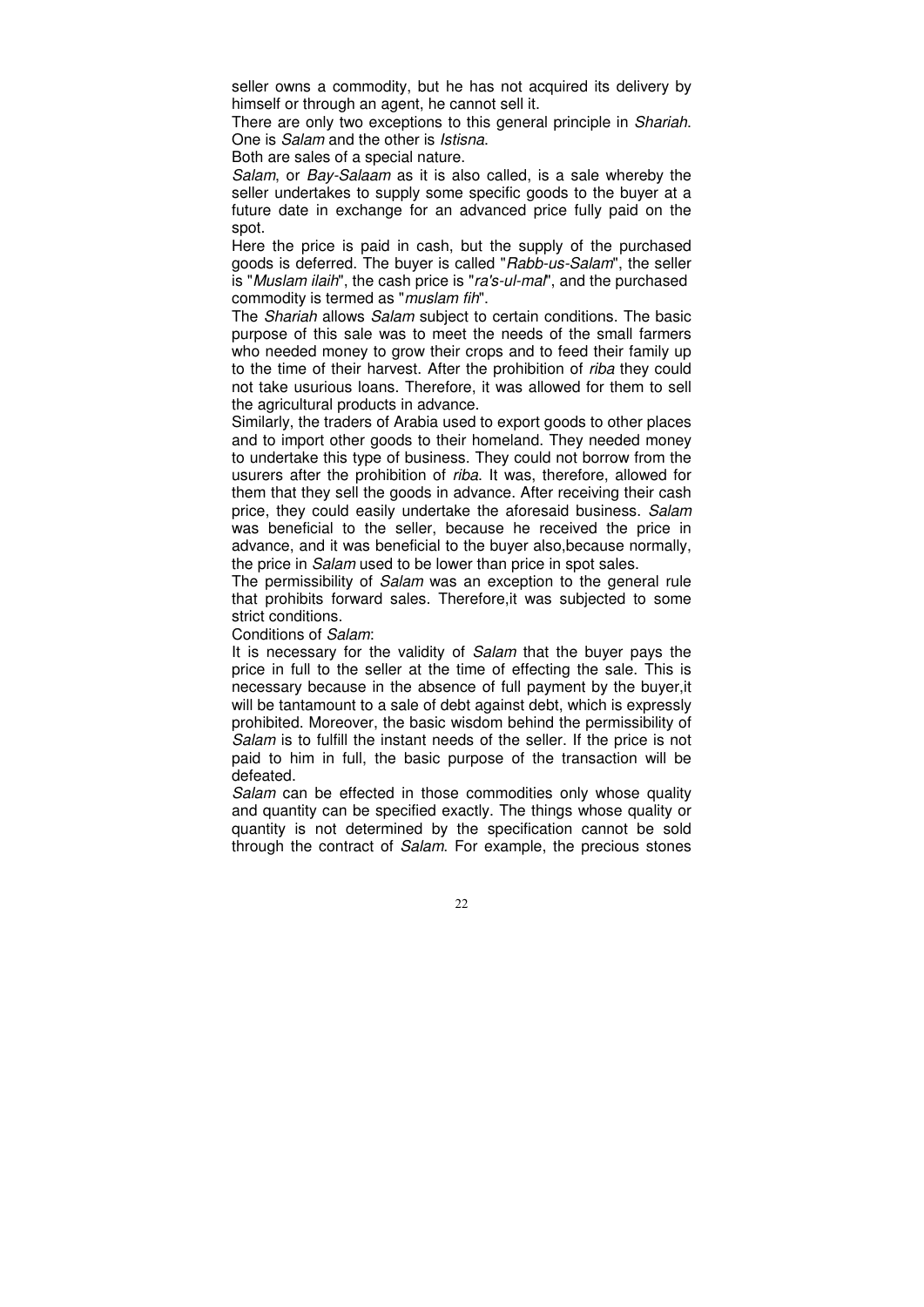precious stones is normally different from the other either in its

quality or in its size or weight and their exact specification is not generally possible.

Salam cannot be effected on a particular commodity or on a product of a particular field or farm.

cannot be sold on the basis of Salam, because every piece of<br>cannot be sold on the basis of Salam, because every piece of<br>grecious stones is normally different from the streat specification is not<br>grandmannot be effected o For example, if the seller undertakes to supply wheat of a particular field, or the fruit of a particular tree, the Salam will not be valid, because there is a possibility that produce of that particular field or the fruit of that tree is destroyed before the delivery, and in the presence of this possibility the delivery remains uncertain. The same rule is applicable to every commodity whose supply is not certain. It is necessary that the quality of the commodity (intended to be purchased through Salam) be fully specified leaving no ambiguity that may lead to dispute. All the possible details in this respect must be expressly mentioned.

It is permissible to draw a *Salam* sale contract on one whole thing but to be possessed at different times in specific parts.

It is also necessary that the quantity of the commodity be agreed upon in unequivocal terms. If the commodity is quantified in weights according to the usage of its traders, its weight must be determined, and if it is quantified through measures, its exact measure should be known. What is normally weighed cannot be specified in measures and vice versa.

The exact date of delivery must be specified in the contract.

It is not permissible for the buyer of a *Salam* commodity to sell it before receiving it because that is similar to the prohibited sale of

Salam cannot be effected in respect of those things that must be delivered at the spot. For example, if gold is purchased in exchange for silver, it is necessary, according to Shariah, that the delivery of both be simultaneous. Here, Salam cannot work. Similarly, if wheat is bartered for barley, the simultaneous delivery of both is necessary for the validity of sale, therefore, the contract of Salam in this case is not allowed.

Salam sale is not permissible on existing commodities because damage and deterioration cannot be assured before delivery on the due date. Delivery may become impossible.

Salam is permissible on a commodity of a specific locality if it is assured that it is almost always available in that locality and it rarely becomes unavailable.

The place of delivery must be stated in the contract if the commodity needs loading or transportation expenses.

It is permissible to take mortgage and guarantor on Salam debt to guarantee that the seller satisfies his obligation by delivering the commodity sold, which is a liability on the due date.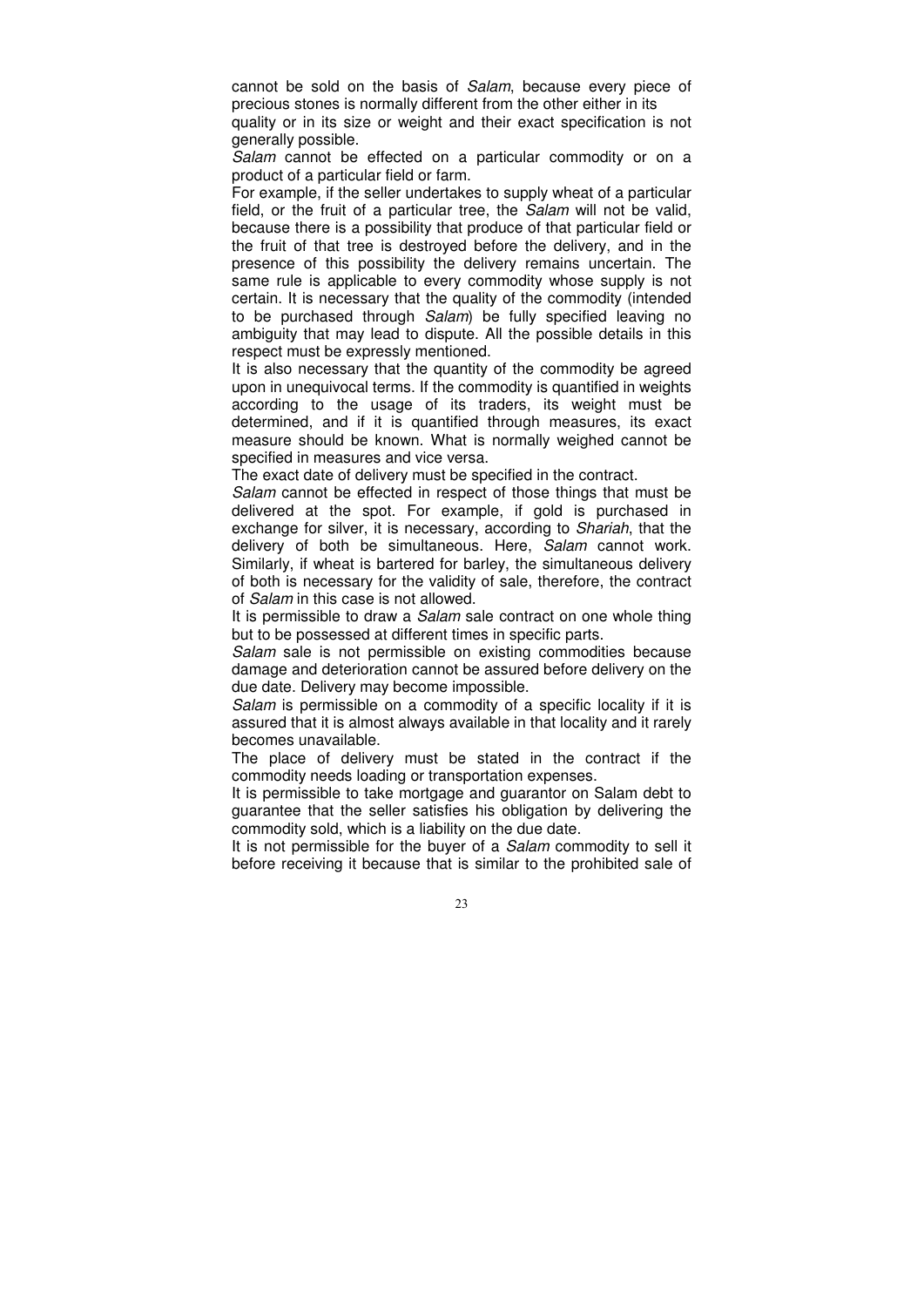debts before holding. It is known that the Salam commodity is a liability debt on the seller and not an existing commodity. Instead of that, it is permissible for the buyer to draw a parallel Salam contract without connecting it to the first Salam contract.

Salam sale is suitable for the finance of agriculture operations, where the bank can transact with farmers who are expected to have the commodity in plenty during harvest either from their own crops or crops of others, which they can buy and deliver in case their crops fail. Thus the bank renders great services to the farmers in their way to achieve their production targets.

The scope of *Salam* sale is large enough to cover the needs of various people such as farmers,industrialists, contractors or traders. It can cover the finance of operational costs and capital goods.

Salam sale is also used to finance commercial and industrial activities, especially phases prior to production and export of commodities and that is by purchasing them on Salam and marketing them for lucrative prices.

The Salam sale is applied by banks in financing craftsmen and small producers by supplying them with inputs of production as a Salam capital in exchange for some of their commodities to remarket.

F. Istisna is the second kind of sale where a commodity is transacted before it comes into existence.

It means to order a manufacturer to manufacture a specific commodity for the purchaser. If the manufacturer undertakes to manufacture the goods for him, the transaction of *Istisna* comes into

existence. But it is necessary for the validity of Istisna that the price is fixed with the consent of the parties and that necessary specification of the commodity (intended to be manufactured) is fully settled between them.

The contract of Istisna creates a moral obligation on the manufacturer to manufacture the goods, but before he starts the work, any one of the parties may cancel the contract after giving notice to the other.

But after the manufacturer has started the work, the contract cannot be cancelled unilaterally.

However, the party placing the order has the right to retract if the commodity does not conform to the specifications demanded.

Istisna as a Mode of Financing: can be used for providing the facility of financing in certain transactions,especially in the sector of house financing.

If the client has his own land and he seeks financing for the construction of a house, the financier may undertake to construct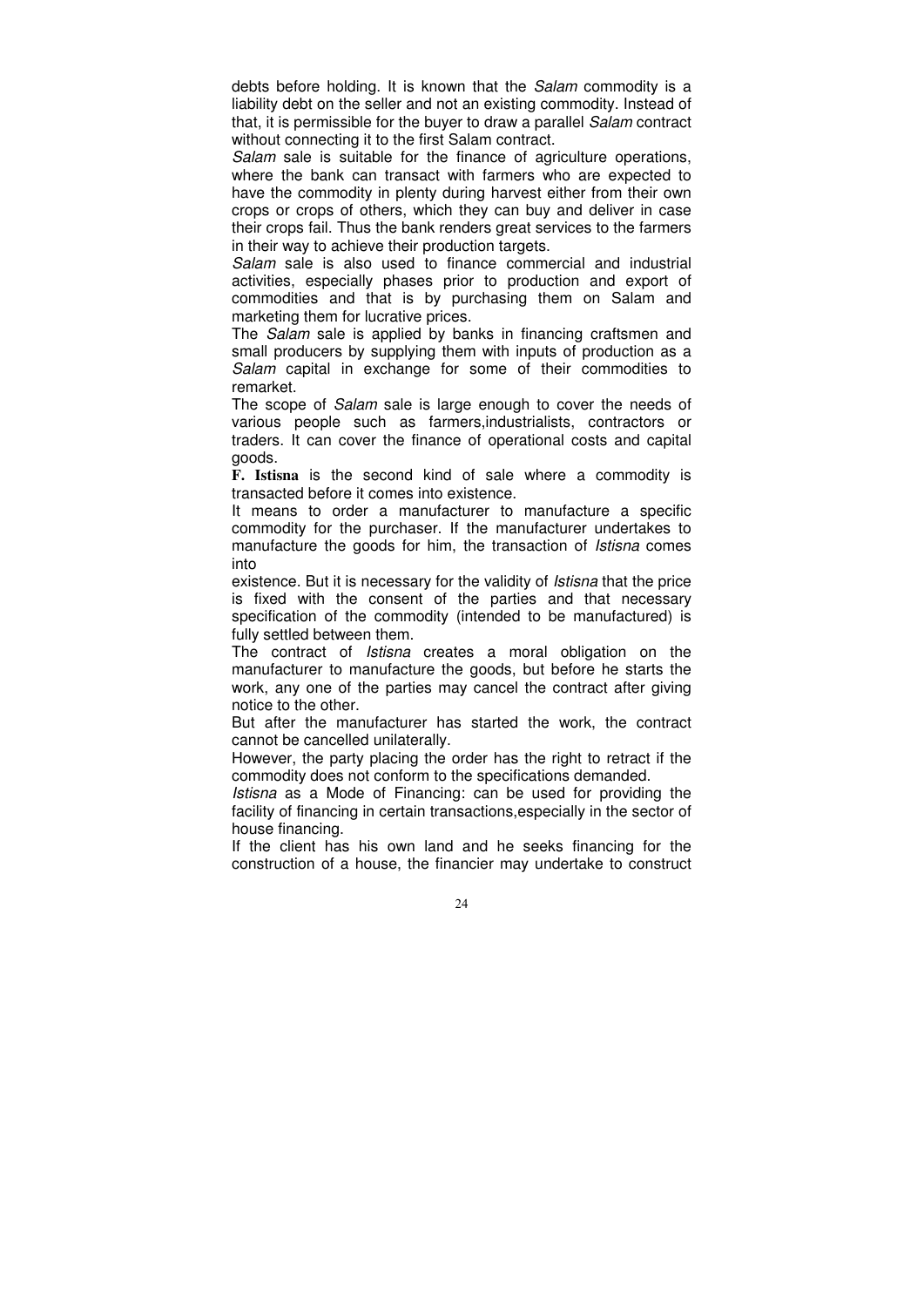the house on that open land, on the basis of Istisna, and if the client has no land and he wants to purchase the land also, the financier may undertake to provide him a constructed house on the specified piece of land.

Since it is not necessary in Istisna that the price is paid in advance, nor is it necessary that it is paid at the time of the delivery, rather, it may be deferred to any time according to the agreement of the parties, therefore, the time of payment may be fixed in whatever manner they wish. The payment may also be in installments.

On the other hand, it is not necessary that the financier himself construct the house. He can enter into a parallel contract of Istisna with a third party, or may hire the services of a contractor (other than the client). In both cases, he can calculate his cost and fix the price of *Istisna* with his client in a manner that may give him a reasonable profit over his cost. The payment of installments by the client may start, in this case, right from the day when the contract of Istisna is signed by the parties, and may continue during the construction of the house and after it is handed over to the client. In order to secure the payments of installments, the bank, as a security, may keep the title deeds of the house or land, or any other property, until the client pays the last installment.

The instrument of *Istisna* may also be used for project financing on similar lines. If a client wants to install machinery in his factory, and the machinery needs to be manufactured, the financier may undertake to prepare the machinery through the contract of Istisna according to the aforesaid procedure. The same principles will be fully applicable to the construction of a building for the industry.

The bank, in this case, will be responsible for the construction of the house in full conformity with the specifications detailed in the agreement. In case of discrepancy, the financier will undertake such

alterations at his own cost as may be necessary for bringing it in harmony with the terms of the contract.

Istisna contracts open wide fields of application for the Islamic banks to finance the public needs and the vital interests of the society to develop the Islamic economy. *Istisna* contracts are applied in high technology industries such as the aircraft industry, locomotive and ship building industries, in addition to the different types of machines produced in large factories or workshops. The Istisna contract is also applied in the construction industry for apartment buildings, hospitals, schools, and universities.

#### Difference between Istisna and Salam:

1. The subject of *Istisna* is always a thing that needs manufacturing, while Salam can be effected on anything, no matter whether it needs manufacturing or not.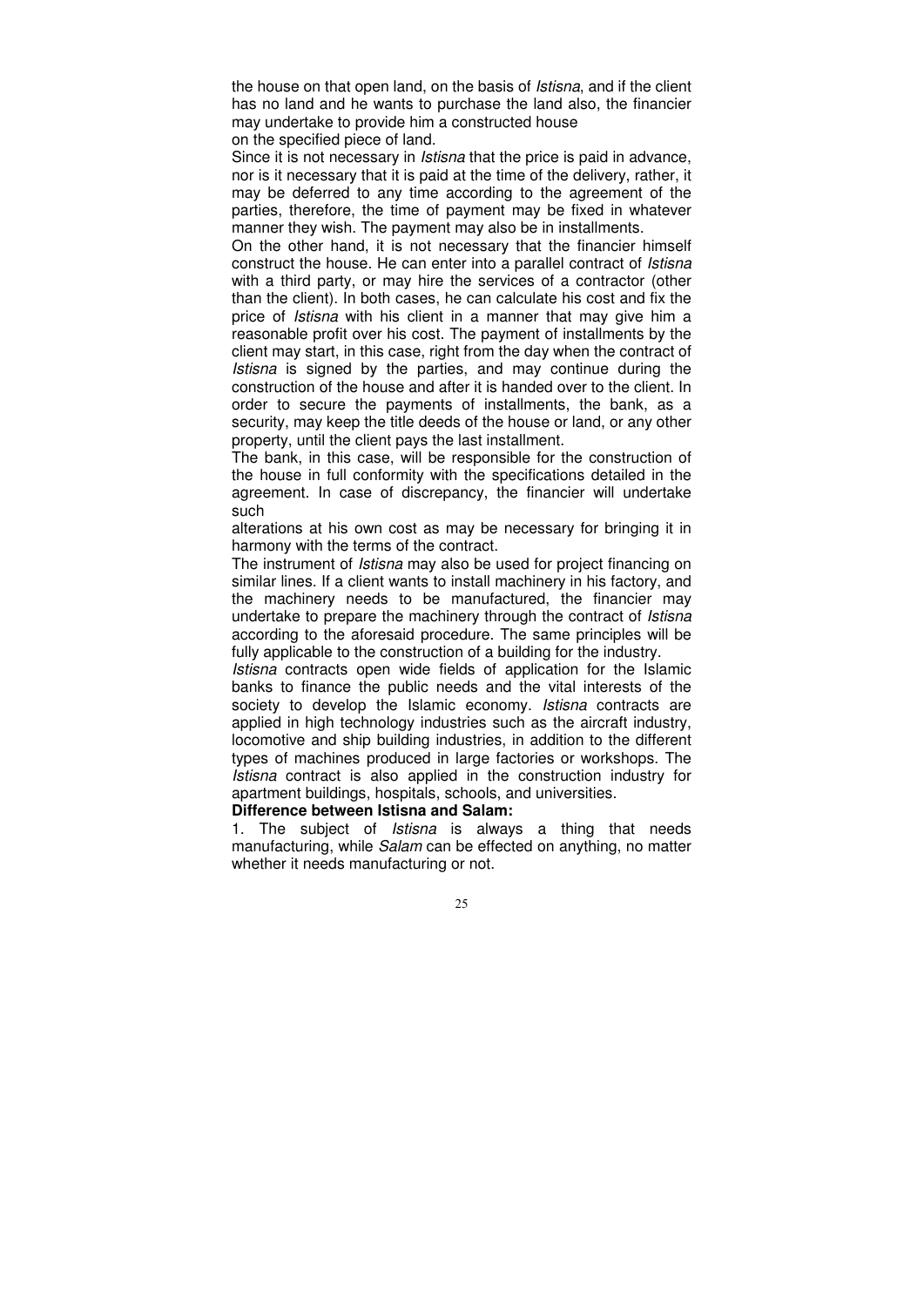2. It is necessary for *Salam* that the price is paid in advance, while it is not necessary in Istisna.

3. The contract of Salam, once effected, cannot be cancelled unilaterally, while the contract of Istisna can be cancelled before the manufacturer starts the work.

4. The time of delivery is an essential part of the sale in Salam while it is not necessary in *Istisna* that the time of the delivery be fixed.

5. The buyer may stipulate in the Istisna contract that the commodity shall be manufactured or produced by a specific manufacturer, or manufactured from specific materials. This is not permitted in the case of Salam sale.

#### Difference Between Istisna and Ijarah :

It should also be kept in mind that the manufacturer, in Istisna, undertakes to make the required goods with his own material. Therefore, this transaction implies that the manufacturer shall obtain the material, if it is not already with him, and shall undertake the work required for making the ordered goods with it.

However, if the customer provides the material, and the manufacturer is required to use his labor and skill only, the transaction is not Istisna. In this case it will be a transaction of Ijarah whereby the services of a person are retained for a specified fee paid to him.

#### G. Islamic bonds (sukuk) and financial engineering

Muslim jurists subject the buying and selling of debt obligations to certain conditions in order to comply with the prohibition of riba (interest), gharar (uncertainty), and maysir (gambling). specify these conditions in detail. In summary, the debt must be a genuine one i.e., it must not be a subterfuge to borrow money such as an asset-linked buy-back arrangement. The debtor must acknowledge the trade and creditors must be known, accessible, and sound. Trading must be on a spot basis and not against debt. Importantly, the price cannot be other than the face value. In line with these principles, early doctrine on interest-free finance disallowed corporate or government bonds and the discounting of bills. Pressures for innovation have resulted in finding a way out of these limitations, admitting 'financial engineering'. In particular, leasingbased bonds (sukuk al-ijara) have been developed. Although other sukuk have been issued, eg sukuk al-mudaraba, sukuk almusharaka, sukuk al-murabaha, the ijara sukuk remains the most popular.

Sukuk means participation certificate, and is commonly referred to as an 'Islamic bond'. Techniques similar to conventional structured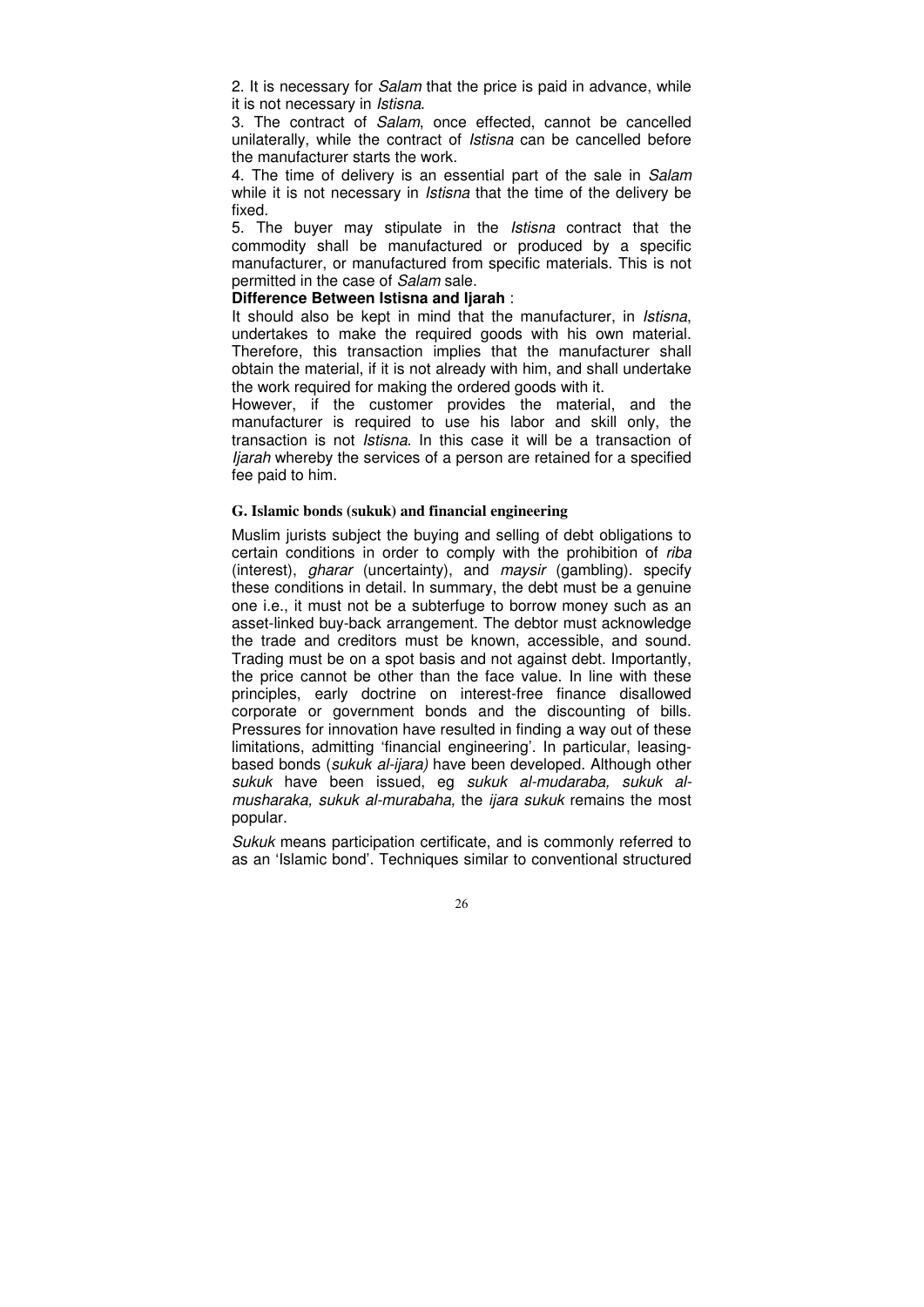finance securities are employed, with sukuk akin to pass-through certificates. A sakk simply represents a proportional or undivided ownership interest in an asset or pool of assets . Islamic bonds are more useful if they can be traded on the secondary market to gain liquidity. As indicated above, certain requirements must be met with respect to the trading capacity of the bonds on the Islamic financial market. Specifically, they cannot represent a debt (in Islam, debtselling is forbidden), as conventional bonds can. Instead they must constitute property of an approved asset. Such a bond is obtained through the securitization of the asset, the property of which is divided into equally valued units and incorporated in the sukuk certificates. The value of the sukuk thus remains connected to the value of the underlying asset. While they come in zero coupon and coupon versions, the productivity and return is linked to the profit of the underlying asset and not to an interest rate (although an interest rate such as LIBOR can be used as a 'benchmark').

Consider, for example, the case of the sukuk al-ijara. The originator holds assets (land, buildings, aircraft, ships, etc) that are to constitute the basis of the returns to the sukuk investor. These assets are sold by the originator to a special purpose vehicle (SPV) and then are leased back at a specified rental. The SPV securitizes the assets by issuing *sukuk* certificates that can be purchased by investors. Each *sukuk*In what ways does Islamic banking differ from conventional finance?

In fact, the basic structure of a *sukuk* is very flexible and can be varied in a number of ways. The underlying assets that are pooled and securitized can be ijara, murabaha, istisnaa or musharaka receivables, or combinations of them, and the rates of return can be fixed, floating or zero coupon. Investment risks (credit risk,

certificate represents a share in the ownership of the assets, entitling the investor to periodic distributions from the SPV funded by the originator's rental payments on the leased assets. The returns can be either fixed rate or floating rate (often referenced to LIBOR as a 'benchmark') depending on the originator.

So far, AAOIFI (the Accounting and Auditing Organization for Islamic Financial Institutions) has issued Standards for fourteen types of sukuk .These can be broadly grouped into sukuk that bear predetermined returns and sukuk that allow for sharing of profit and, in some instances, loss. Sukuk al-murabaha and sukuk almurabaha are examples of profit-and-loss-sharing sukuk. To date, most issued sukuk have borne predetermined returns, and the majority of such *sukuk* have been *sukuk al-ijara*, frequently at a predetermined rate of return.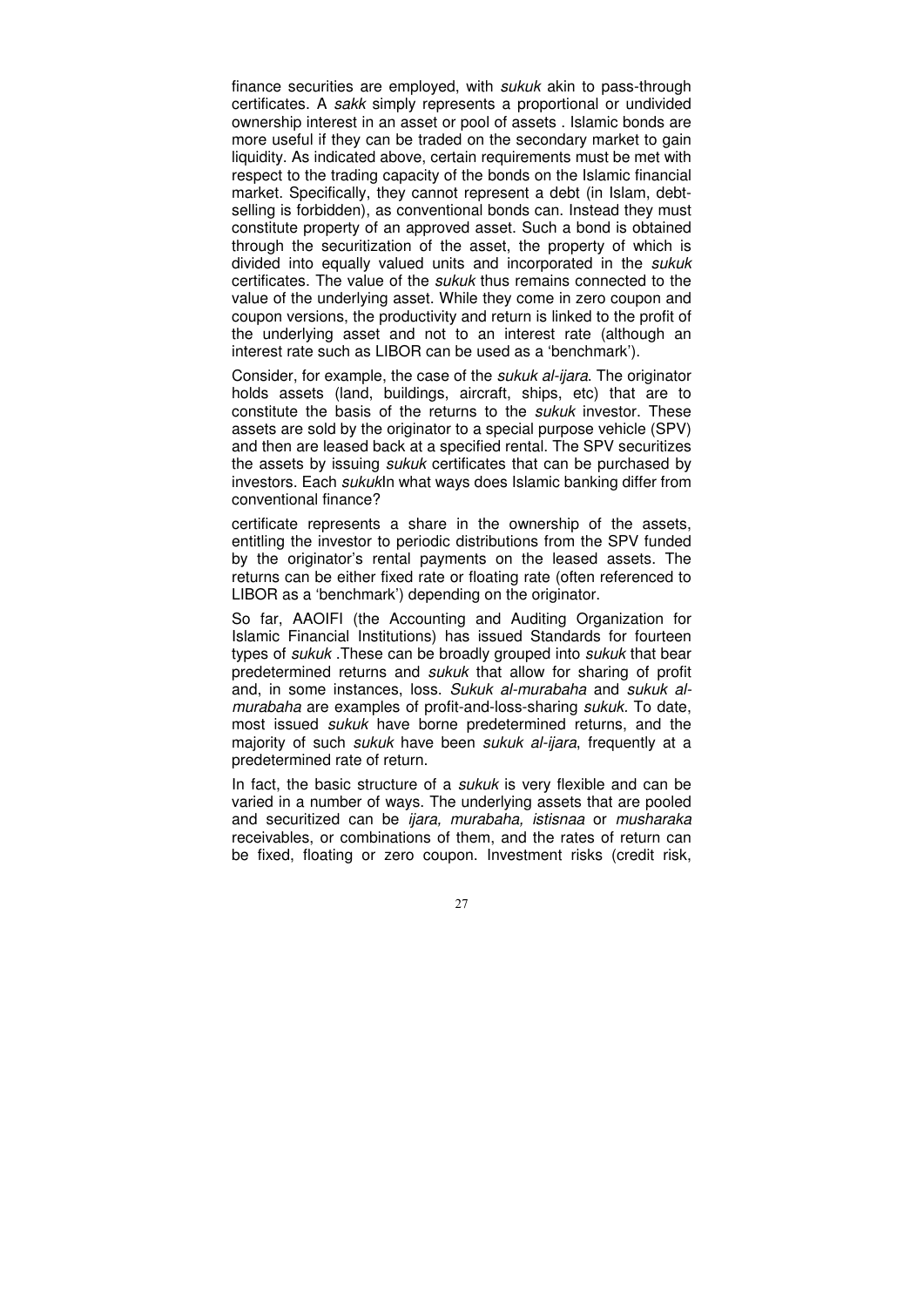interest rate risk, foreign exchange risk, market price risk, liquidity risk) are much the same as those of conventional bonds, and depend on the way the securitization is structured, although one unique risk is that of shari'a compliance, a factor which also governs the tradeability of the sukuk.

Indeed, it is the potential for tradeability that primarily makes for the popularity of sukuk al-ijara. Ijara, though less commonly employed than murabaha as an asset in Islamic banks' balance sheets offers much greater flexibility for the Islamic bond market. Each security called sukuk-al-ijara represents a pro rata ownership of physical assets as against a pro rata share in financial claims or debt in the case of sukuk-al-murabaha. While debt can only be transferred at par, ownership in physical assets can always be transferred at a mutually negotiated price. Hence *sukuk-al-ijara* allow for creation of a secondary market since they represent a share in the ownership of a physical asset.

Finally, Islam has laid down a number of conditions to ensure that credit expands in step with the growth of the real rector. Some of these conditions are:

1. The asset which is being sold or leased must be real, and not imaginary or notional;

2. The seller must own and possess the goods being sold or leased;

3. The transaction must be a genuine trade transaction with the full intention of giving and taking delivery; and

4. The debt cannot be sold and thus the risk of default associated with it must be borne by the lender himself.

The first condition will help eliminate most of the speculative and gambling transactions which involve notional goods and which constituted a major part of the derivatives transactions during the current crisis. The second condition will help ensure that the seller (or lessor) also shares a part of the risk to be able to get a share in the return. Once the seller (financier) acquires ownership and possession of the goods for sale or lease, he/she bears the risk. This condition will put a constraint on short sales, and thereby remove the possibility of a steep decline in asset prices during a downturn. The *Shari'ah* has, however, made an exception to this rule in the case of salam and *istisna* where the goods are not already available in the market and need to be produced or manufactured before delivery. This will help ensure that financing expands in step with the rise of the real economy and thereby help curb excessive credit expansion.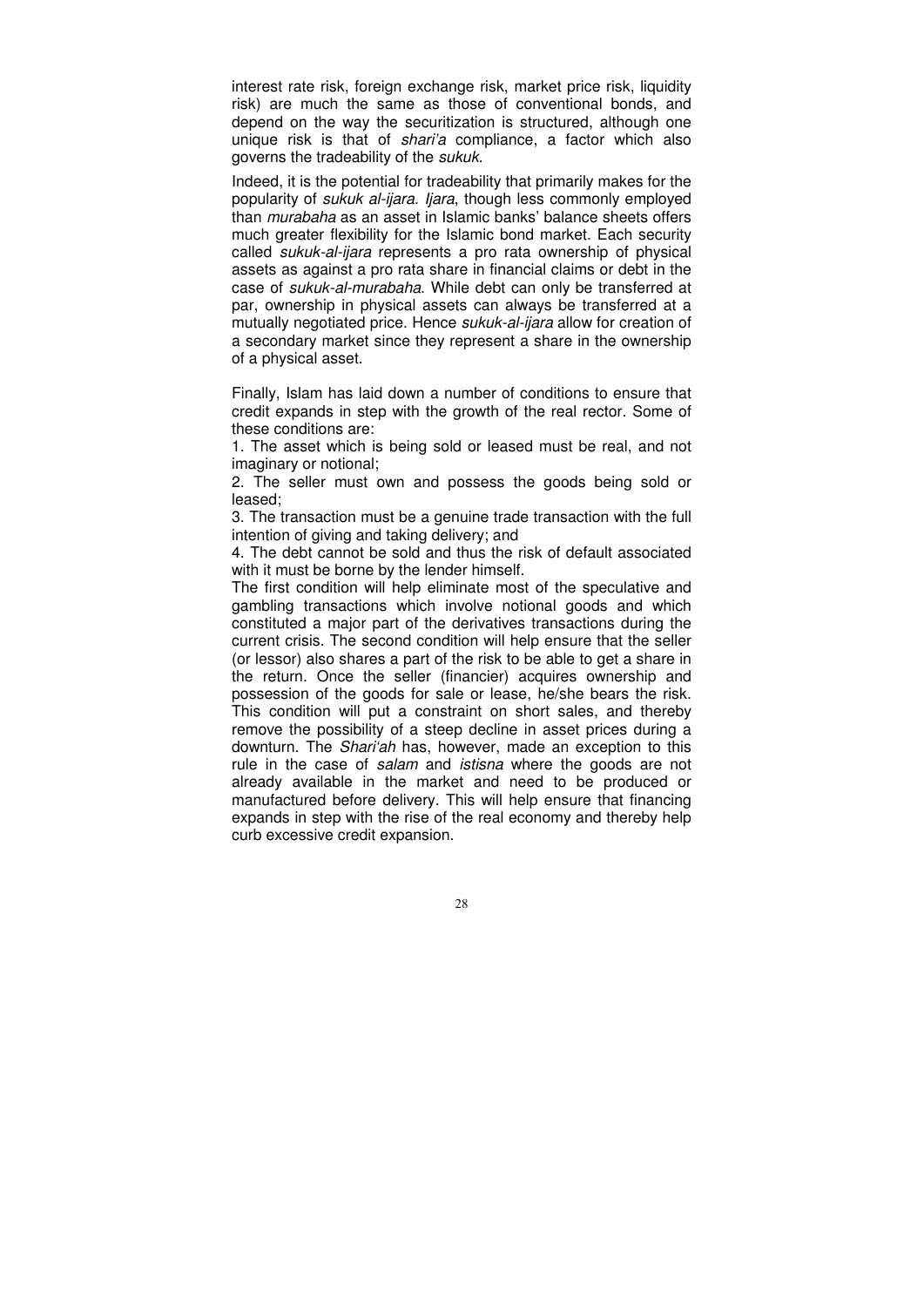The third and the fourth conditions will not only help eliminate a great deal of speculative and derivatives transactions where there is no intention of giving or taking delivery, but also motivate the creditor to be more cautious in evaluating the credit risk. This will prevent an unnecessary explosion in the volume and value of transactions and also help keep the rise in debt to be in step with the rise of the real economy. It will also release a greater volume of financial resources for the real sector and, thereby, help expand employment and self-employment opportunities and the production of need-fulfilling goods and services.

The discipline that Islam wishes to introduce in the financial system may not materialize unless the governments reduce their borrowing from the central bank to a level that is in harmony with the goal of price and financial stability. Even borrowing from the private sector should be primarily for development that will increase its ability to repay. Borrowing for meeting current spending needs to be avoided except in extreme circumstances. This is because borrowing does not eliminate the ultimate need for sacrifice.

Without this consciousness about the ultimate need for sacrifice, the need for borrowing is most likely to become path dependent.

A number of objections may be raised here against these conditions. One of these is that hedging is a genuine need of the economy and the restrictions specified above may stand against it. Genuine hedging or insurance which is undertaken by a person or firm to provide protection against losses actually incurred has been recognized by Muslim jurists. However, what is prohibited is 'hedging' that is not related to a real transaction and is rather of a speculative and gambling nature. A second objection may be that all these conditions will tend to shrink the size of the economy by reducing the number and volume of derivatives transactions. There is not doubt that the number of transactions will be reduced. However, it will be primarily those transactions which are of a speculative and gambling nature and are generally recognized to be zero-sum games. These have rarely contributed significantly to total real output. The compounded annual rate of growth of total outstanding derivatives between 2000 and 2007 was 29.9 percent per annum while that in total real world output was only 3.1 percent per annum. Hence a decline in speculative and gambling transactions is not likely to hurt the real economy significantly. While a restriction on such transactions will cut the commissions earned by speculators during an artificially generated boom, it will help them avert losses and bankruptcy that become unavoidable during the decline and lead to a financial crisis.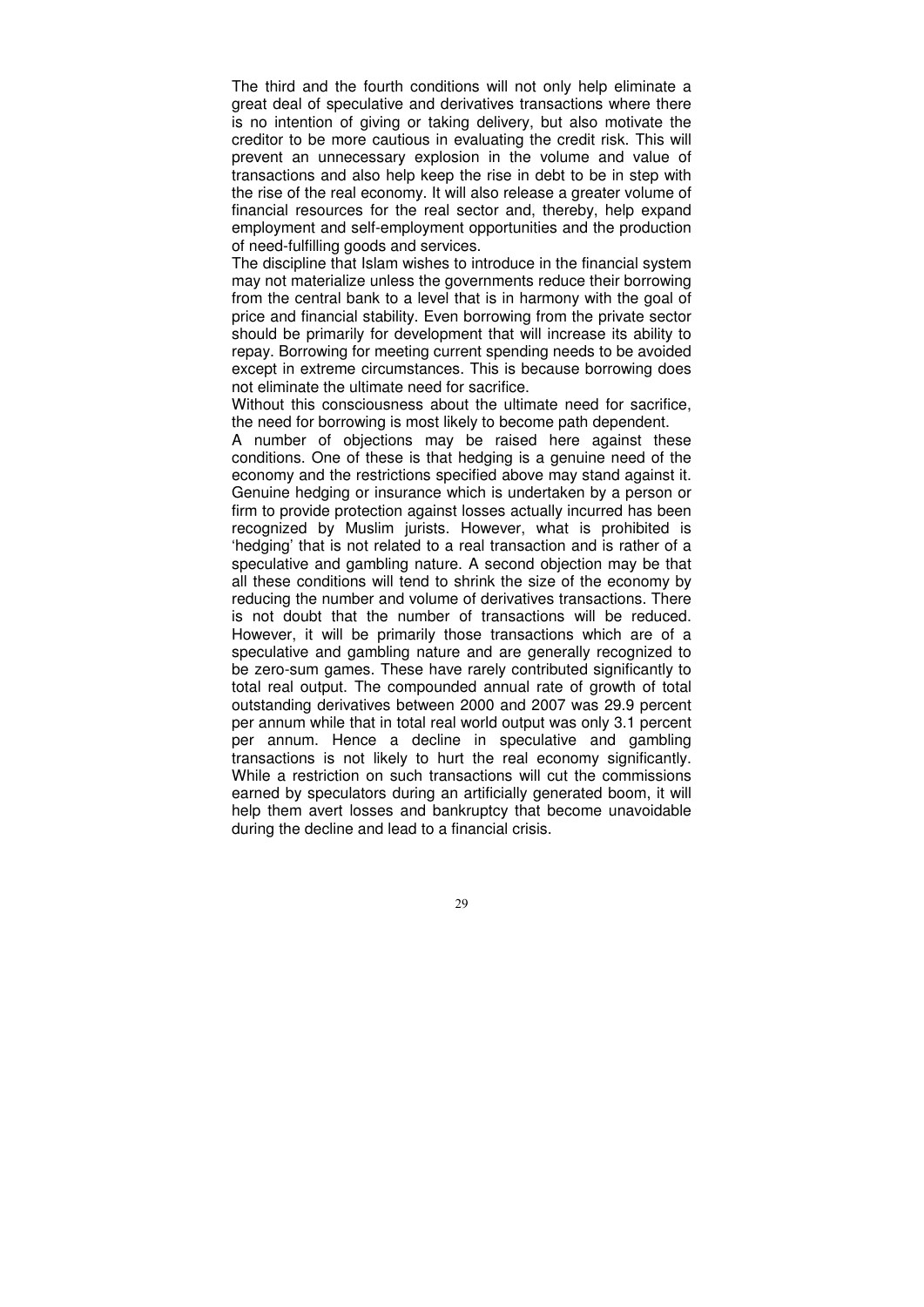# 6. ISLAMIC BANKING

**THE EMERGENCE OF ISLAMIC BANKING** in recent years is one of the most important trends in the economic sector, and with the estimated 1.6 billion Muslims worldwide, it's ripe for growth potential.

There has always been a demand among Muslims for financial products and services that conform to Shariah (Islamic Law). The development of viable alternatives to conventional finance increasingly enables Muslims to participate in the financial world without violating their Islamic principles and without bearing the economic penalty that comes from non-participation, especially with the recent growth of oil prices.

Currently, the Islamic banking industry consists of several hundred billion dollars, and more than 300 financial institutions in and outside the Muslim world. there is \$300 billion in assets managed according to Islamic principles, ranging from commercial to investment banks and investment funds, all providing Islamic products.

Others estimate the industry to be even larger. Financial Services Authority, the financial services regulator in the United Kingdom, for example, recently suggested Islamic banking was as large as \$500 billion. Standard & Poor's, a rating agency, estimates that the sukuk (deed) market has reached \$70 billion, and will top the \$160 billion mark by the end of the decade. Islamic financial services are now evolving from a niche market to the mainstream.

In addition to the sheer number of Muslims worldwide, global financial institutions are taking a strong interest in Islamic products since the industry is in its nascent stage. Products have yet to be commoditized from competition, therefore allowing profit margins to remain high.

#### What is Islamic banking?

Islamic banking can be considered banking with a conscience. Islamic banks each have a Shariah board made up of Shariah scholars as well as financial experts who are responsible for determining what activities are and are not Shariah-compliant.

Islamic banking is based on two main financial principles. Firstly, investment is to be made in the private sector through interest-free financing. Secondly, the development of financial instruments is to be done on the basis of profit and loss sharing as well as sharing risks.

Further, Islamic banking is built around Shariah, mainly prohibiting the charging of interest. Because Islam considers interest an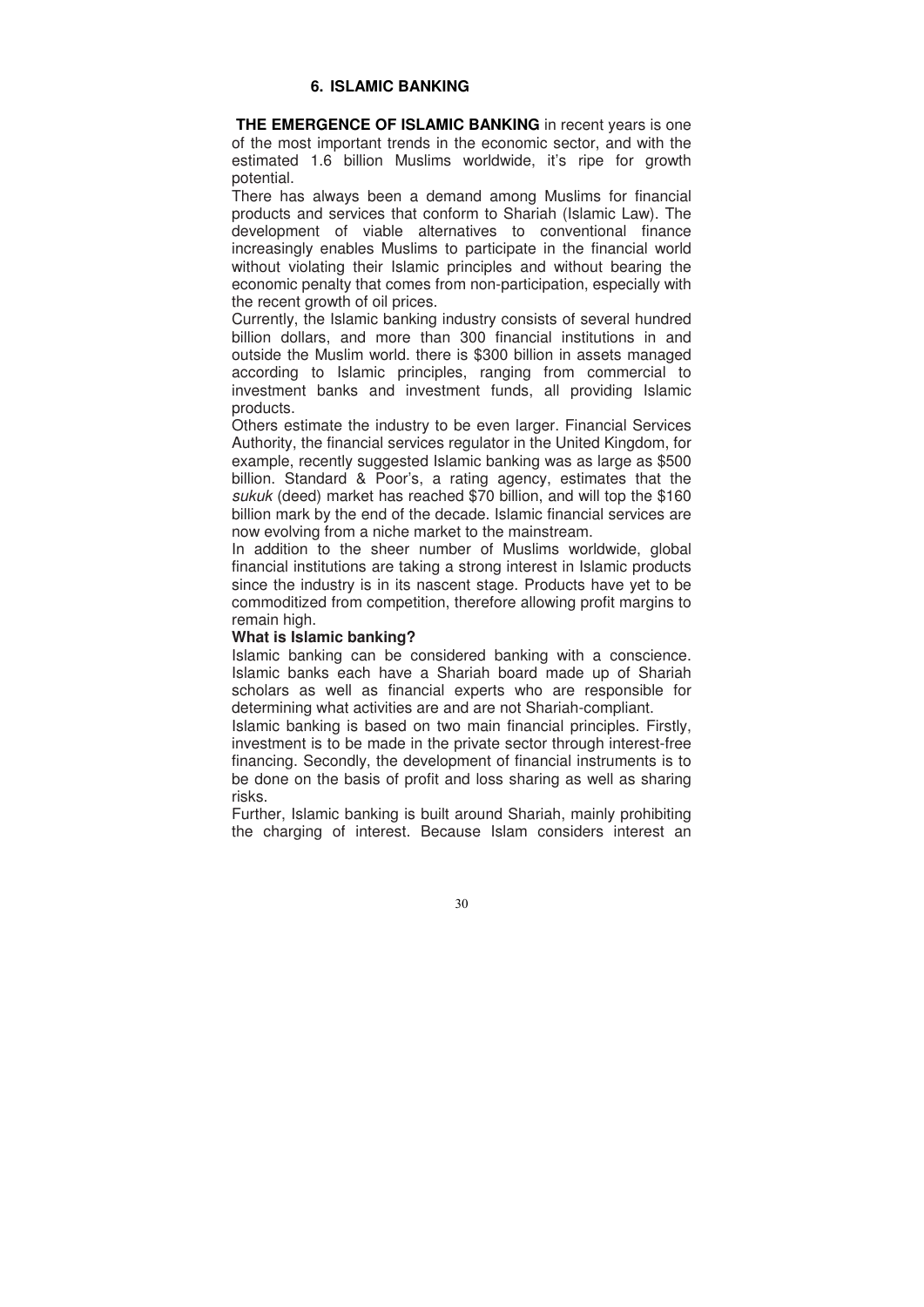unjustified increase of capital, with no effort made to earn it, it is considered of false value, and therefore is prohibited.

However, there are many arguments about the prohibition of interest in Islam. The first argument is that interest rates have no moral foundation. The second is that abstinence from consumption is not a justification of rewards.

Lastly, some argue that there are risks to justify the supplement of payment for capital lending if the loan is guaranteed.

In addition to the prohibition of interest payments, Islamic law treats money strictly as a medium of exchange. In other words, money, in itself, does not have any inherent value, and therefore it should not lead to the production of more money. In Islamic banking, the creditor/debtor relationship is defined differently than in the secular financial world. The creditor, or provider, of funds who becomes a partner in a project assumes the risk activity with the entrepreneur and shares profits as well as losses.

The creation of incremental wealth justifies the share of profit between the borrower and the lender of money, but does not guarantee a fixed return.

Some of the principle instruments involved in the aforementioned form of resource mobilization include the following:

Trade financing and cost-plus mark-up on traded goods (murabaha).

Profit-sharing (mudarabah) and equity participation (musharaka) in which cost-sharing among partners is also included.

Rental on purchased equipment *(ijara)*.

Islamic banking portfolio using secondary financing instruments, such as shares and stocks revolving around the above-mentioned instruments.

#### Conventional vs. Islamic banking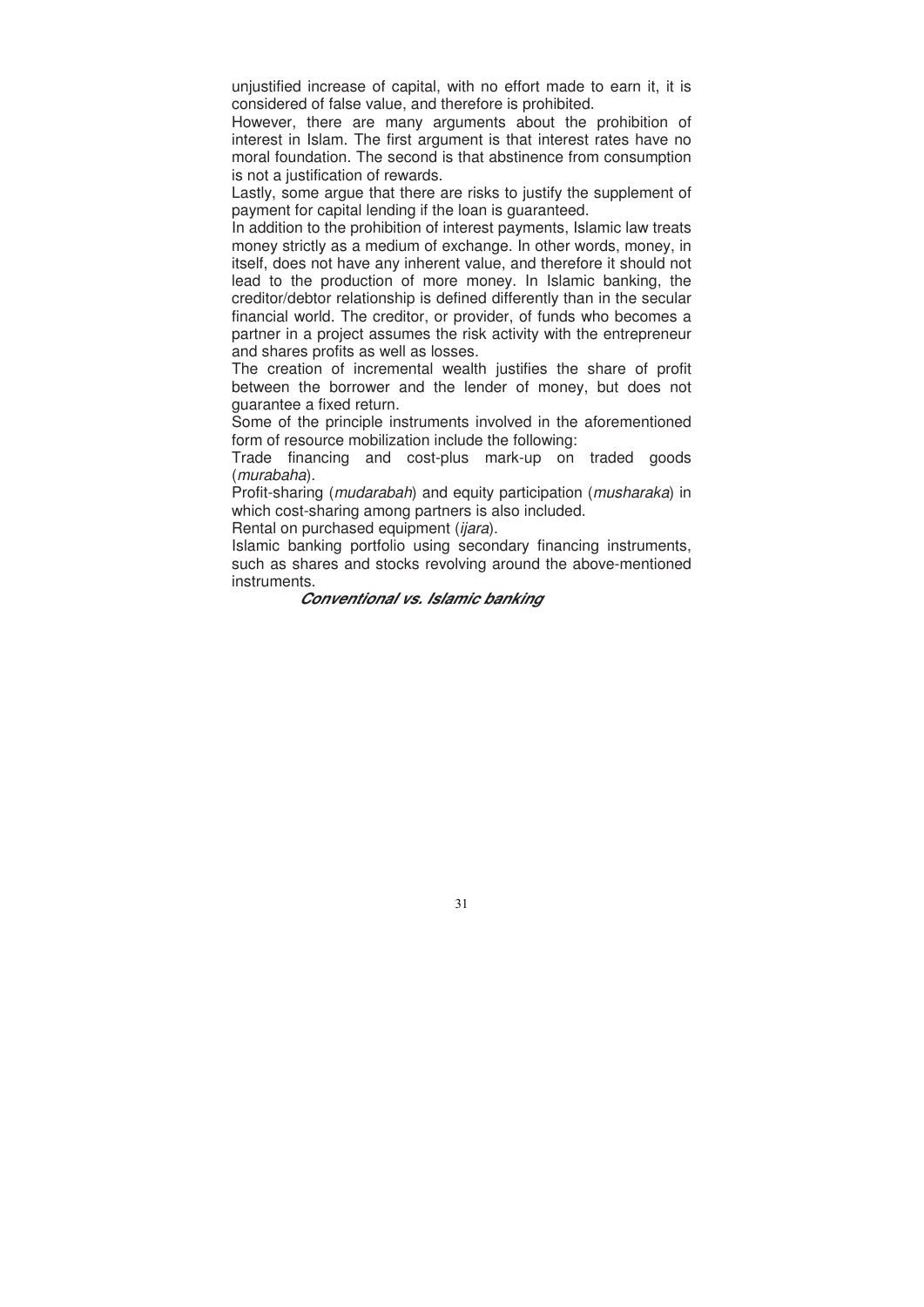|                                        | <b>ISLAMIC BANKING</b>                                                                                                                                                           | <b>CONVENTIONAL BANKING</b>                                                                                                                                   |
|----------------------------------------|----------------------------------------------------------------------------------------------------------------------------------------------------------------------------------|---------------------------------------------------------------------------------------------------------------------------------------------------------------|
| Main Principle                         | The customer shares the profit<br>and loss with the bank. High<br>degree of risk with variable<br>returns.                                                                       | The customer obtains fixed<br>interest from the banks and<br>does not share the loss.                                                                         |
| Stability                              | Higher degree of stability.                                                                                                                                                      | Lower degree of stability.                                                                                                                                    |
| <b>Treatment of</b><br><b>interest</b> | Uses Profit and Loss Structure<br>(PLS) accounts.<br>Interest is prohibited.                                                                                                     | Interest based on products.                                                                                                                                   |
| Profitability                          | PLS is based on partnership<br>(musharaka) or joint<br>investment without<br>participation in management<br>(mudharaba).<br>Based markup principle.<br>Leasing contrast (ijara). | Higher concentration leads<br>to higher interest rates which<br>leads to higher profitability.<br>Higher rates of inflation lead<br>to higher profit margins. |

#### III. Nature of the Global Financial and Economic Crisis.

The world economy currently suffers from a global financial and economic crisis that has become severe since the second half of 2008. This global financial situation was triggered by the advent of the subprime mortgage crisis in the United States that became apparent from the mid-2007s.

The financial crisis began in July 2007 when a loss of confidence by investors in the value of securitized mortgages in the United States resulted in a liquidity crisis that prompted a substantial injection of capital into financial markets by the United States Federal Reserve, Bank of England and the European Central Bank. The difference between the interest rates on interbank loans and short-term U.S. government debt spread, an indicator of perceived credit risk in the general economy,spiked up in July 2007, remained volatile for a year, then spiked even higher in September 2008. In September 2008, the crisis deepened, as stock markets worldwide crashed and entered a period of high volatility, and a considerable number of banks, mortgage lenders and insurance companies failed in the following weeks.

The subprime mortgage crisis is the main reason for the current financial crisis and it is an ongoing financial crisis triggered by a dramatic rise in mortgage delinquencies and foreclosures in the United States, with major adverse consequences for banks and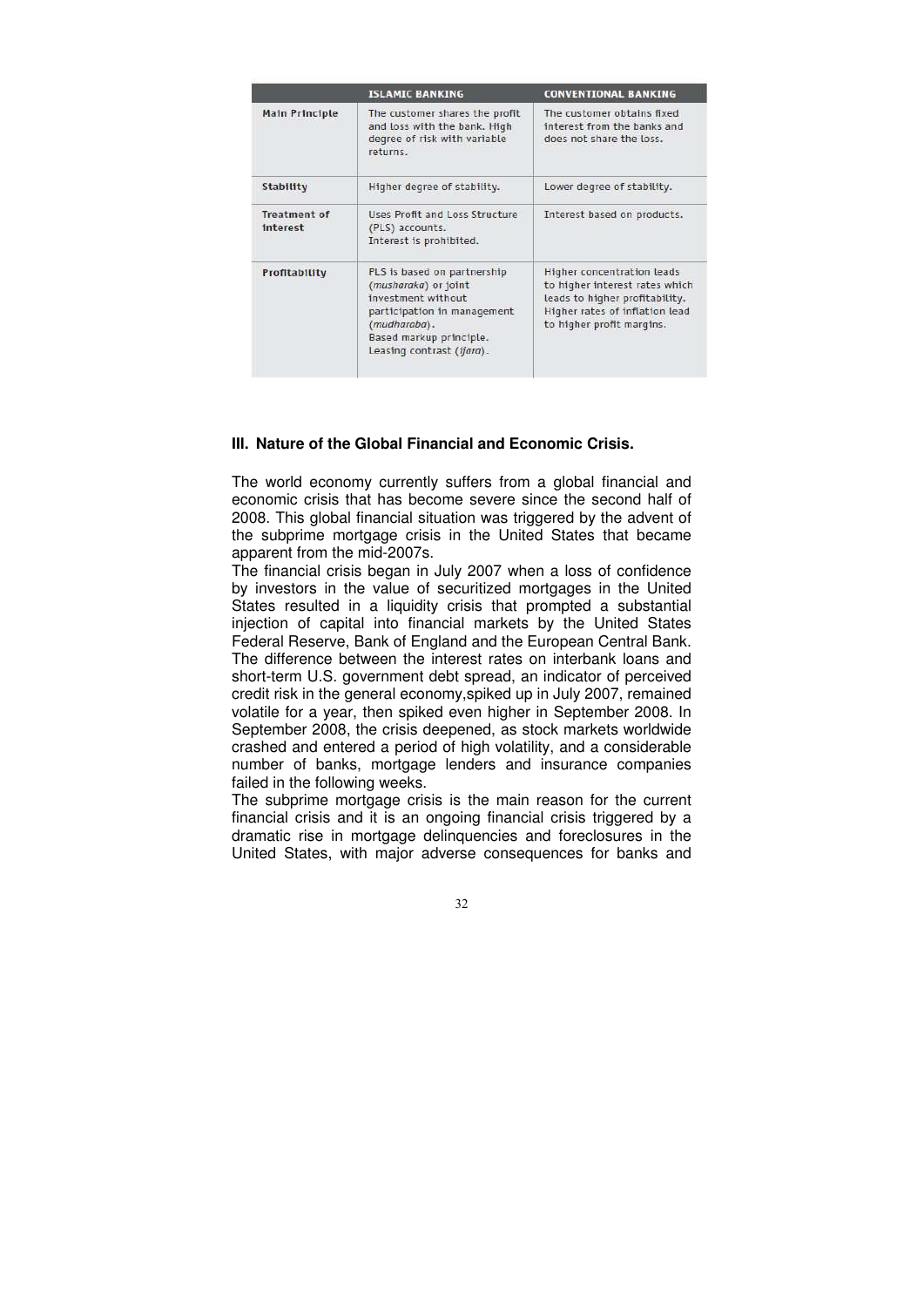in the closing years of the 20th century, became apparent in 2007 and has exposed pervasive weaknesses in financial industry regulation and the global financial system. Approximately 80% of U.S. mortgages issued in recent years to subprime borrowers were adjustable-rate mortgages. When U.S. house prices began to decline in 2006-07,refinancing became more difficult and as adjustable-rate mortgages began to reset at higher rates, mortgage delinquencies soared. Securities backed with subprime mortgages, widely held by financial firms, lost most of their value. The result has been a large decline in the capital of many banks and USA government sponsored enterprises, tightening credit around the world.

financial markets around the globe. The crisis, which has its roots<br>and has exposed pervasive weaknesses in financial industry<br>regulation and the global financial system. Approximately 80% of<br>regulation and the global fina The financial crisis in the US housing market has evolved into a large-scale liquidity crisis as the banks, credit institutions and other players in the financial market preferred to hold cash rather than lending to each other amidst the rush to get rid of the so-called toxic assets. At the beginning, the companies affected were those directly involved in home construction and mortgage lending, and then came the financial institutions which had engaged in the securitization of mortgages. After the federal takeover of Fannie Mae and Freddie Mac on 7 September 2008, which at that point owned or guaranteed about half of the US's mortgage market. The 14th of September 2008 was the date when the financial crisis entered a severe-impact phase marked by failures of some prominent American and European banks, like the bankruptcy of Lehman Brothers, which is the largest in US history with Lehman holding \$639 billion in assets.

The crisis has been deepening with a global reach since September 2008 affecting a wide range of financial and economic activities and institutions around the world. The early impacts of the current financial crisis have been ensued in various countries and industries in terms of overall tightening of credit, steep declines in financial markets, liquidity problems in equity funds, devaluation of the assets underpinning insurance contracts and pension funds, increased public debt due to provision of public funds to financial services and other affected industries, devaluation of some currencies and increased currency volatility. As a result, a considerable number of stock markets, banks, mortgage lenders and insurance companies worldwide collapsed.

As the crisis deepened, the governments of major developed and developing countries as well as international financial regulators attempted to take some mitigation actions and coordinate efforts to contain the crisis. These actions and efforts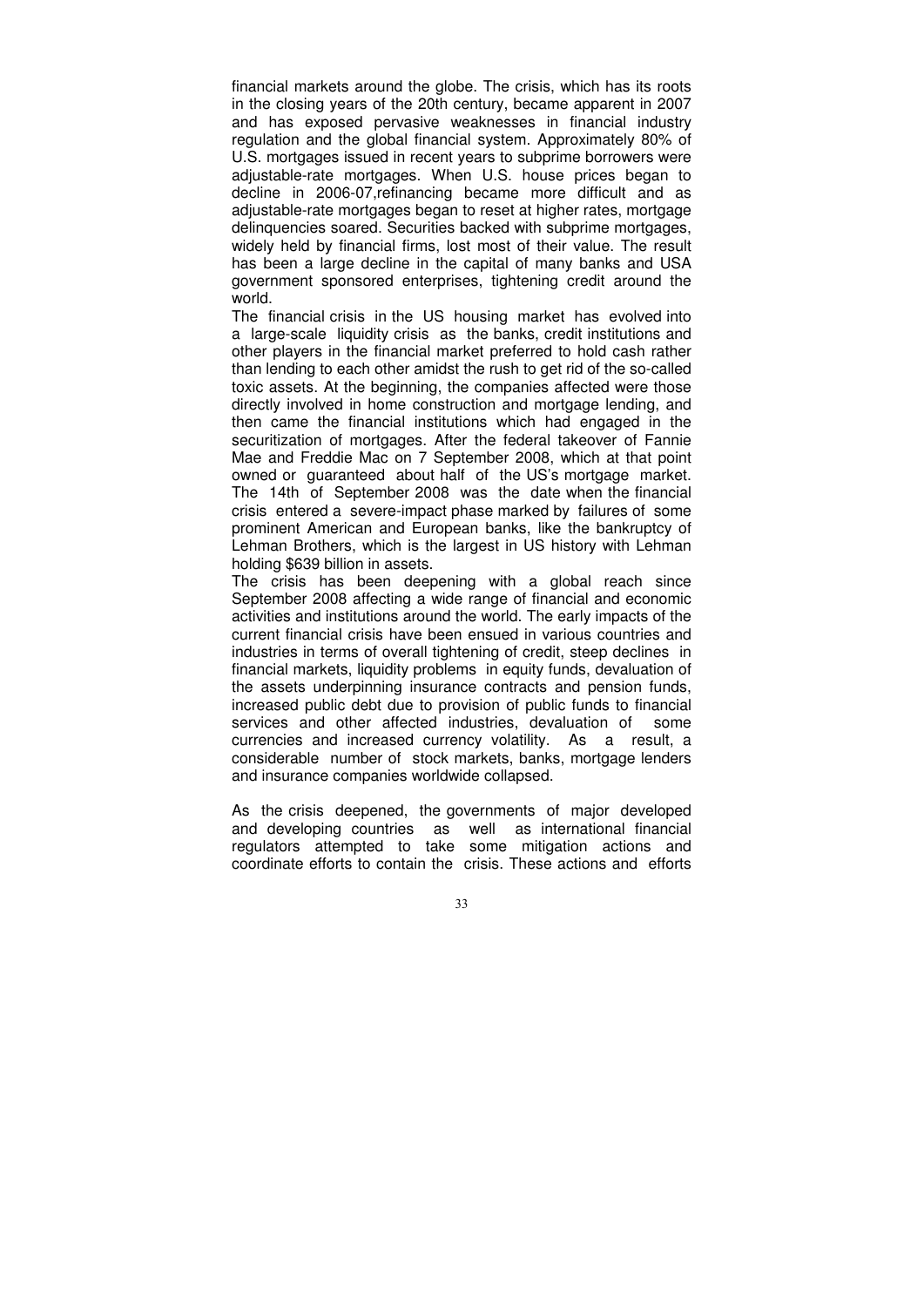included substantial capital injection into financial markets and interest rate cuts by major central banks like the US Federal Reserve, Bank of England, and the European Central Bank. For example, the US, at the core of the crisis, enacted on 3 October 2008 the Emergency Economic Stabilization Act, creating a \$700 billion Troubled Assets Relief Program to purchase failing bank assets, especially mortgage-backed securities, and inject capital into banks. The British government on 8 October 2008 also launched a £500 billion bailout plan which aimed at injecting capital into the financial system and nationalized most of the financial institutions in trouble. These stabilization attempts were followed by cuts in interest rates by central banks in the US (Fed), England, China, Canada, Sweden, Switzerland and the European Central Bank in a coordinated effort to aid world economy.

# A. Structural Causes That Aggravated the Crisis (An Islamic perspective).

 A number of Islamic economists believes that the global crisis was caused by the following:-

- 1. Large expansion in speculation transactions in financial markets, including those conducted through the Internet, until they overshadowed the real transactions, which are the very reason behind the establishment of financial markets. (They are intended to effect fluidity and facility in moving on from one investment to another). The nature of speculations makes them unproductive in the end, because they merely shift wealth from losers to winners.
- 2. The emergence of many transactions intended merely for speculations on prices. Ultimately, these transactions do not produce any added value in the market, yet huge amounts of money and great human capacities are invested in them.
- 3. The spread of the culture of quick profit ("if you can get away with it, then do it"), without any consideration of the long-term results of transactions. Added to this is the deficiency of laws, regulations, and administrative instructions aimed at following up the new methods for creating new forms of transactions and contracts (and this is what the Enron Corporation did). One has to note that this culture also emanates from capitalism as an idea and philosophy. Hence, so long as the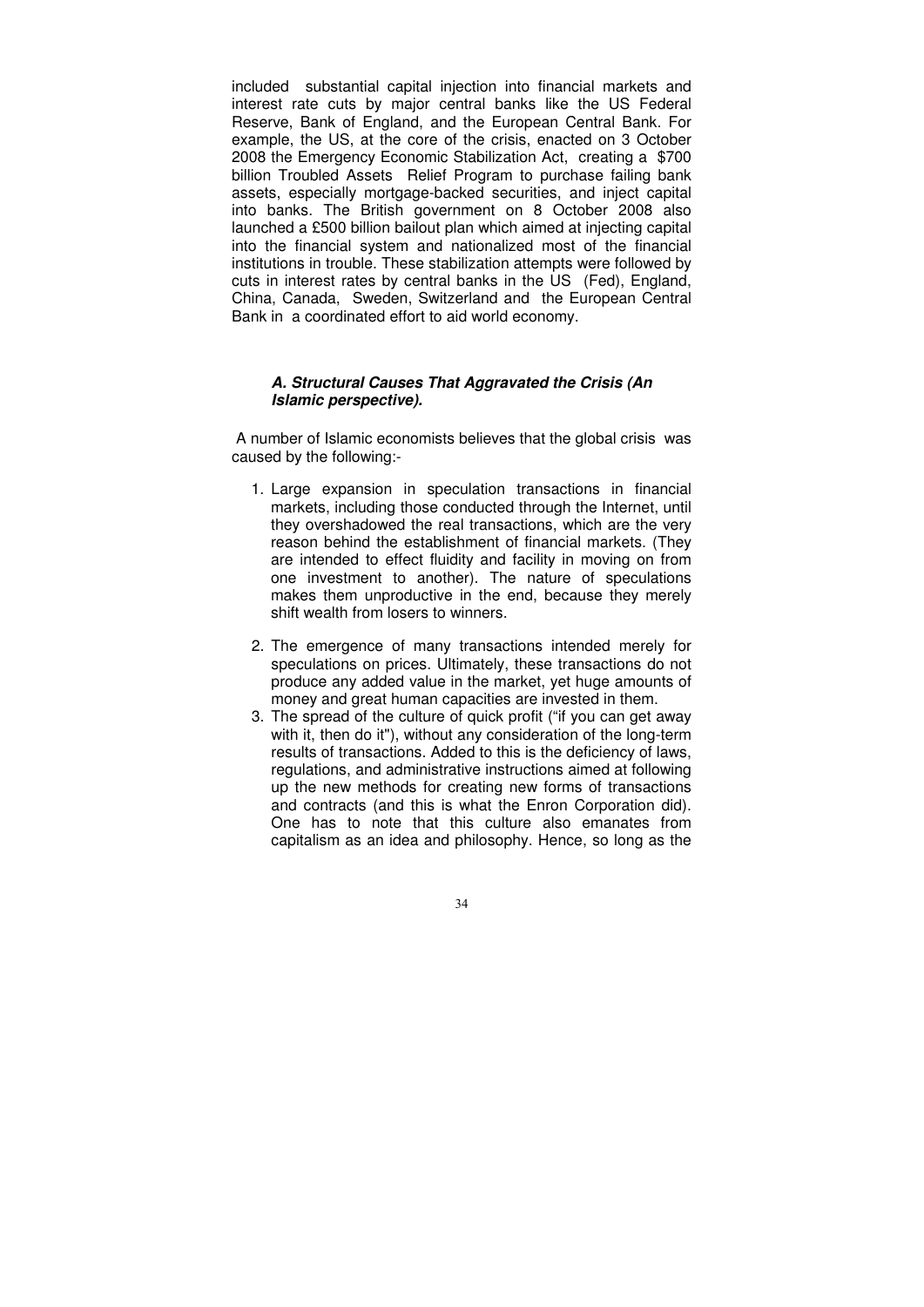law cannot control people's behavior or get hold of them, why should they not appropriate maximum gains?

- 4. The shift of capitalism from the phases of service and production to the phase of financial capitalism and inflation of the financial sector's profits, which caused people to believe that this is the way to quick gaining of wealth. Thus, layers of mere financial transactions that incessantly move away from the real production sector accumulated and increased in size. This brought about the so-called theory of the upside-down pyramid — a pyramid which is characterized by instability.
- 5. The dependence on interest-based loans given as a basis in funding, a process which does not produce any added value by itself.
- 6. The prevalence of securitization, which gave rise to an easy spread of
- 7. the culture of "strike and place the burden on others." This is also due to the fact that financial institutions accepted securitization with few and undeveloped restrictions, when, on the other hand, there were newly developed methods designed to protect those who made the first strike.
- 7. Securitization also created interconnection among financial institutions.Consequently, all of these institutions fell with the fall of the first piece of domino.
- 8. The system of exchange and trade of debts, and expansion in the transactions of selling debts. Enormous investments were attracted to such transactions, which in fact do not result in any real increase in social production. In addition, they are often quickly influenced by the media and political events. This would not happen, if interest was not adopted as a system of finance and refinance.
- 9. Investors' natural trend of making financial investments directed towardexercising much caution. This led to an increase in the processes of derivatives. Which in turn , inflated the size of mere financial swaps and exchanges still further. Another consequence is the increased interconnection among institutions, something which accelerated the movement of the retrogressive impact from one institution to another.
- 10. Large dependence on public debt rather than taxes. This generated inflation in the processes of financial exchanges, local and international.
- 11. Big rise in the US military spending.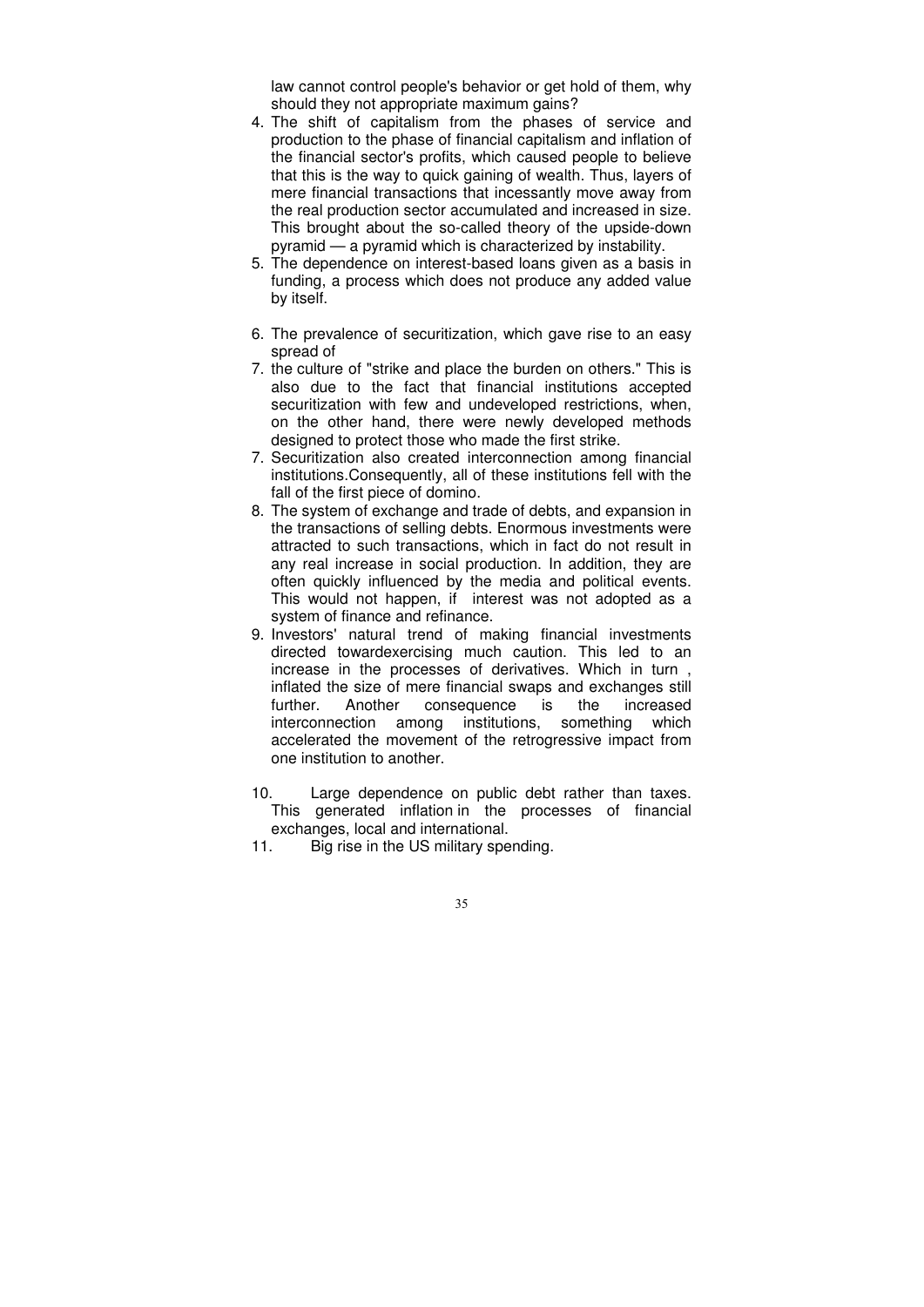12. Although it increases labor and employment, it does not tend to improve the productive capacity of the economy. In consequence, the competitive capacity of US products in foreign markets diminished and the deficit in the balance of trade accumulated, thus undermining confidence in the US economy.

# B. Impact of The Global Crisis .

The global economy is now undergoing a deep economic downturn, with negative effects on both financial and real sectors not only in developed countries but also in developing countries. Most of the developing countries which survived the first wave of the storm due to little or no exposure to subprime mortgages are now being severely affected. Indeed, developing countries are now exposed to the global crisis more than in the previous occurrences given that they are currently more integrated with the global economy through trade, FDI, and remittances. Therefore, the current crisis, though rooted and deepened in developed countries, is now imposing serious adverse effects on developing countries, particularly those with high level of integration in world economy and international markets. In this context, the main transmission channels have been through the contraction of international trade and accompanying fall in commodity prices and the reversal of financial flows. Consequently, the following problems have been the major gifts of the crisis to developing countries:

# 1. Slowdown in economic growth

It is commonly believed that the forthcoming recession in the world economy due to the crisis will be the worst since the Great Depression of 1930s, with negative world economic growth for 2009, particularly for the major developed countries like the US, Canada, the UK and Japan as well as the Euro area. Moreover, world economic outlooks of many international developmental agencies and institutions are still revised downwards. For example, while, in October 2008, the IMF predicted a worldwide growth for 2009 by 3.0%, this was later revised down twice to 2.2% and then to 0.5%. Lastly, the WEO Report of April 2009 announced a projection of further contraction by 1.3% in world output in 2009 with leading advanced economies to experience a sharp contraction in growth while the developing countries to have a growth rate as low as 1.6%.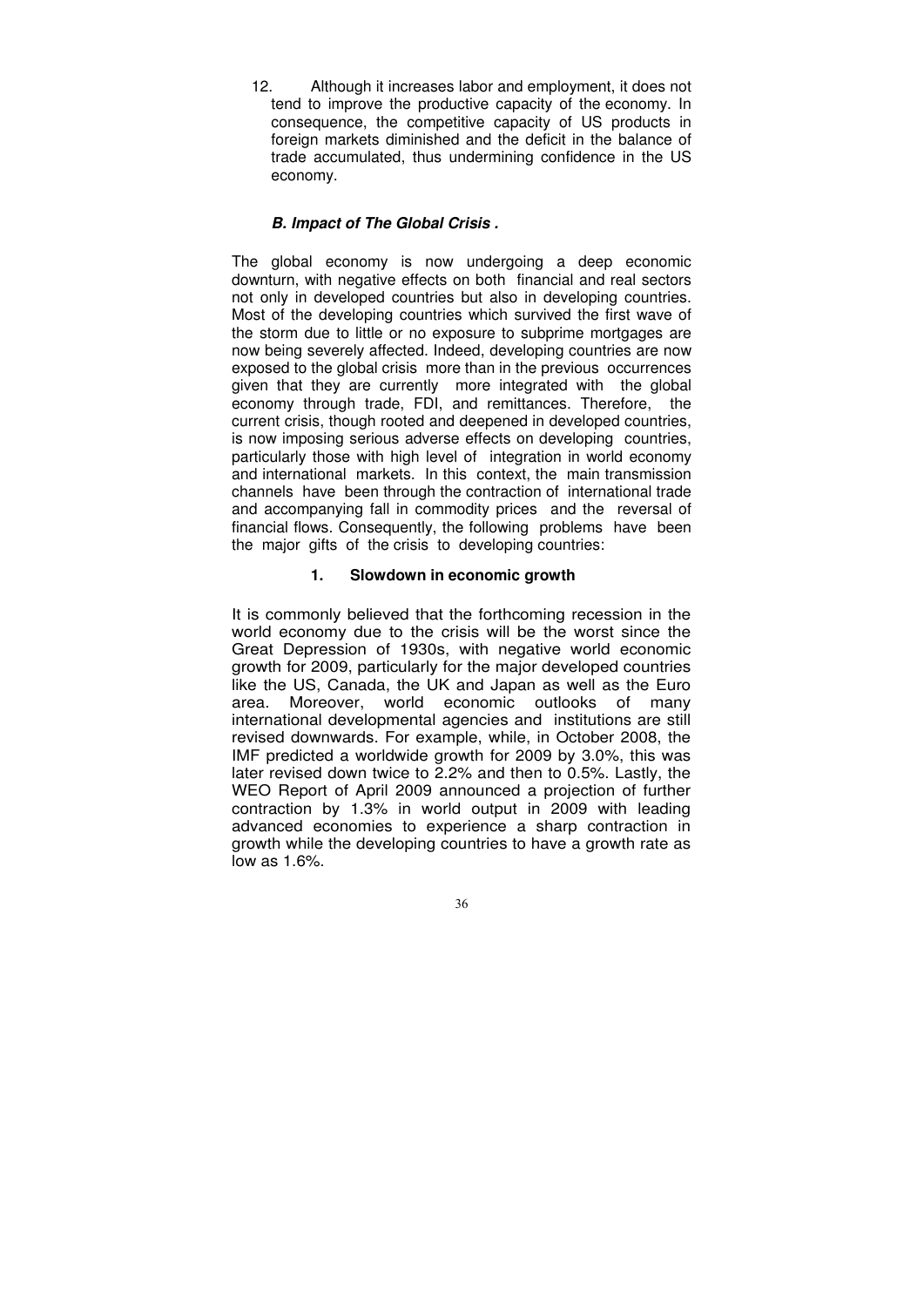IMF's April World Economic Outlook has revealed that the slowdown in global economic activity will continue in 2009 while 2010 will mark a sluggish recovery. global economic growth will decrease from 3.2 percent in 2008 to -1.3 percent in 2009. Similarly, in developing and emerging economies, growth will show a sharp decline from 6.1 percent in 2008 to 1.6 percent in 2009. In the Ole member countries, on average, output growth will decline significantly from 5.1 percent in 2008 to 1.5 percent in 2009.

# 2. Fall in export demand and commodity prices

WTO estimates show that the volume of global exports in goods and services will decrease by 9% in 2009, the largest decline since World War II. Exports will fall by 10% in developed countries while in developing countries exports will fall by 2-3% in 2009. Given the fact that most of the developing countries like China, India, Turkey, Korea, Malaysia, and many others rely heavily on trade to attract investment, create jobs, and reduce poverty, the fall in exports will pose severe socioeconomic implications for these economies.

Another blow to exports earnings of developing countries will come from decreasing commodity prices. The World Bank estimates that energy prices will decline by 25% while nonenergy commodity prices will decline by 23% in 2009. Another related problem will be looming in the area of trade financing. Global trade is highly dependent on trade credit and nearly 90% of trade is traditionally financed by the short term credit. Now, due to financial and economic crisis the credit market has been dried up. In 2008, WTO estimated a trade financing gap of US\$ 25 billion which will further aggravate prospects for the developing countries which are more dependent on trade.

# 3. Sharp drops in private capital inflows

Foreign Direct Investment (FDI) is considered as a major source of financing for both public and private sectors in the developing countries lacking strong domestic financial systems. Amid the current financial and economic crisis,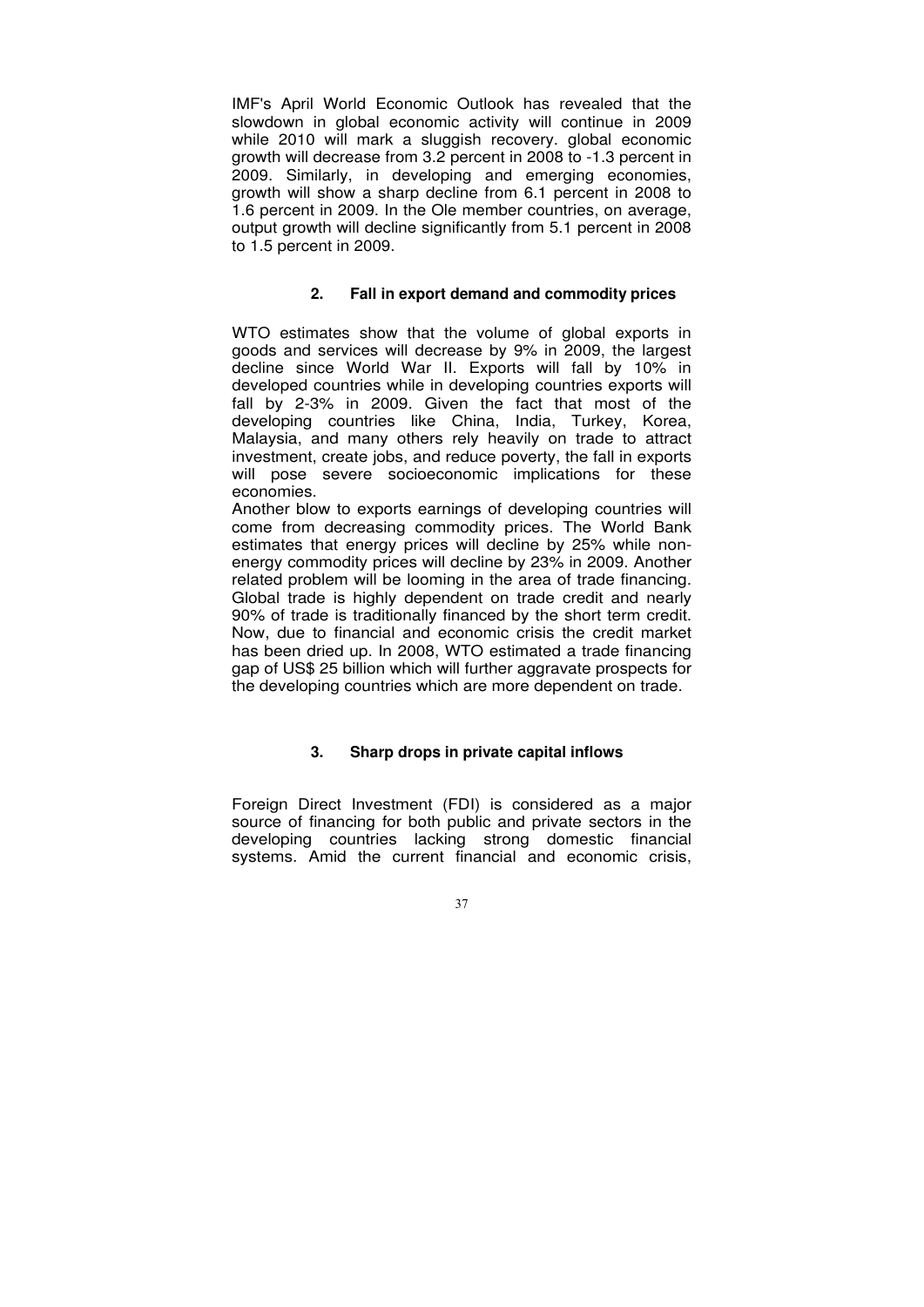global FDI flow has shown downward trend and, according to UNCTAD, global FDI fell by 21 percent annually in 2008, after five years of strong growth and a record level of US\$1.8 trillion in 2007. Developed countries witnessed the sharpest downturn of 33 percent while FDI flows to developing countries remained positive in 2008. However, growth rate decreased from over 20 percent in 2007 to 3.6 percent in 2008. Developing countries in regions like Africa which received huge amount of FDI in recent years may face sharper decline in FDI mainly triggered by the decrease in commodity prices, as most of the FDI in these economies was resource motivated.

# 4. Interruption in flows of ODA and remittances

Official Development Assistance (ODA) has been an important source of financing for many developing countries. UNCTAD publication has shown that banking crisis in donor countries during the past 30 year confirm a positive correlation between banking crisis and shrinking ODA. Provided the fact that developed countries were falling short of their commitments even before the onset of current financial and economic crisis, UNCTAD expects that crisis will cast negative impacts on flow of ODA to low income developing countries, thus further aggravating the prospects for achieving the Millennium Development Goals (MDGs) in these countries. In this regard, OIC member countries, especially those classified among the least developed countries will be hard hit by decrease in ODA flow. Over the years remittances has also emerged as an important source of finance for the developing countries. In 2008, developing countries received US\$ 305 billion inflow of remittances. However, due to financial crisis, growth rate of inflow decreased from 22% in 2007 to 8% in 2008. Provided the fact that financial crisis has severely damaged the developed economies where majority of workers from developing countries are employed; remittances inflow to developing countries is expected to fall by 5 to 8 percent in 2009. Although remittances inflow will show negative growth across all developing regions, some regions like South Asia (SA) and Europe & Central Asia (ECA) will witness sharper decline compared to other regions .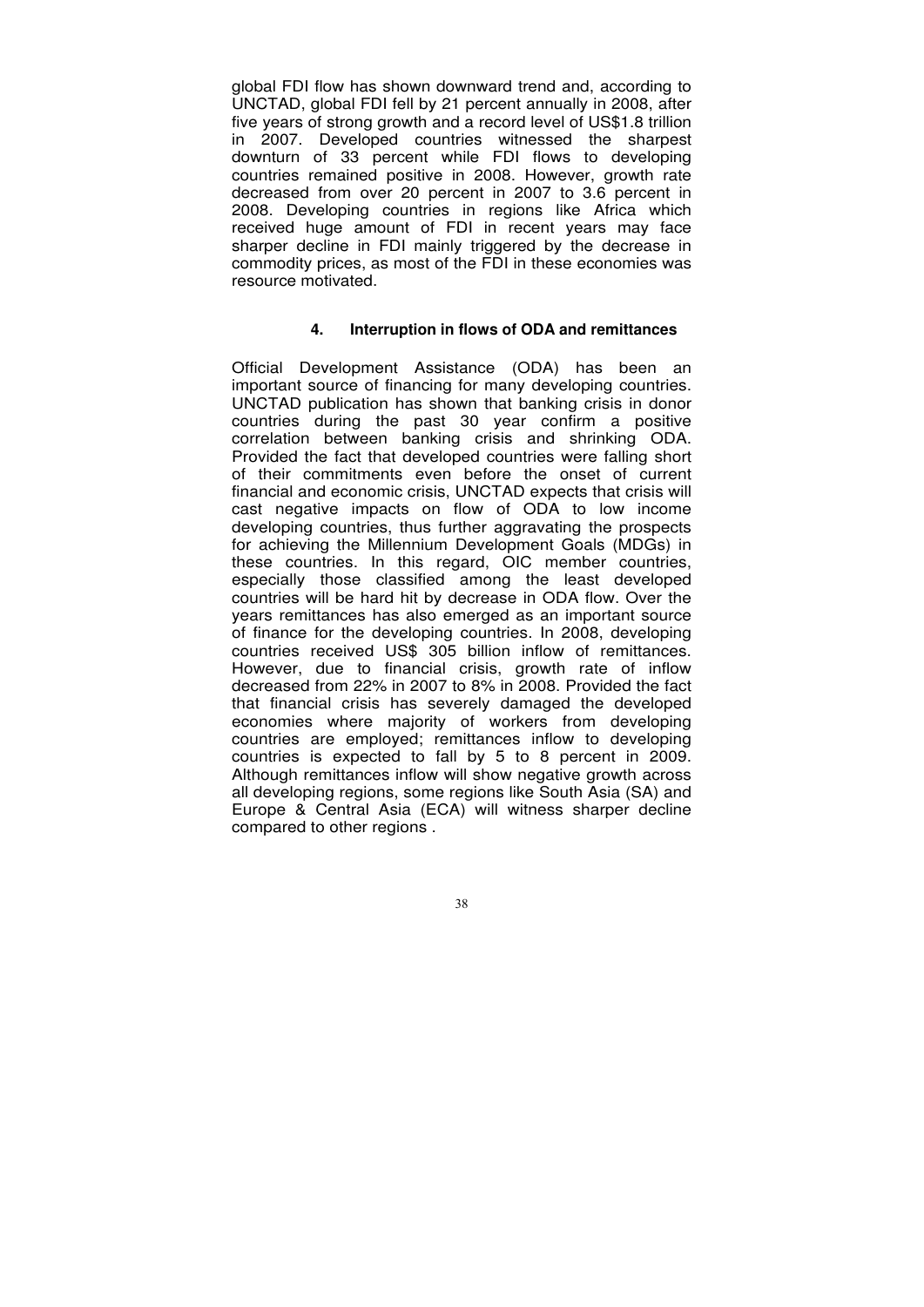# 5. High exchange-rate volatility

The current crisis has led to higher exchange rate volatility that translates into increasing uncertainty and rising costs of international trade. Until the summer of 2008, the US dollar had weakened against the euro, but in the afterwards and especially after the collapse of Lehman Brothers in mid-September, the US dollar appreciated against the euro as well as British pound (GBP). The increasing risk aversion worldwide that results in a significant increase in portfolio flows into the US in addition to a widespread shortage of dollar liquidity in financial markets contributed to the appreciation of the dollar.

In this regard, most of the currencies of the developing countries including those with a pegged exchange rate to the euro have depreciated against the dollar. On the other hand, those with a pegged rate to the dollar have experienced appreciation in their currencies. To the extent that the changes in nominal exchange rates turn into movements in real exchange rates, countries with appreciation in their currencies will face weakening competitiveness. For the others, however, the increase in competitiveness does not necessarily imply an increase in their export due to weak global demand.

# 6. Deterioration in current account balances

The decline in global demand, the fall in commodity prices, and the credit crunch in the export markets have been the main sources of the decrease in the volume of exports worldwide. Therefore, countries are already facing or will soon be facing declines in export revenues, indicating a clear shock on current account balances, although some countries also have lower import values due to lower commodity and oil prices. On the other hand, the decline in remittances inflows is also an important element of the negative impact of the crisis on the current account balances of many developing countries.

In light of the recent estimates by the IMF, the advanced economies will have a slight improvement in their current account deficit in 2009 while the emerging and developing countries see a sharp decline in their surplus. Africa and the Middle East will suffer deficits unlike the developing Asian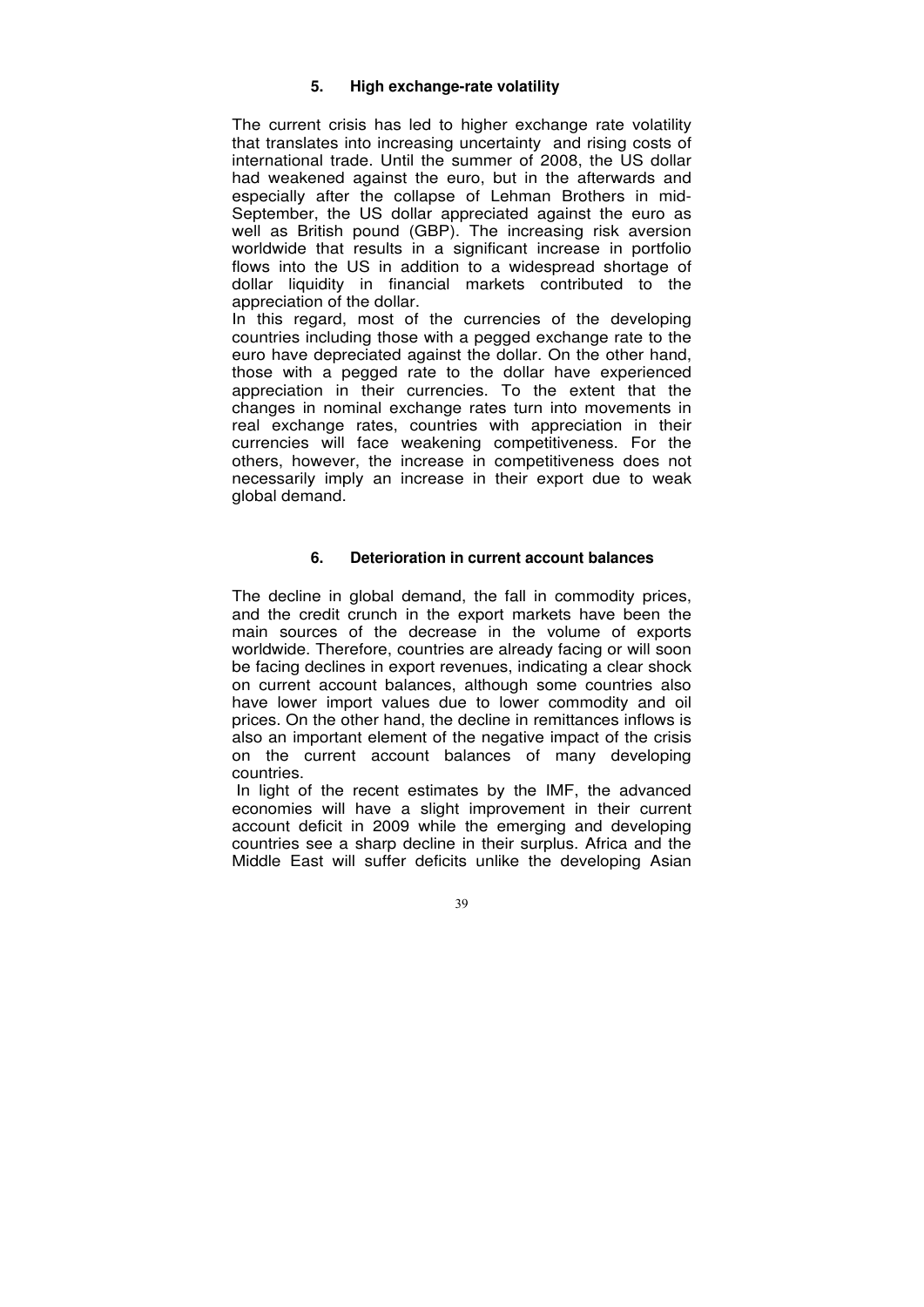countries, which will experience an increase in their surplus. On the other hand, the OIC member countries, which have been giving increasing surpluses in recent years (above \$400 billion in 2008), will face a deficit of around \$35 billion, due mainly to sharp decline in oil revenues of the major oil exporting countries in the Middle East.

# 7. Increase in unemployment

The global economic slowdown triggered by the crisis is leading to a rapid rise in nemployment.

New investment/business projects are being postponed and most of the current ones are on hold due to the negative effects on the real economy and the pessimistic perceptions caused by the crisis. Given the slowdown in economic activity and the decrease in the volume of production as a result of the weak global demand, the business sector has had to reduce workforce to save cost. Consequently, many developed countries, in particular the US, are experiencing substantial increases in unemployment. Unemployment rate in the US has been significantly rising in recent months, reaching up to 8.5 percent in March 2009 compared to 6.2 percent in September 2008. Since the beginning of the recession in December 2007, 5.1 million jobs have been lost, with almost two-thirds (3.3 million) of the decrease occurring in the last 5 months At the other side, developing countries are also suffering unemployment pressures imposed by the crisis. Before the current crisis, many low- and middle-income countries were severely affected by increases in food and fuel prices while some others obtained significant gains. Now, with a fall in global demand, prices have fallen, to the advantage of net importers but to the detriment of those more dependent on export revenues, with rising unemployment pressures in the export sectors.

According to the ILO, due to the crisis, at least 20 million jobs will have been lost globally by the end of 2009. These jobs, which are predicted to be mostly in construction, real estate, financial services and auto sectors, will bring world unemployment above 200 million for the first time.

# C. Views on the Solutions

It is widely agreed that the downside risks to the world economic growth calls for concerted and coordinated policy action at national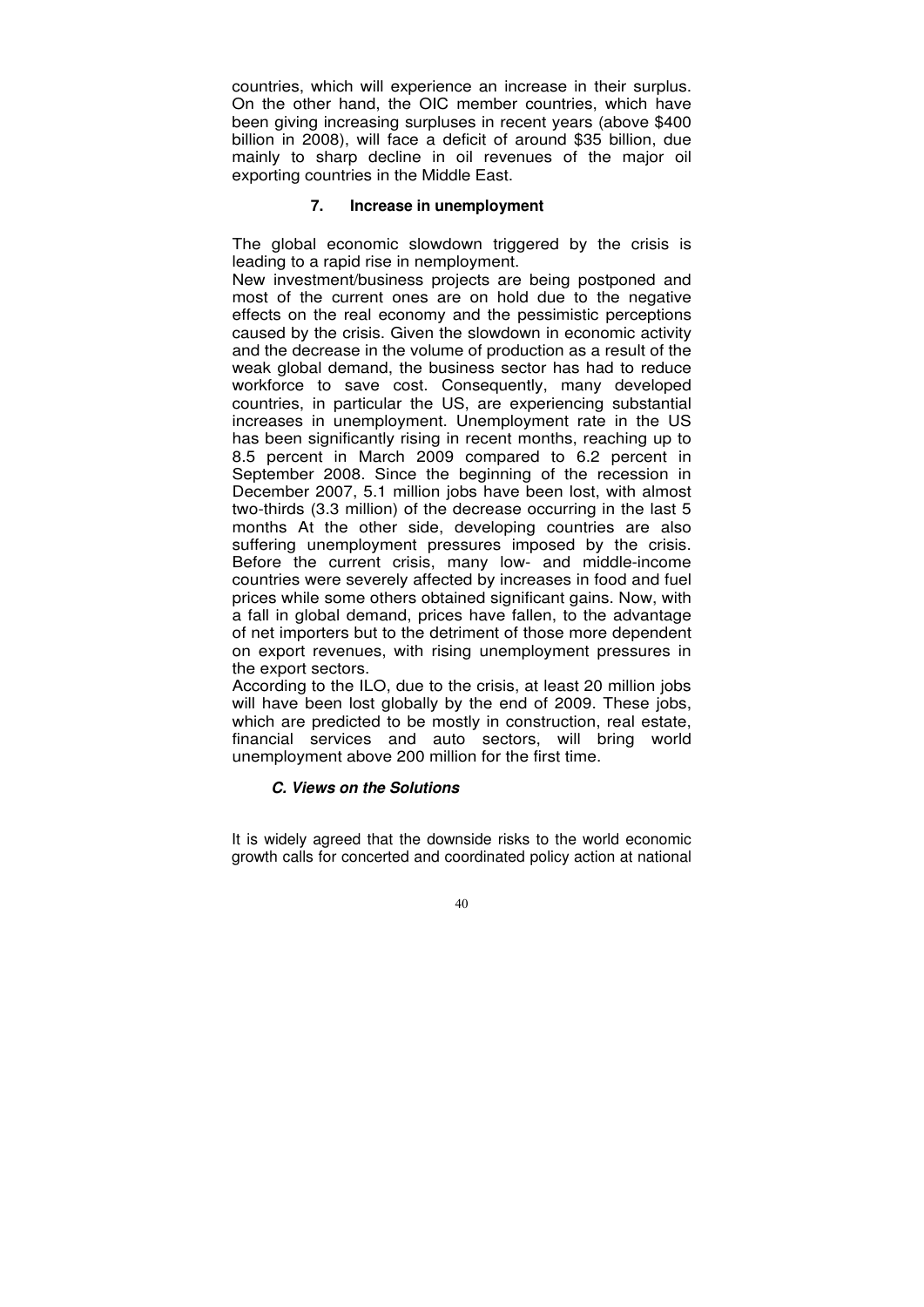and international level. As IMF described it, the current crisis is partly a "crisis of confidence", confidence in the global financial system. Restoring confidence in international financial system is key to resolving the crisis, and thus, greater international policy cooperation is crucial. The current global crisis and economic conditions could rebound faster than anticipated if policy measures at both national and international levels are credibly strengthened.

Recommendations by the Commission of Experts on Reforms of the International Monetary and Financial System Led by Nobel Laureate Joseph Stiglitz and commissioned by the President of the General Assembly, a group of experts proposed far-reaching changes in the international financial structure, and strong measures to overcome the current global economic crisis. The recommendations focused on the following titles:

# 1. All developed countries should take strong, coordinated, and effective actions to stimulate their economies.

Stimulus should be timely, have large "multipliers," help address the strains posed by the economic downturn on the poor, help address long run problems and prevent instability. While the decision on stimulus is national, it should be judged on its global impacts; if each country looks only at the national benefits versus costs, e.g. an increased national debt, the size of the global stimulus will be too small, spending will be distorted, and the global impact will be eviscerated. National stimulus packages should thus include spending measures to be undertaken in developing countries to offset the impact of the decline in world trade and financial market disintermediation. Industrialised countries should thus dedicate 1.0 per cent of their stimulus packages, in addition to traditional official development assistance commitments.

# 2. Developing countries need additional funding.

 More permanent and stable sources of funding for developing countries that could be activated quickly and are not subject to inappropriate conditionality are necessary. Indeed, additional funding would be required just to offset the imbalances and inequities created by the massive stimulus and bail-out measures introduced in advanced industrialised countries. Such funding could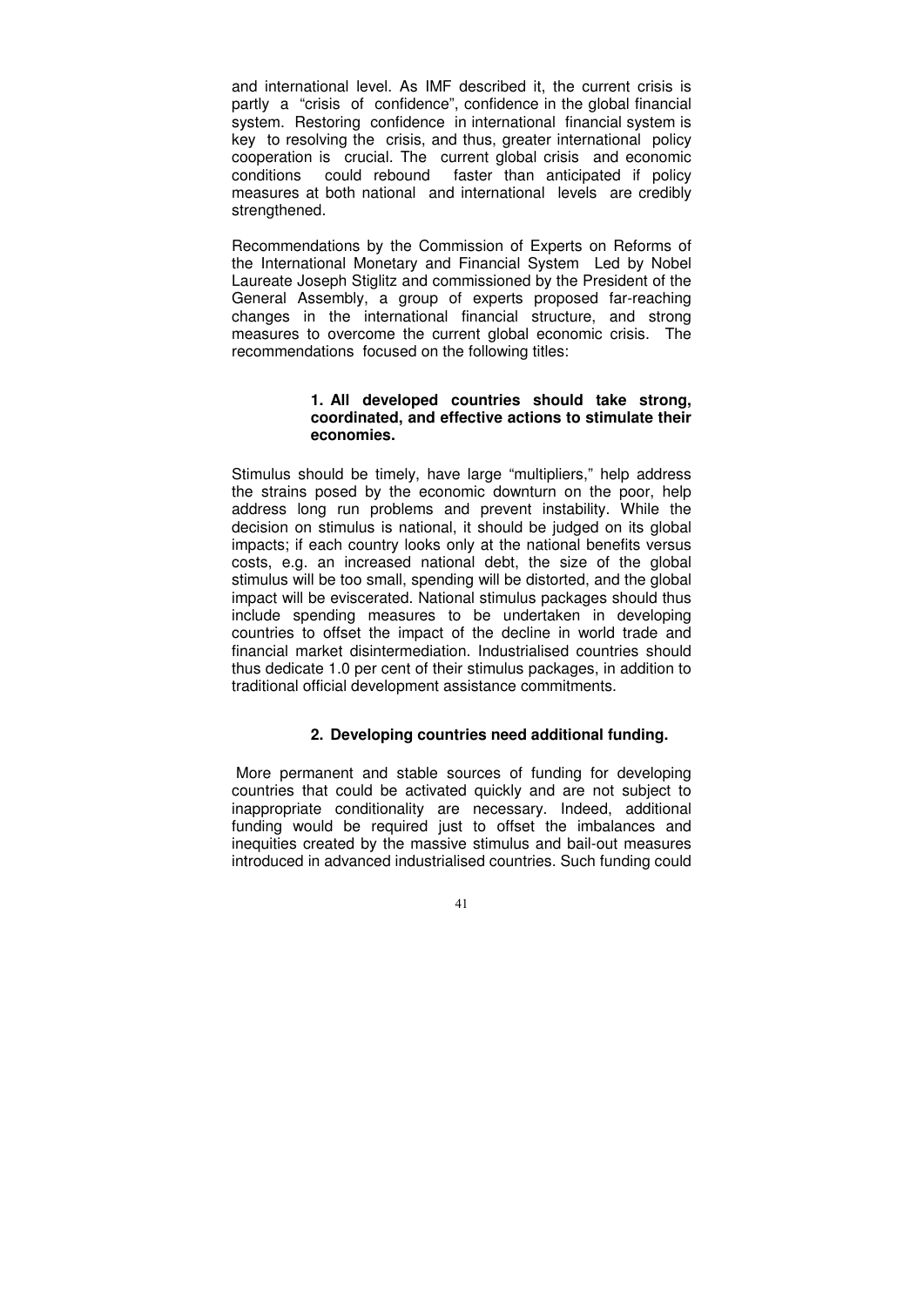be provided by an issuance of Special Drawing Rights approved by the IMF Board in September 1997 through the proposed Fourth Amendment of the Articles of Agreement to double cumulative SDR allocations to SDR 42.8 billion and through the issuance of additional SDRs through standard procedures.

 In addition regional efforts to augment liquidity should be supported. For instance, extension of liquidity support under the Chiang Mai initiative without an IMF program requirement should be given immediate consideration. Regional cooperation arrangements can be particularly effective because of a greater recognition of crossborder externalities and greater sensitivities to the distinctive conditions in neighbouring countries.

These additional sources of funding should be in addition to traditional official development assistance. Failure to maintain the levels of official assistance will have long-term effects. There will be an increase in poverty and malnutrition and the

education of many young people will be interrupted, with life-long effects. The sense of global social solidarity will be impaired, making agreement on key global issues, such as responding to the challenges of climate change, more difficult. Failure to provide such assistance can be counterproductive even in a more narrow sense: it can impair the global recovery.

Developed countries must make a renewed effort to meet the commitments made in the Millennium Declaration, the Monterrey Consensus, the 2005 Global Summit, and the Doha Declaration by 2015.

# 3. Mobilizing Additional Development Funds by the Creation of a New Credit Facility.

The creation of a new credit facility is thus a matter of urgency. If such a facility could be created in a timely way, it could be a major vehicle for the disbursement of the requisite additional funding.

Given the need for rapid response, the new credit facility might be more quickly established under the umbrella of existing institutions, such as the World Bank, where efforts are underway to remedy existing inadequacies in governance and lending practices, or in Regional Development Banks where developing countries have more equitable representation. Or alternative institutional arrangements that create competition amongst institutions providing financial assistance might be envisaged. Such competition might not only increase the efficiency of disbursement, but also reduce the application of procyclical conditionality linked to financial support.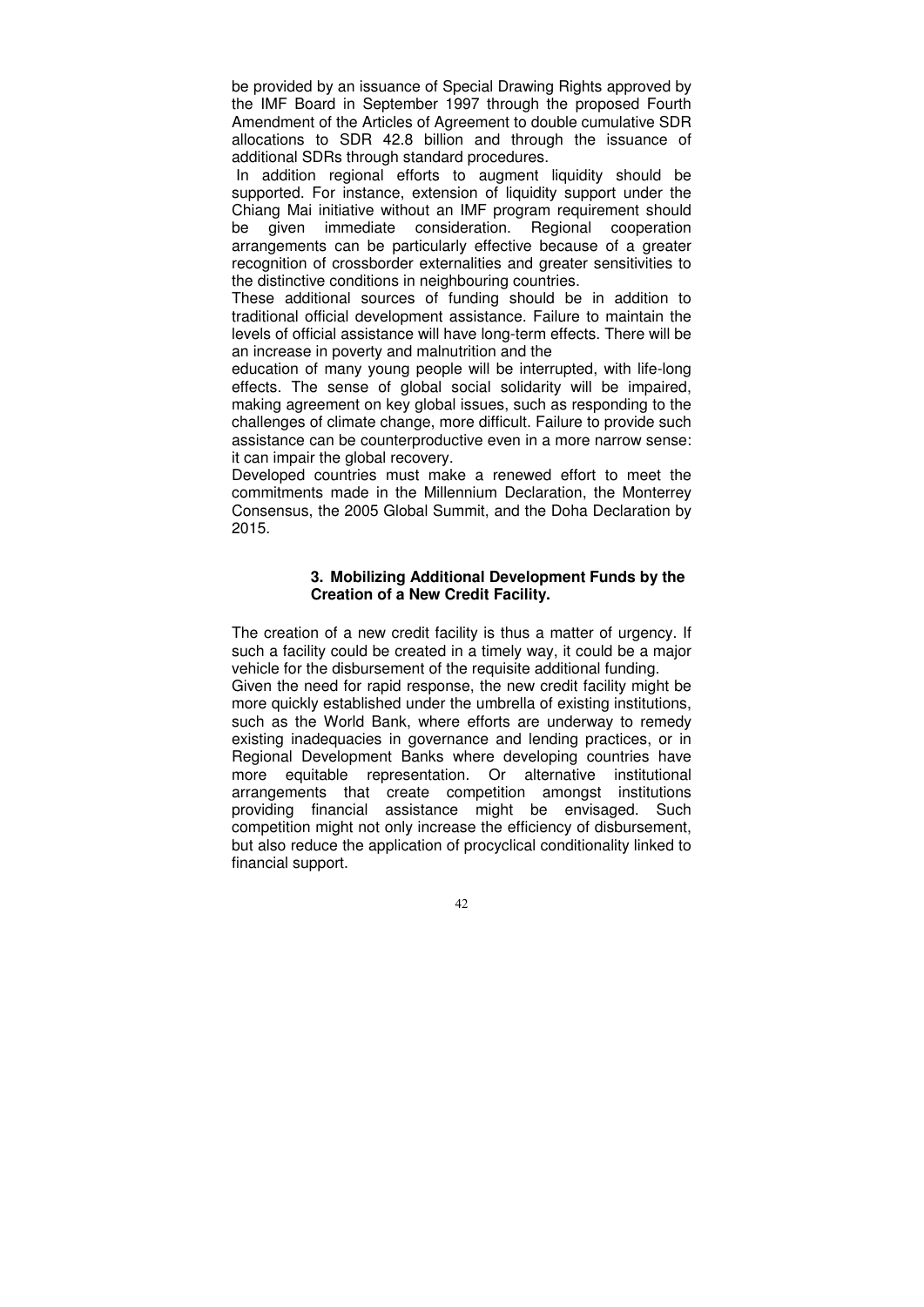Whatever form is chosen, the new facility should have governance more reflective of democratic principles, with strong representation of developing countries and those countries contributing to the facility. These new governance arrangements might provide lessons for the reform of existing institutions.

Administration of the Facility could be done by staff seconded from existing multilateral financial institutions or central banks. The new facility could draw upon financial contributions from all countries. It could leverage any equity funds contributed by borrowing, including on the market or from those with large reserves or Sovereign Wealth Funds. Its ability to borrow could be enhanced through guarantees provided by governments, especially those of the advanced industrial countries. These alternative arrangements should be seen as a complement to expanded financial support from existing institutions,

# 4. Developing Countries need more policy space

There are asymmetries in global economic policies countercyclical policies are pursued by developed countries, while most developing countries are encouraged or induced to pursue pro-cyclical policies. While this is partly due to the lack of resources to pursue countercyclical policies, it is also due to misguided policy recommendations from international financial institutions. Conditionality attached to official lending and support for international financial institutions has often required developing countries to adopt the kinds of monetary and regulatory policies which contributed to the current crisis. In addition, these conditionalities contribute to global asymmetries, disadvantage developing countries relative to the developed, and undermine incentives for developing countries to seek support funding, contributing to global economic weakness. While the IMF initiatives to reduce conditionalities are to be commended, they might be insufficient, while in many cases countries are still required to introduce pro-cyclical policies.

# 5. The lack of coherence between policies governing trade and finance must be rectified.

Policy space is circumscribed not only by a lack of resources, but also by international agreements and by the conditionalities that often accompany assistance. Many bilateral and multilateral trade agreements contain commitments that circumscribe the ability of countries to respond to the current crisis with appropriate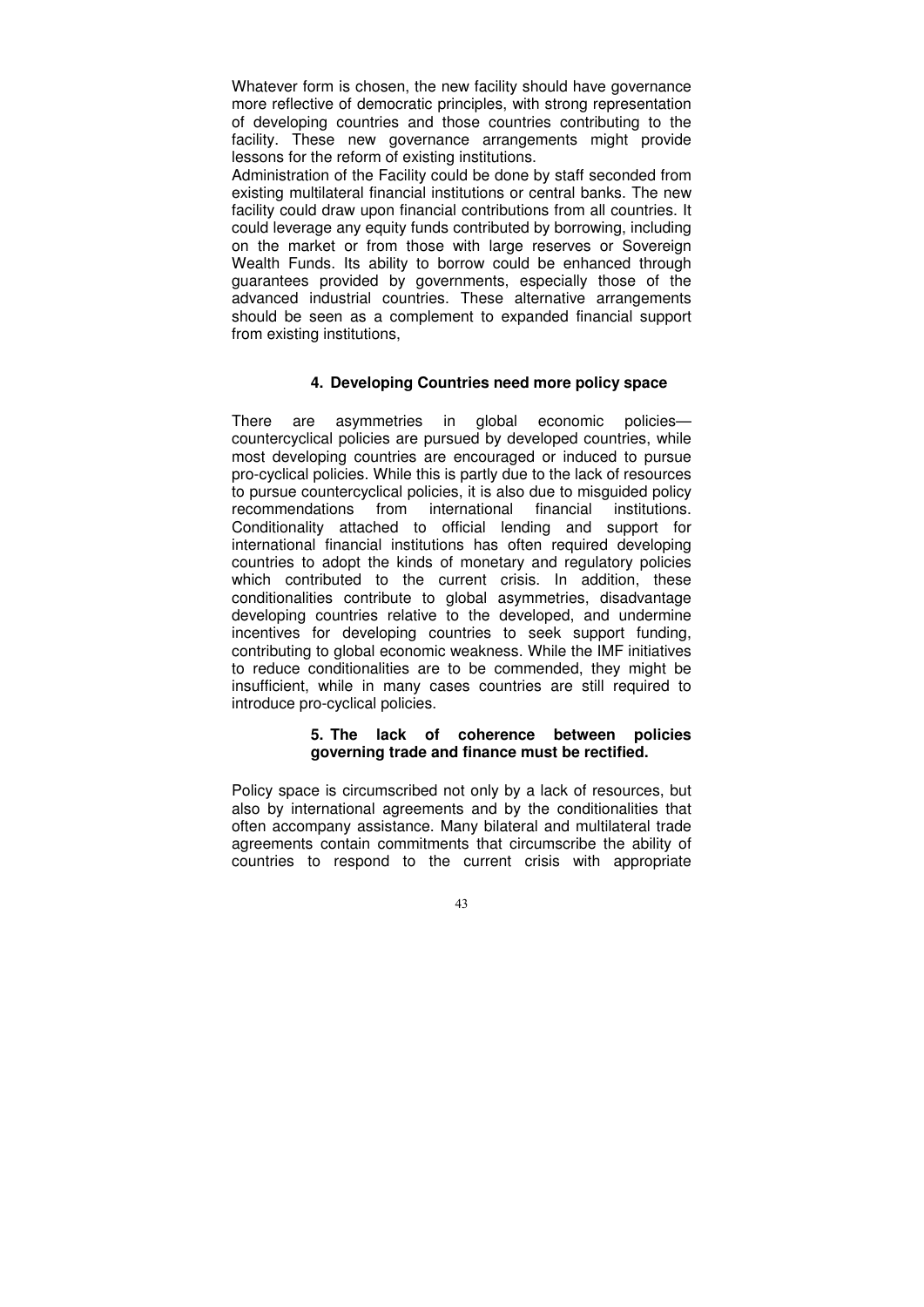regulatory, structural, and macro-economic reforms and rescue packages, and may have exposed them unnecessarily to the contagion from the failures elsewhere in the global economic system. Developing countries especially need policy frameworks that can help protect them from regulatory and macro-economic failures in systemically significant countries. Developing countries have had imposed on them not only deregulation policies akin to those that are now recognized as having played a role in the onset of the crisis, but also have faced restrictions on their ability to manage their capital account and financial systems (e.g. as a result of financial and capital market liberalization policies); these policies are now exacting a heavy toll on many developing countries.

#### 6. Crisis response must avoid protectionism

Overt protectionism includes tariffs and domestic restrictions on procurement contained in some stimulus packages. Because of complex provisions and coverage of international trade agreements, seemingly "symmetric" provisions (e.g. exceptions of the application of provisions to countries covered by particular WTO or other international agreements) can have markedly asymmetric effects. Subsidies, implicit and explicit, can, as has been noted, be just as distorting to open and fair trade. There may, in some cases, be pressure for banks receiving large amounts of government assistance to focus on lending domestically. While the temptation that gives rise to such measures is understandable, efforts need to be made to finance additional support to developing countries to mitigate the impact of the crisis as well as of both open and hidden subsidies (i.e. state assistance through lending programs and guarantees) in order to avoid further distortions.

#### 7. Opening advanced country markets to least developed countries' exports.

While a successful completion of the Doha trade round would be welcome, its impact on the crisis and its development dimension are still unclear .There are, however, a number of measures that have already been agreed in multilateral trade negotiations which could be implemented rapidly to support developing countries impacted by the crisis. These include implementation of duty free, quota-free market access for products originated from LDCs. In addition, the agreement reached at the WTO´s Hong Kong Ministerial session in 2005 provided for the elimination of all forms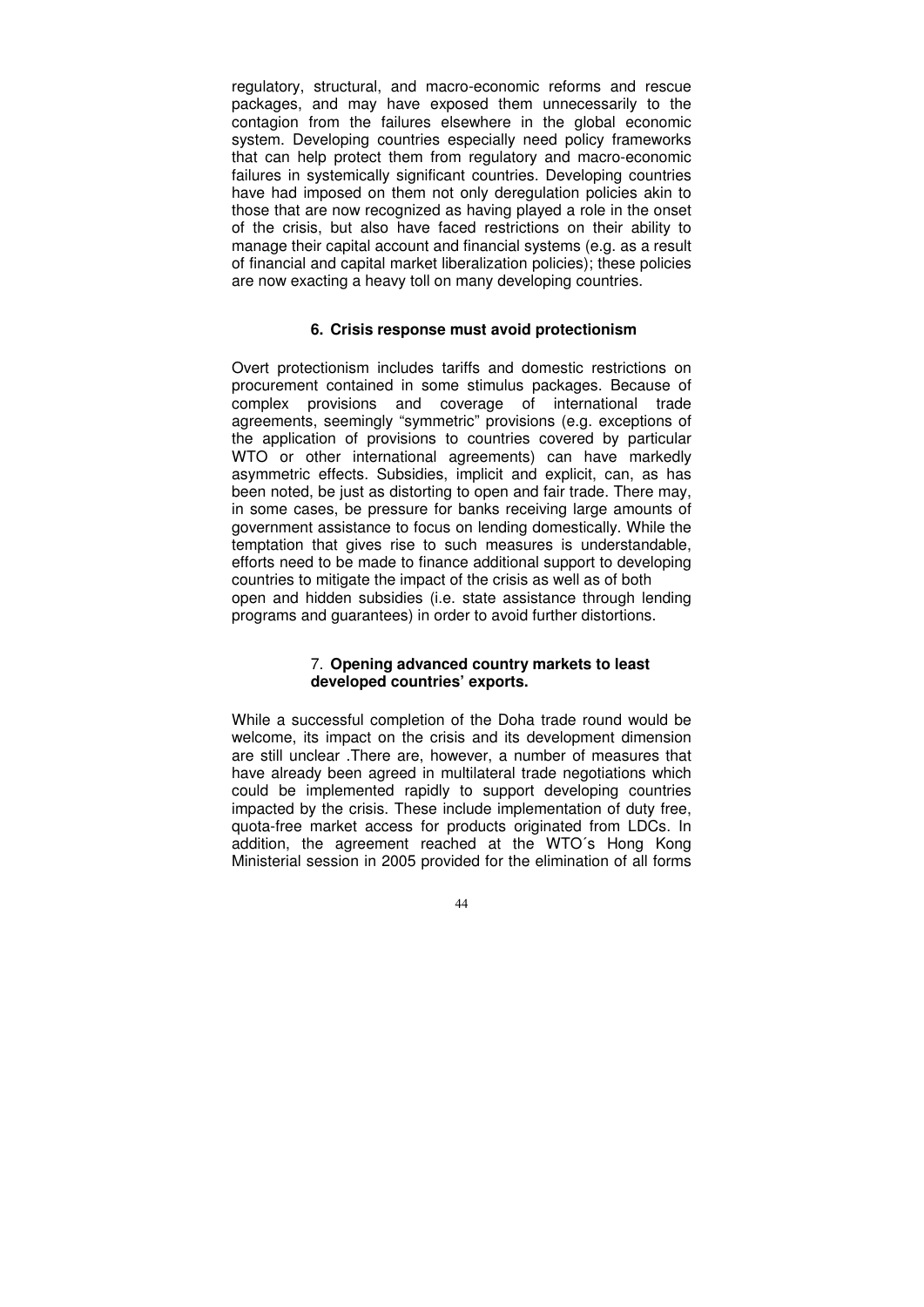of developed country export subsidies, at the latest by 2013, should be implemented immediately. There is no reason to await a general agreement before implementing these measures. In addition, domestic support for cotton subsidies should be abolished immediately, as they distort prices to the detriment for African countries. More generally, in all trade negotiations, the long recognized principle of special and differential treatment of developing countries should be preserved.

# 8. Learning from Successful Policies to undertake Regulatory Reforms.

The financial crisis is widely viewed to be the result of the failure of regulatory policies in the advanced industrial countries. While full regulatory reforms will take time, it is imperative that work on regulatory reform begin now. The collapse in confidence in the financial system is widely recognized as central in the economic crisis; restoration of confidence will be central in the recovery. But it will be hard to restore confidence without changing the incentives and constraints facing the financial sector. It is imperative that the regulatory reforms be real and substantive, and go beyond the financial sector to address underlying problems in corporate governance and competition policy, and in tax structures, giving preferential treatment to capital gains, that may provide incentives for excessive leverage. While greater transparency is important, much more is needed than improving the clarity of financial instruments. Even if there had been full disclosure of derivative positions, their complexity was so great as to make an evaluation of the balance sheet position of the financial institutions extraordinarily difficult. Still, there is need for much greater transparency, including forbidding off balance sheet transactions and full expensing of employee stock options.

Well regulated economies have to be protected from competition from economies with inadequate or inappropriate regulatory systems. The problems of regulatory arbitrage and tax evasion are closely linked. Tax havens and financial centers in both developed and developing countries that fail to meet basic standards of transparency, information exchange and regulation should be given strong incentives to reform their practices, e.g. by restricting transactions between financial institutions in those jurisdictions and those in more highly regulated countries. Institutional arrangements for improving harmonisation and transparency should be strengthened, including the United Nations Committee of Experts on International Cooperation in Tax Matters as proposed in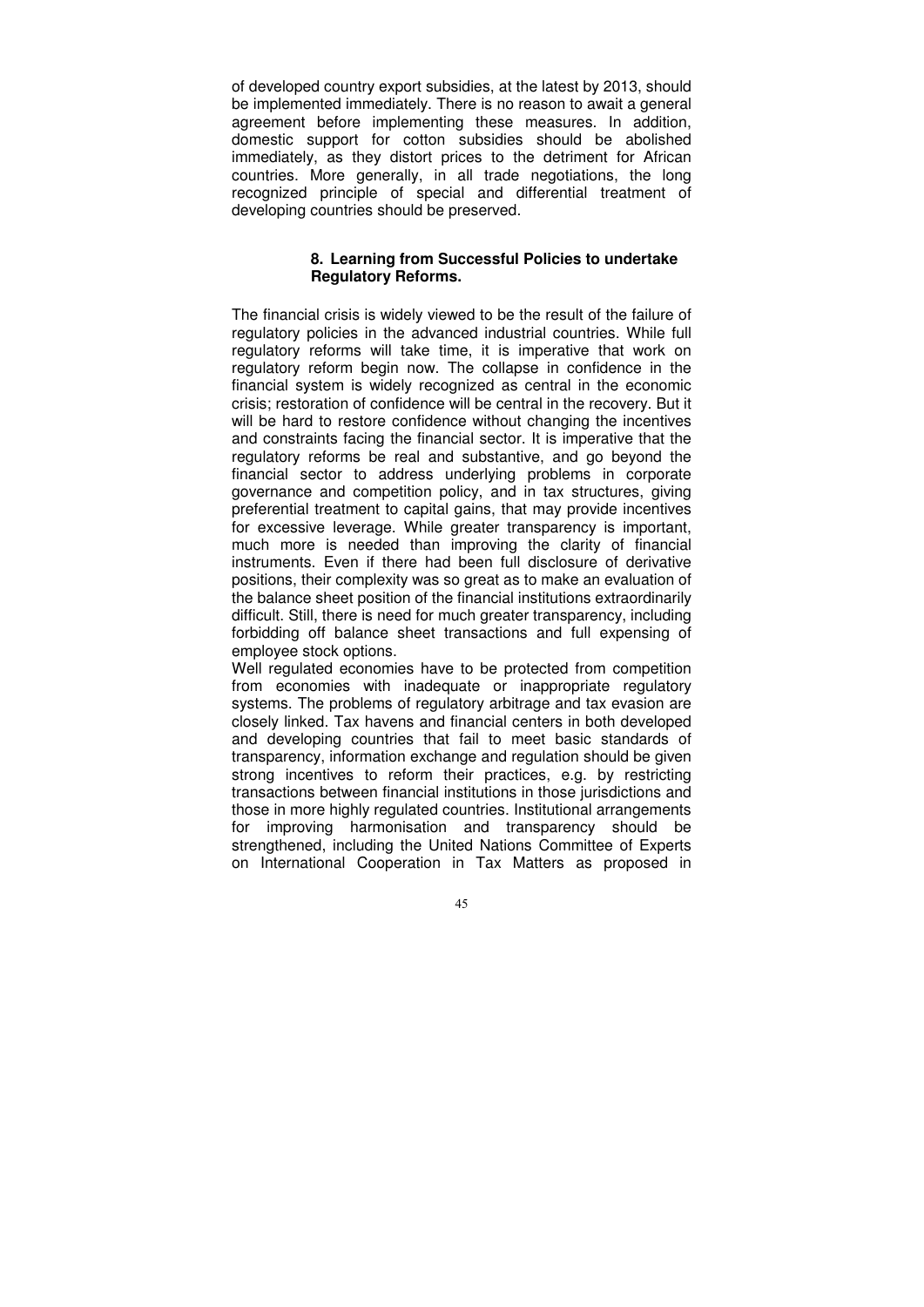Paragraph 16 of the Doha Declaration. Also other international arrangements and conventions such as United Nations Convention against Corruption should also be strengthened.

# 9. Coordinating the Domestic and Global Impact of Government Financial Sector Support

Government bail-outs have substantial redistributive consequences that must be analysed in assessing their impact on recovery. In addition, because of the urgency of the situation they often fail to observe principles of good governance and especially of democratic transparency. This may lead to the introduction of inappropriate incentives, as well as failure to recognise possible adverse effects on other countries, especially on developing countries that lack equivalent financial resources.

Developed countries should undertake their financial support policies recognising that even symmetric policies can have asymmetric effects because guarantees by developing country governments are likely to be less meaningful than those by developed countries.

Failure to recognise these wider domestic and global consequences of financial support measures have often meant that the costs to the government and to developing countries have been higher than necessary. Funds have often been redistributed to those with higher incomes, and have created distorted incentives.

Support measures for financial institutions that are implemented by Central Banks risk imposing high costs on the public purse, without adequate parliamentary oversight of appropriations. Greater transparency on the part of all parties would facilitate a more effective response to the crisis.

# 10. Improved coordination of global economic policies

There is a need for substantial improvement in the coordination of global economic policy. Global economic integration has outpaced the development of the appropriate political institutions and arrangements for governance of the global economic system.

Remedying this lacuna is a matter of urgency, but this will not happen overnight. In the short term, there should be an appropriate mechanism within the United Nations System for independent international analysis on questions of global economic policy, including its social and environmental dimensions. Following the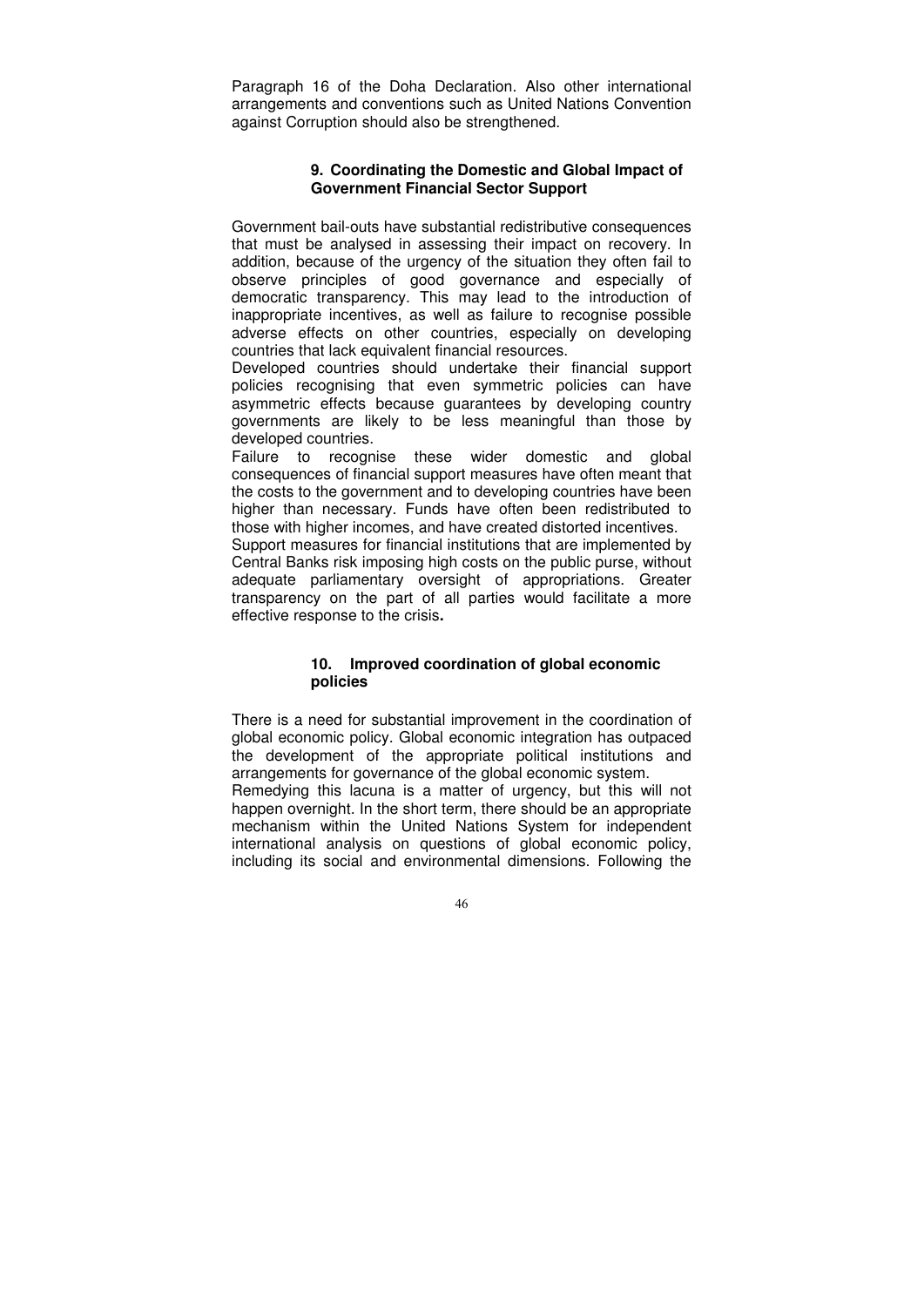successful example of the Intergovernmental Panel on Climate Change (IPCC), a similar panel could be created to offer consultancy to the General Assembly and ECOSOC, but also to other international organizations to enhance their capacity for sound decision-making in these areas. At the same time, such a panel would contribute to foster a constructive dialogue and offer a regular venue for fruitful exchange between policy makers, the academic world and key international organisations. The panel should comprise well respected academics from all over the world, appropriately representing all continents, as well as representatives of international social movements. Being made up of outstanding specialists, the panel should be able to follow, analyse and assess long-term trends, key developments and major dynamics for global change affecting all people around the globe, identify problems in the global economic and financial architecture, and jointly provide options for coherent international action and recommendations for political decision making processes.

# D. An agenda for systemic reform

The report of the experts also included an "agenda for systemic reform" to the international system that suggested;

# 1. A New Global Reserve System

The global imbalances which played an important role in this crisis can only be addressed if there is a better way of dealing with international economic risks facing countries than the current system of accumulating international reserves. Indeed, the magnitude of this crisis and the inadequacy of international responses may motivate even further accumulations. Inappropriate responses by some international economic institutions in previous economic crises have contributed to the problem, making reforms of the kind described here all the more essential. To resolve this problem **a new Global Reserve System**—what may be viewed as a greatly expanded SDR, with regular or cyclically adjusted emissions calibrated to the size of reserve accumulations—could contribute to global stability, economic strength, and global equity. Currently, poor countries are lending to the rich reserve countries at low interest rates. The dangers of a single-country reserve system have long been recognized, as the accumulation of debt undermines confidence and stability. But a two (or three) country reserve system, to which the world seems to be moving, may be equally unstable. The new Global Reserve System is feasible, non-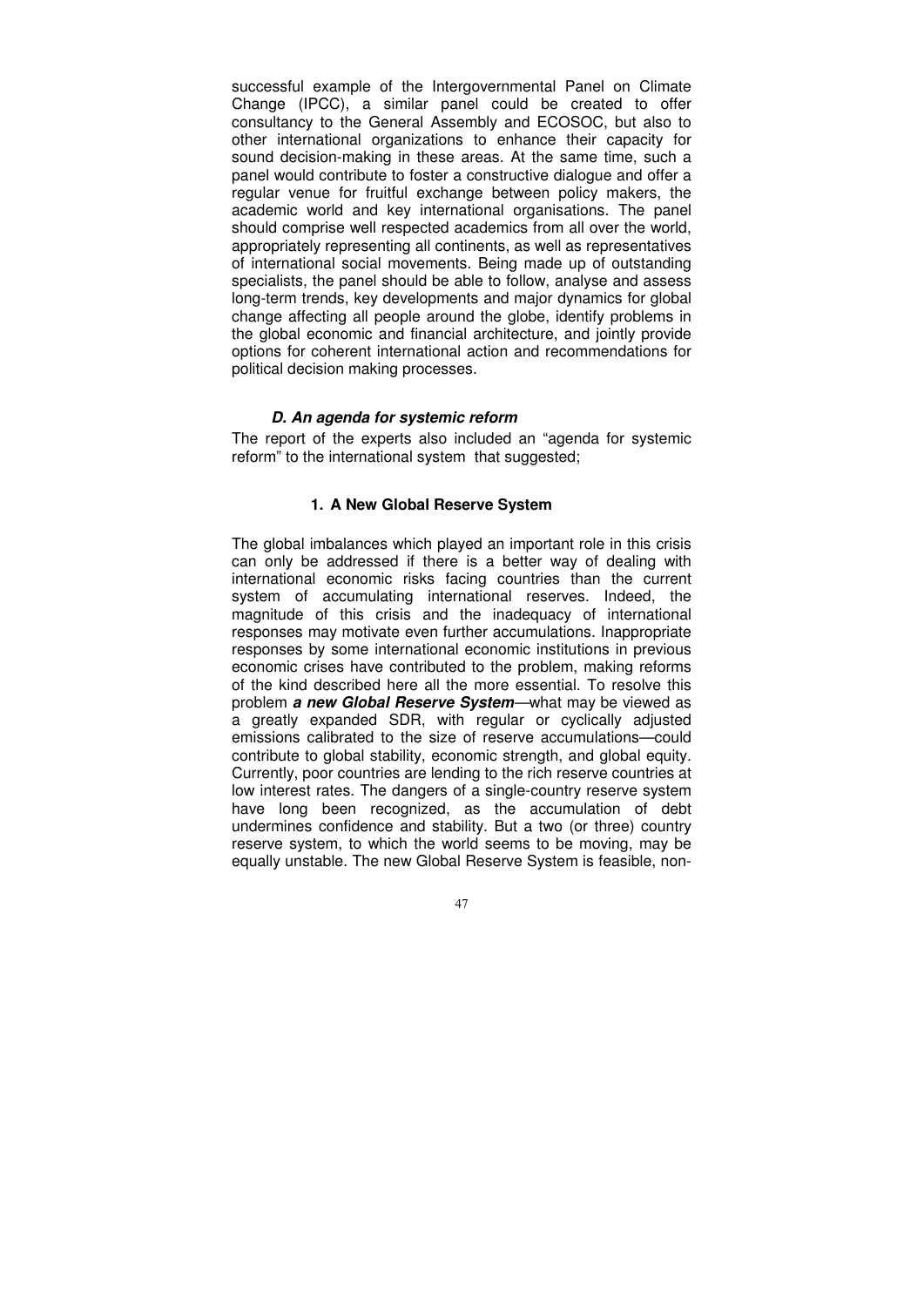inflationary, and could be easily implemented, including in ways which mitigate the difficulties caused by asymmetric adjustment between surplus and deficit countries.

# 2. Reforms of the Governance of the International Financial Institutions

There is a growing international consensus in support of reform of the governance, accountability, and transparency in the Bretton Woods Institutions and other no representative institutions that have come to play a role in the global financial system, such as the Bank for International Settlements, its various Committees, and the Financial Stability Forum. These deficiencies have impaired the ability of these institutions to take adequate actions to prevent and respond to the crisis, and have meant that some of the policies and standards that they have adopted or recommended disadvantage developing countries and emerging market economies. Major reforms in the governance of these institutions, including those giving greater voice to developing countries and greater transparency are thus necessary. The reform of the World Bank's governance structure should be completed swiftly.

For the second stage of the reform, focussing on the realignment of shares, three criteria could be taken into account: economic weight, contribution to the development mandate of the World Bank (for example, measured in terms of contributions to IDA and trust funds), and the volume of borrowing from the Bank. For the IMF, serious consideration should be given to restoration of the weight of basic votes and the introduction of double or multiple majority voting. Elections of the leaders of the World Bank and the International Monetary Fund should take place under an open democratic process.

# 3. A Global Economic Coordination Council.

A globally representative forum to address areas of concern in the functioning of the global economic system in a comprehensive way must be created. At a level equivalent with the General Assembly and the Security Council, such a Global Economic Council should meet annually at the Heads of State and Government level to assess developments and provide leadership in economic, social and ecologic issues. It would promote development, secure consistency and coherence in the policy goals of the major international organisations and support consensus building among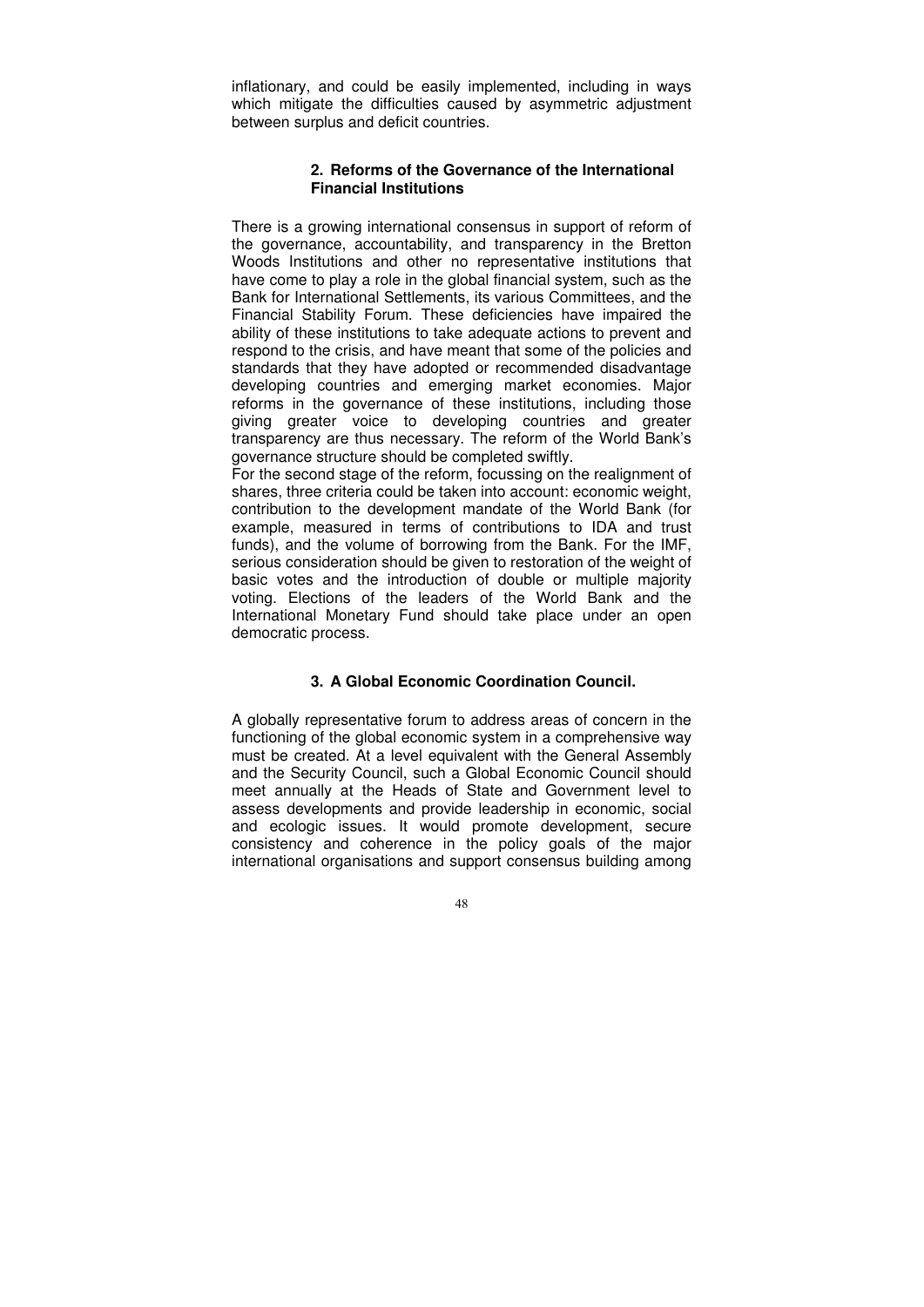governments on efficient and effective solutions for issues of global economic, governance. Such a Council could also promote accountability of all international economic organizations, identify gaps that need to be filled to ensure the efficient operation of the global economic and financial system, and help set the agenda for global economic and financial reforms. It would be supported intellectually by the work of the International Panel discussed in III.10. Representation would be based on the constituency system, and designed to ensure that all continents and all major economies are represented. At the same time, its size should be guided by the fact that the council must remain small enough for effective discussion and decision making All important global institutions, such as the World Bank, IMF, WTO, ILO and members of the UN Secretariat dealing with economic and social issues would provide supporting information and participate in the Council. It could thus provide a democratically representative alternative to the G-20.

#### 4. Better and more balanced surveillance.

The surveillance of economic policies should be especially focused on systemically significant countries, those whose bad performance is most likely to have global consequences. Such surveillance should focus not just on inflation, but on unemployment, financial stability, systemic stability related to the presence of built in stabilizers or destabilizers, and systems of social protection.

#### 5. Reforming Central Bank Policies to promote Development

Whereas price stability is desirable in support of growth and financial stability, it is not sufficient. Central Banks should therefore aim to ensure price stability in the context of delivering long-term sustainable growth, while being sensitive to the risks to financial stability, capital flows and exchange rates. Central banks also need to give consideration to financial market and asset price developments. This may entail Central Banks using a wider range of instruments, including prudential instruments.

A distinction may need to be made between the roles of Central Banks in maintaining financial stability under normal circumstances and during crisis periods. Central Bank governance arrangements may need to differ depending on their precise role. In particular, in any actions which may impose serious risks on a country's fiscal position, such as those now being implemented in many countries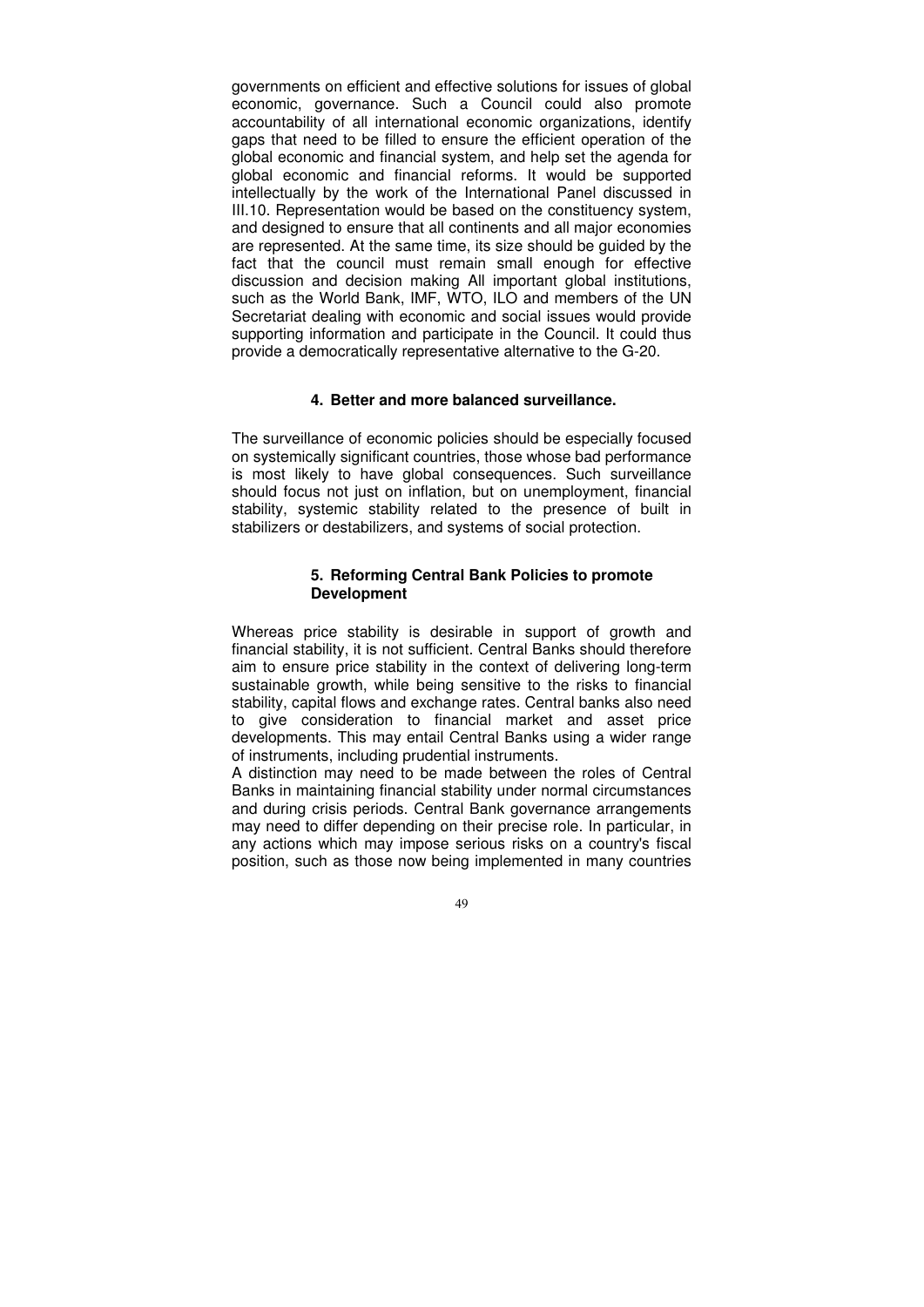as part of financial institution resolutions, should be subject to coordination.

#### 6. Financial Market Policies

Financial policies, including regulation, have as their objective not only ensuring the safety and soundness of financial institutions and stability of the financial system, but protection of bank depositors, consumers and investors and ensuring financial inclusion - such as access to all banking services including credit, and the provision of financial products which help individuals and families manage the risks they face and gain access to credit at reasonable terms. It is also imperative to make sure that the sector is competitive and innovative. Financial institutions have been allowed to grow to be too big to fail, imposing enormous risk on the global economy. And while there has been innovation, too much of the innovation was aimed at regulatory, tax, and accounting arbitrage, and too little at meeting the real needs of ordinary citizens. Too little was done to help developing countries and ordinary homeowners manage the risks which they face, with consequences that have been repeatedly apparent. Financial regulation must be designed so as to enhance meaningful innovation that improves risk management and

capital allocation. The current crisis has made it apparent that there are large gaps and deficiencies in the regulatory structures in place in many systemically significant countries. It is also apparent that while effective regulatory system must be national there must be some global regulatory framework to establish minimum national standards and also govern the global operations of systemical relevant global financial institutions. The Report of the Commission will identify a number of key aspects of regulatory reform, emphasizing the need for deep and pervasive reforms and highlighting the risks of merely cosmetic changes in regulations. The following items are among the key aspects of needed reform.

#### (a)Financial Product Safety

Sustainable recovery will depend on appropriate regulations (across countries, products, and institutions). Regulations should be based on what things are, not what they are called, i.e. insurance products should be regulated the same way, whether called insurance or not. Financial regulators should be mandated to ascertain the safety and appropriate use of various financial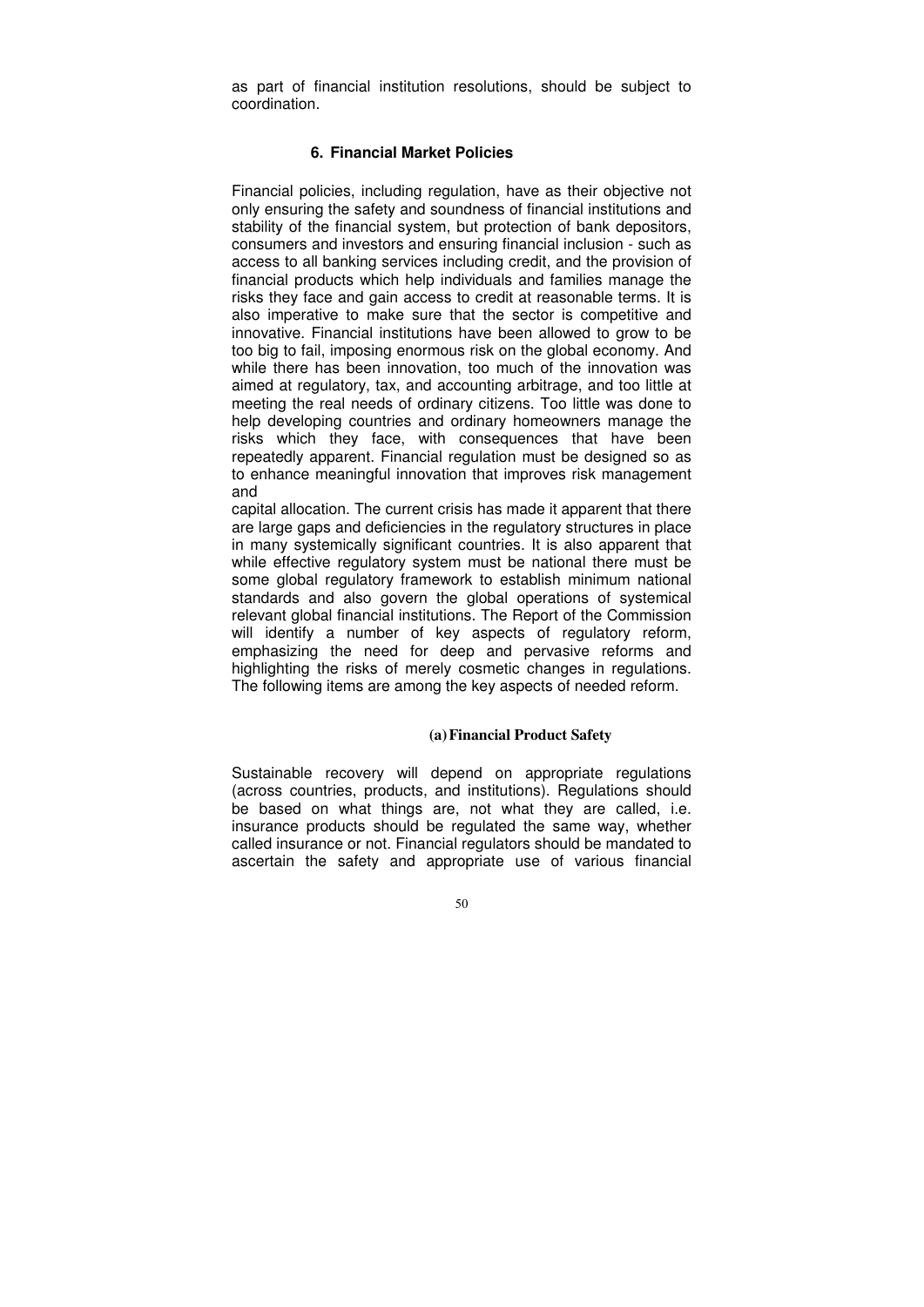instruments and practices, including through the creation of a Financial Products Safety Commission.

Core depository institutions should be restricted from undertaking excessively risky activities and tightly regulated. There also needs to be close oversight over all highly levered and all systemically significant institutions. But there should be oversight over all financial institutions. Institutions can quickly change into systemically significant.

#### (b) Comprehensive Application of Financial Regulation

The fact that correlated behavior of a large number of institutions, each of which is not systemically significant, can give rise to systemic vulnerability makes oversight of all institutions necessary. There needs to be tighter regulation of incentives, especially in the core institutions; part of the current problem is a result of distorted incentives which encouraged short sighted and excessively risky behavior. It may be easier to regulate incentives than every manifestation of perverse incentives. There need to be restrictions on leverage, with automatic countercyclical capital adequacy and/or provisioning requirements.

Although the activities of private investment funds, equity funds and hedge funds did not trigger the financial crisis, their regulation is not globally uniform, creating the potential for regulatory arbitrage and the potential for gaps in regulation. Funds should be registered in the countries of their operations and provide appropriate regulation to regulatory authorities. In addition, banks must define limits for transactions with hedge funds.

There should be no retreat from mark to market accounting for institutions with short term funding in order to provide full transparency for investors and regulators. Other institutions may be encouraged to supplement mark-to-market accounting with valuations that are more appropriate to the maturity of their liabilities. In addition, steps should be taken to enforce transparency norms and public accountability for all public companies.

#### (c) Regulation of derivatives trading

The large scale use of unregulated, unsupervised OTC derivatives has resulted in undue complexity, opacity, and mis-pricing of these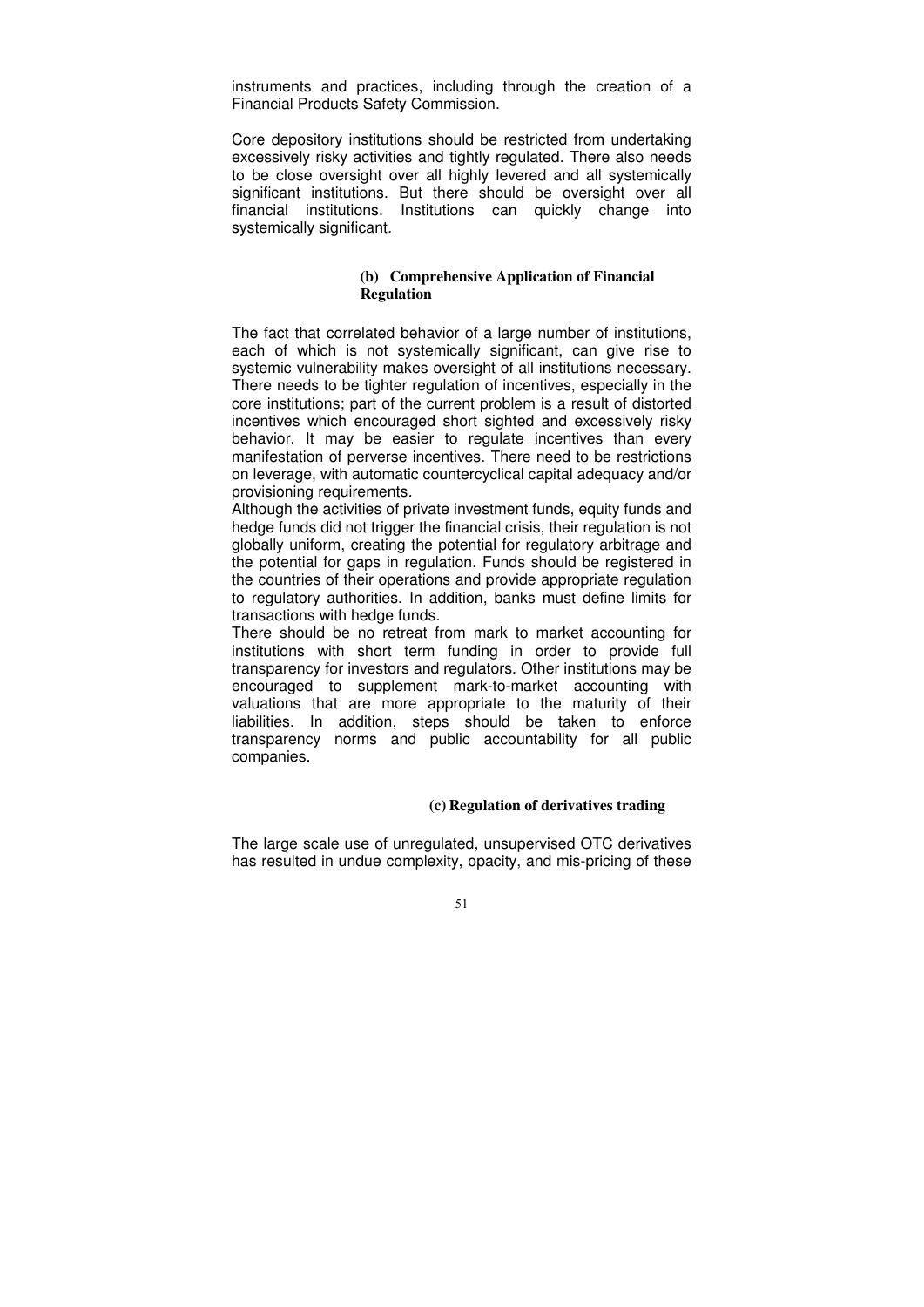instruments, and facilitated capital avoidance by financial institutions. These practices have weakened our financial system significantly and made resolution of failing firms extremely difficult. Where appropriate steps should be take to develop regulated exchanges for trading standardized contracts of systemically significant derivative contracts, with the associated regulatory restrictions including limits on non-commercial traders. Regulations should insure that derivative instruments are held on balance sheets, valued at independently audited real transaction prices, with appropriate capital provisioning, and clarity of purpose. The use of over the counter contracts by core institutions should, in general, be discouraged, but whenever used, there should be ample and adequate margin.

#### (d)Regulation of Credit Rating Agencies

Other needed reforms, including for Credit Rating Agencies and systems of information provision are addressed in an Appendix.

#### (e) Towards global institutional arrangements for governing the global economy.

The Financial Stability Forum was created in the aftermath of the 1997-8 financial crisis in order to promote international financial stability, improve the functioning of financial markets and reduce the tendency for financial shocks to propagate from country to country, and to enhance the institutional framework to support global financial stability. It is now apparent that the reforms that it has proposed, although important, have not been sufficient to avoid major global financial instability. If it is to become the main instrument for the formulation of reforms of the global financial system it must take into consideration the importance of financial stability for the development of the real economy. In addition it must increase the representation of developing countries to adequately reflect the views and conditions in these countries and be made accountable to a democratically representative institution such as the Global Economic Coordination Council proposed above.

The development of financial institutions that are too big to fail has played an important role in the development of the crisis and has made the resolution of the crisis both difficult and costly, both for taxpayers and for the global economy. It is imperative not only that is adequate oversight of these large institution but that efforts be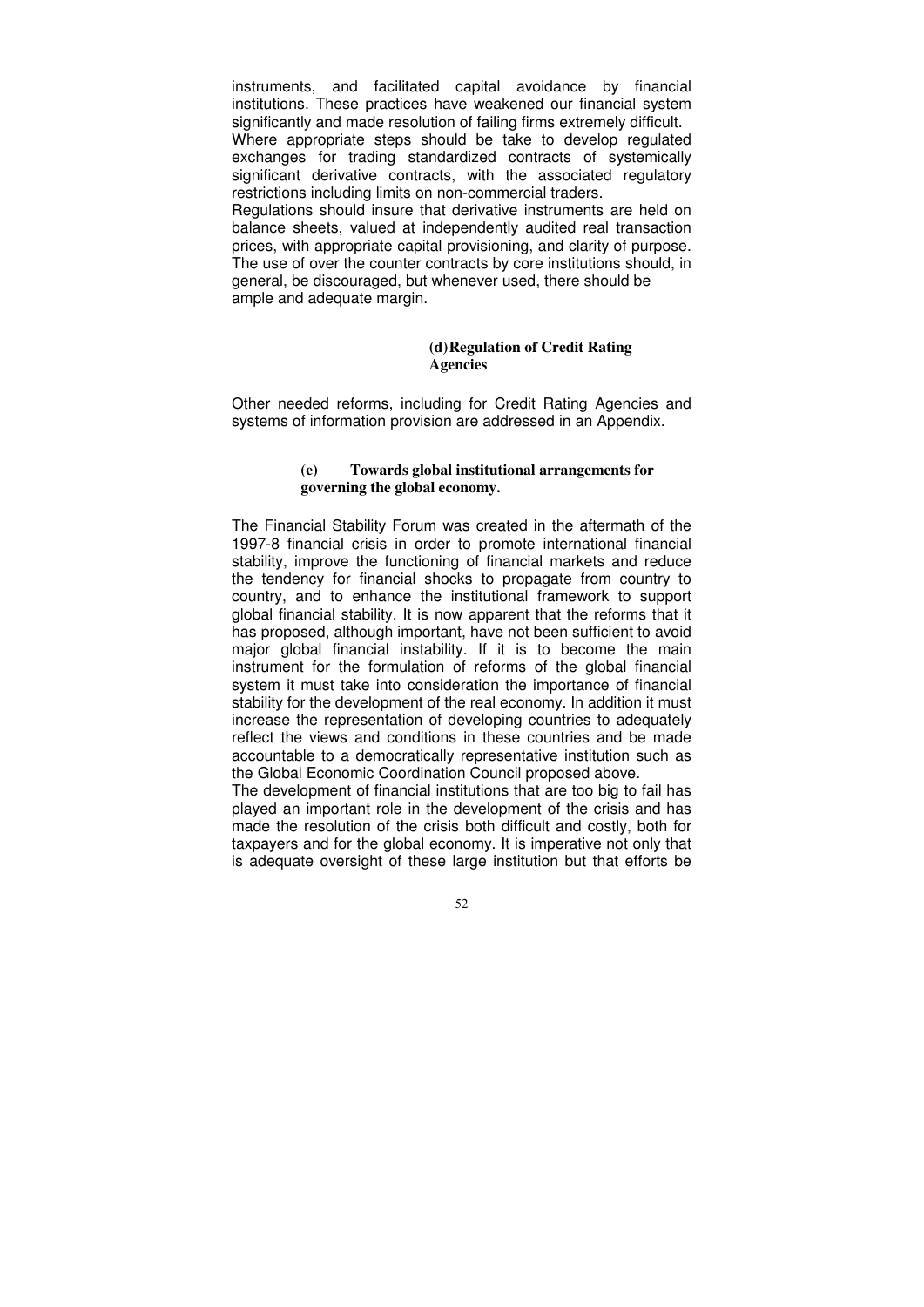made to limit their size and the extent of their interactions, to limit the scope of systemic risk. This will require more effective global cooperation in financial and competition regulation. Movement towards this goal might be enhanced by taking steps to lay the groundwork for a Global Financial Regulatory Authority and a Global Competition Authority. With so many firms operating across borders, it is difficult to rely on national regulatory authorities. There may be large externalities generated by the action (or inaction) of national authorities. A potential, but partial, remedy to this difficulty is the proposal for a College of Supervisors to oversee systemically relevant global financial institutions. This could provide a basis for a more comprehensive Global Authority.

#### (f) Host Country regulation of foreign subsidiaries

In the absence of adequate global coordination, financial sector regulation will need to be based on the host country, not the home country, and may entail requiring the establishment of subsidiaries, rather than relying on branches.

#### (g) Regulatory institutions

While inadequate regulations are partly to blame for the current crisis, in some cases good regulations were not effectively applied and enforced. This highlights the need for reforms in regulatory structures, including reforms that make the possibility of regulatory capture less likely. The weaker is the system of global regulation, the more segmented will financial markets have to be to ensure global stability.

# 7. Support for Financial Innovations to Enhance Risk Mitigation

The absence of global systems of risk bearing and the absence of—and in some cases resistance to—innovations that would facilitate efficient risk bearing, such as GDP indexed bonds and mortgage products which better manage the risks associated with home ownership must be remedied. Governments and the international financial institutions need to explore meaningful innovations that would enhance risk management and distribution and how markets might be encouraged to do a better job. In particular, while there have been some expansion in capital markets in domestic currencies in developing countries, developing countries still bear the brunt of exchange and interest rate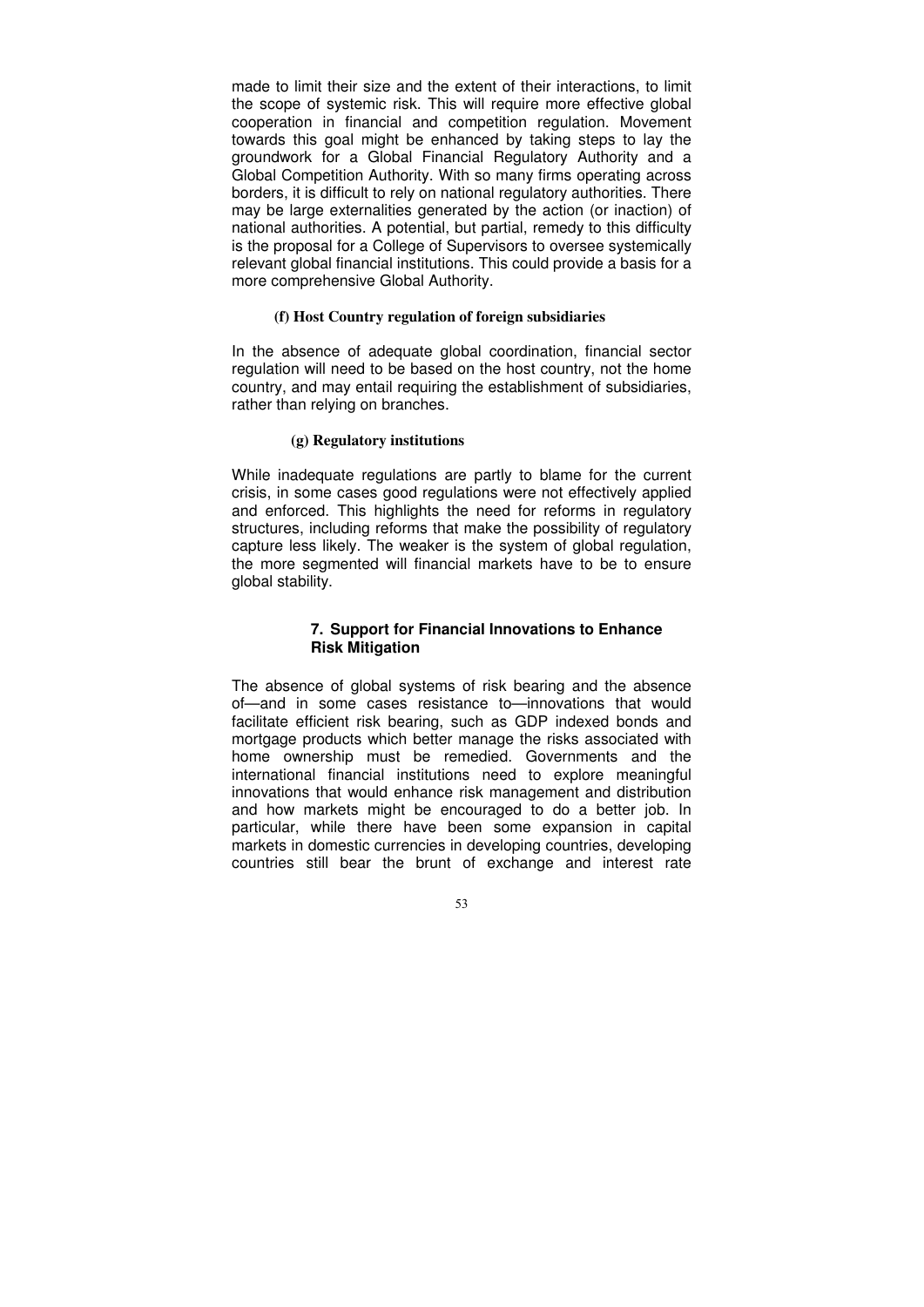# 8. Mechanisms for handling Sovereign Debt Restructuring and Cross-border Investment **Disputes**

fluctuations. IFI lending in (possibly baskets of) local currencies and the provision of exchange and interest rate cover might be important steps in improving international risk markets.

There is an urgent need for renewed commitment to develop an equitable and generally acceptable Sovereign Debt Restructuring Mechanism, as a well as an improved framework for handling cross border bankruptcies. One way by which this might be done is through the creation of an independent structure, such as an International Bankruptcy Court. The United Nations Commission on International Trade Law provides a model that could be extended to the harmonization of national legislation on cross border disputes dealing with trade in financial services. A number of countries may face difficulties in meeting their external debt commitments as the crisis worsens and debt rescheduling becomes more and more difficult due to an increase in creditors not represented in the Paris Club. The current crisis has already seen a number of bankruptcies of companies that operate across national borders, and their number is likely to increase. The absence of a formal mechanism for dealing with the impact of cross border bankruptcy and insolvency, especially when related to financial institutions, transmits the adverse economic effects to the global economy. It is especially important to achieve a uniform approach to financial and investment disputes on bankruptcy and insolvency, given the fact that the regulations dealing with these matters included in bilateral free trade agreements often transcend existing multilateral treaties and national legislation.

# 9. Completion of a Truly Development-Oriented Trade Round

There is a need for a true development round, to create an international trade regime which truly promotes growth in the developing countries. It is essential, that in all trade negotiations, the long recognized principle of special and differential treatment of developing countries be preserved.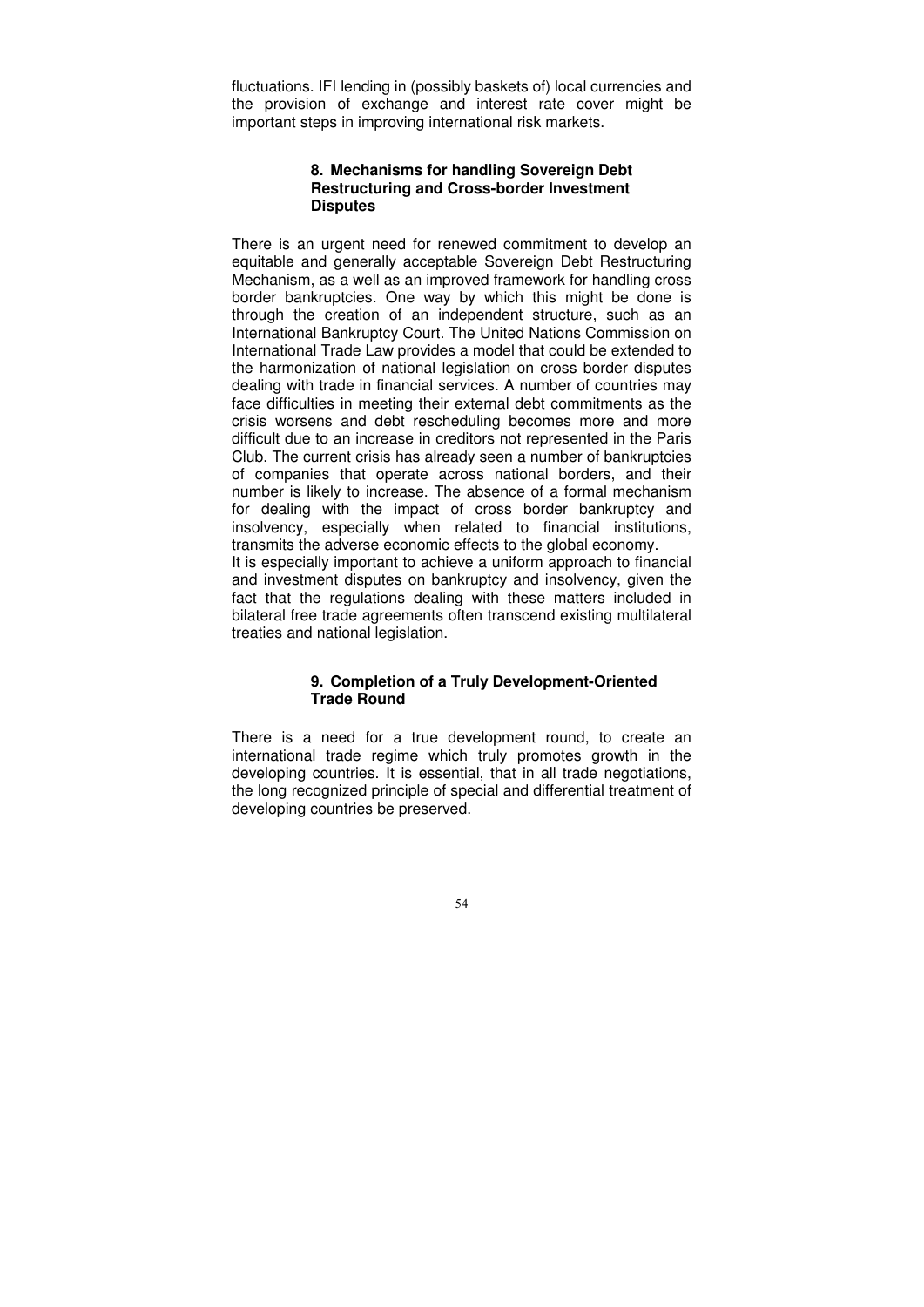# 10. More Stable and Sustainable Development Finance

The need for more and more stable sources of finance for development, including for the investments needed to address the long run challenges of responding to climate change, and new institutions for disbursement of funds. In the absence of better systems of risk mitigation, it is especially important for developing countries to be wary of measures that expose them to greater risk and volatility, such as capital market liberalization. Developing countries should use all the tools at their disposal, price interventions, quantitative restrictions, and prudential regulations, in order to help manage international capital flows.

Market-driven international capital flows are of a magnitude and volatility that they can offset any formal mechanism to provide additional finance for development. Thus, an active management of foreign capital inflows will be required to ensure that they are supportive of government counter-cyclical policies. The Articles of Agreement of the International Monetary Fund provided to members the facility of controlling capital inflows and expressly excluded the use of Fund resources to meet imbalances resulting from capital account disequilibrium. The Fund should thus be encouraged to return to its first principles and support countries that attempt to manage external flows in support domestic counter cyclical policy.

The international community needs to explore a variety of mechanisms of *innovative finance*, including regular emissions of a new global reserves (SDRs), revenues generated from the auction of global natural resources (such as ocean fishing rights and pollution emission permits), and international taxes (such as a carbon tax, which would simultaneously help address problems of global warming, or a financial services tax, which would simultaneously help stabilize international financial markets.)

The receipts could be directed to support the developing countries costs of reducing greenhouse gas emissions in the context of their national policies to promote sustainable development. The effective implementation of national systems of taxation form a crucial part of domestic development finance. Measures must be taken to preserve national autonomy in the selection of the sources and methods of government financing while ensuring that national differences do not create incentives to evade responsibility of contributors to the support of government policies. An efficient method of achieving this result would be the acceptance by all countries of an amendment of Article 26 of the United Nations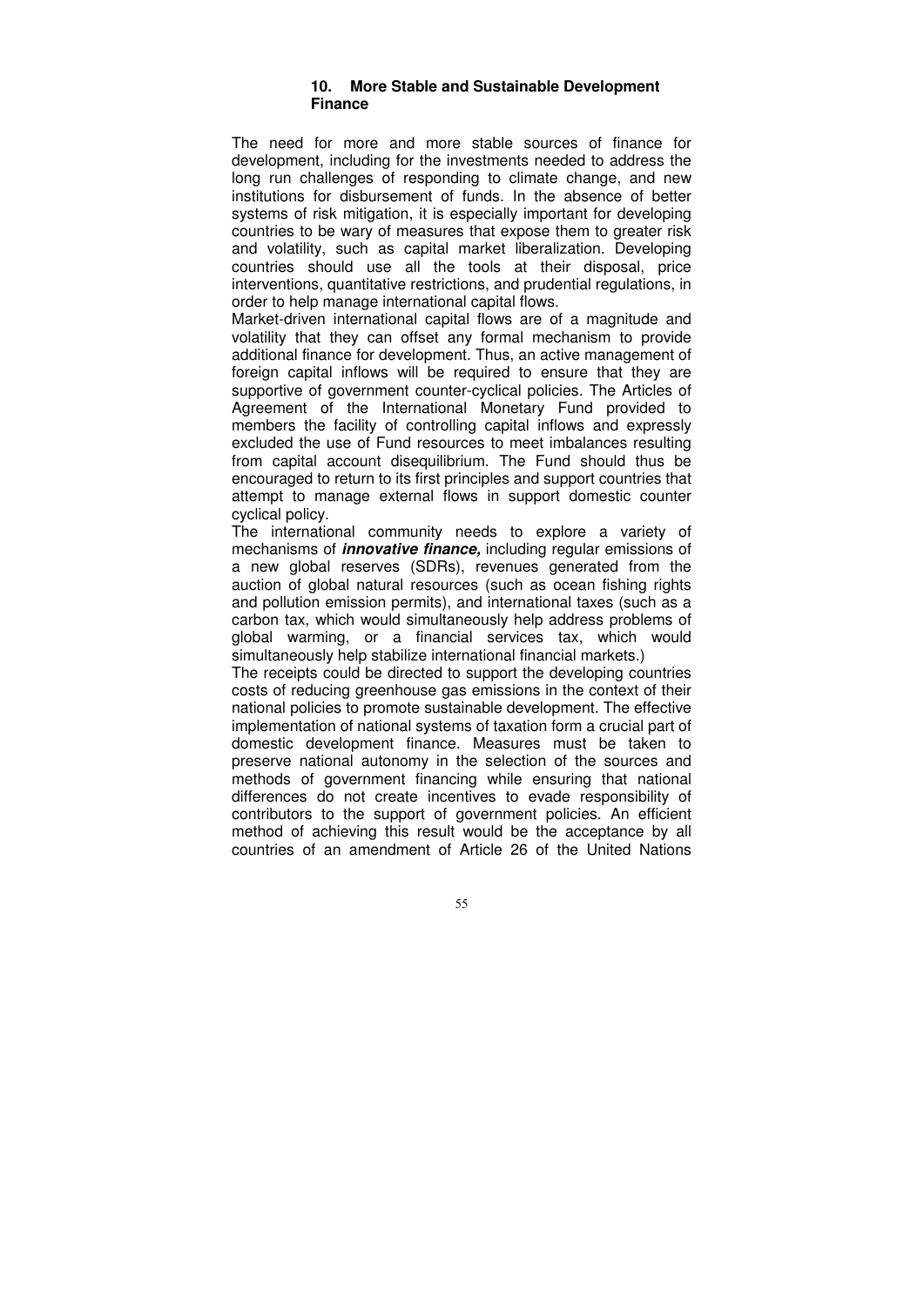Model Double Taxation Convention between Developed and Developing Countries to make the exchange of information automatic.

# IV. Islamic Finance and the Global Crisis

Internationally, Islamic banks appear to be more resilient to the global economic turndown and international financial crisis than conventional banks. They tend to avoid the speculative investments, such as derivatives, that many analysts believe led to the financial crisis affecting conventional banks. For many observers, Islamic finance serves as a vehicle for recovering from the international financial crisis. The Islamic banking industry may be able to strengthen its position in the international market as investors and companies seek alternate sources of financing.

However, as Islamic banks operate within a global financial system, they have not been completely insulated from the recent economic and financial shocks. For instance, on the one hand, the Islamic financial industry is considered by many to be less risky because financial transactions are backed by physical assets. On the other hand, Islamic banks may be more vulnerable to fluctuations in the mortgage market, given their high activity in the real estate sector compared to conventional banks. The recent slowdown in real estate activity in the Gulf economies raises concerns about some Islamic banks' financial positions.

# A. Performance of Islamic Bonds

A key segment of the Islamic finance market is Islamic bonds, known as sukuk. The global market for Islamic bonds is estimated to be \$80 billion currently. After increasing more than five-fold from 2004 to 2007, global issuance of sukuk hit a three-year low point in 2008 . Sales of new Islamic bonds amounted to \$15.8 billion in 2008, compared to \$46.7 billion in 2007.15 Corporate issuances represented about 60% of total new Islamic bonds issued in 2008, and sovereign and quasi-sovereign issues represented the remainder of new issuances. The bulk of sukuk issuance comes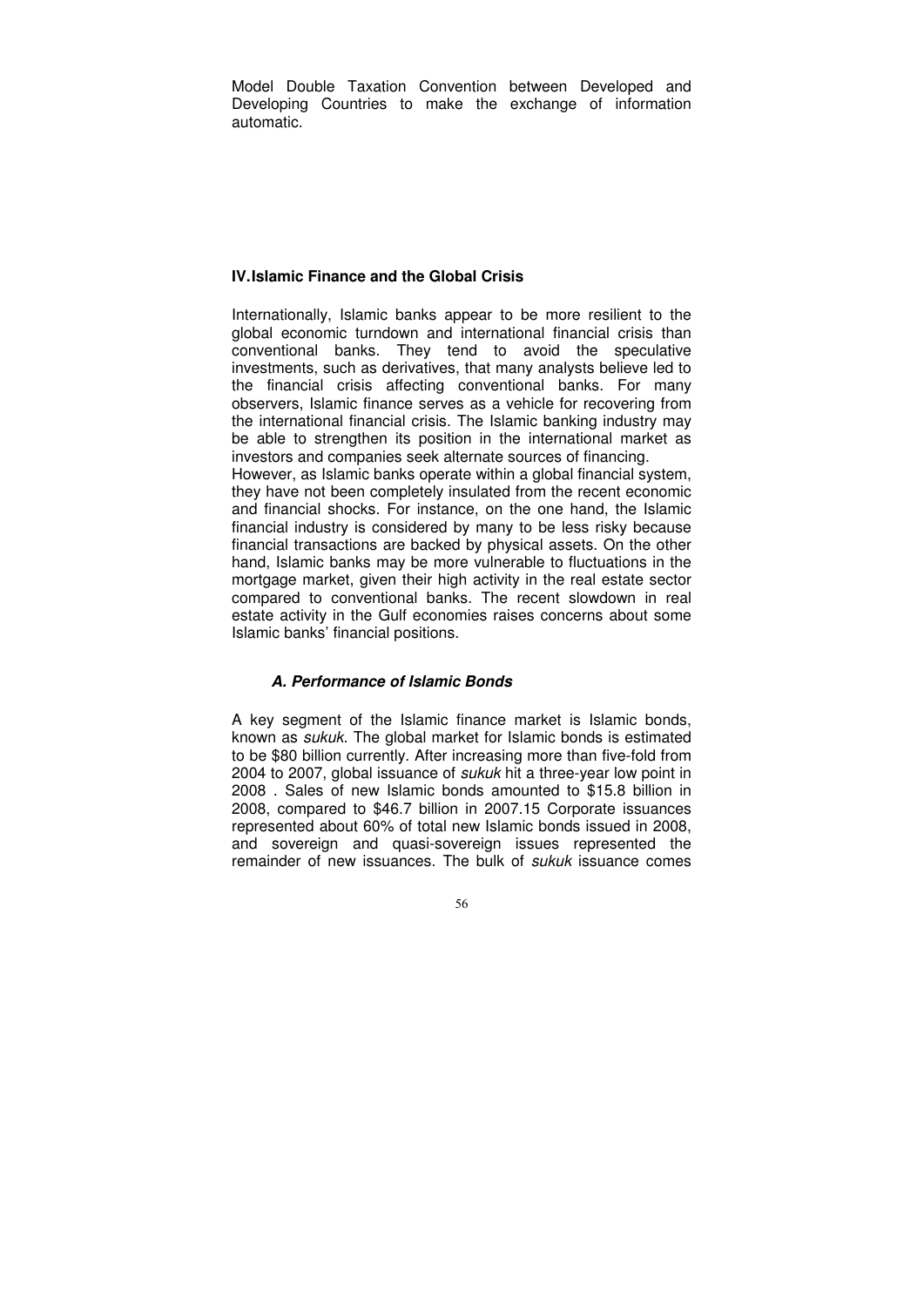from Malaysia and the United Arab Emirates, although the Islamic bond market is widening. While the sukuk market is small in comparison to the market for conventional bonds, it was one of the world's fastest growing financial instruments prior to the recent slowdown. Sukuk issuance began slowing down in late 2008, partly due to the global economic turndown, The international sukuk market faced lower levels of liquidity, resulting from declines in oil prices and reduced confidence from investor. Additionally, global issuance of Islamic bonds may have slowed in 2008 due to concerns raised by the Accounting and Auditing Organization for Islamic Financial Institutions (AAOIFI) about the shariahcompliance of some sukuks. Despite current challenges, many analysts believe that the long-term viability of the Islamic bond market appears strong, owing to the growing popularity of Islamic financial products, increased government interest in Islamic finance, investment and financing needs of the Gulf countries, and financial institution seeking greater diversification.



Global Issuance of Islamic Bonds (Corporate and Sovereign), 2004-2008

#### B. Steps Forward-- Some Recommendations

Islamic financial markets are operating far below their potential because Islamic banking by itself cannot take root in the absence of the other necessary components of an Islamic financial system. A number of limitations will have to be addressed before any longterm strategy can be formulated: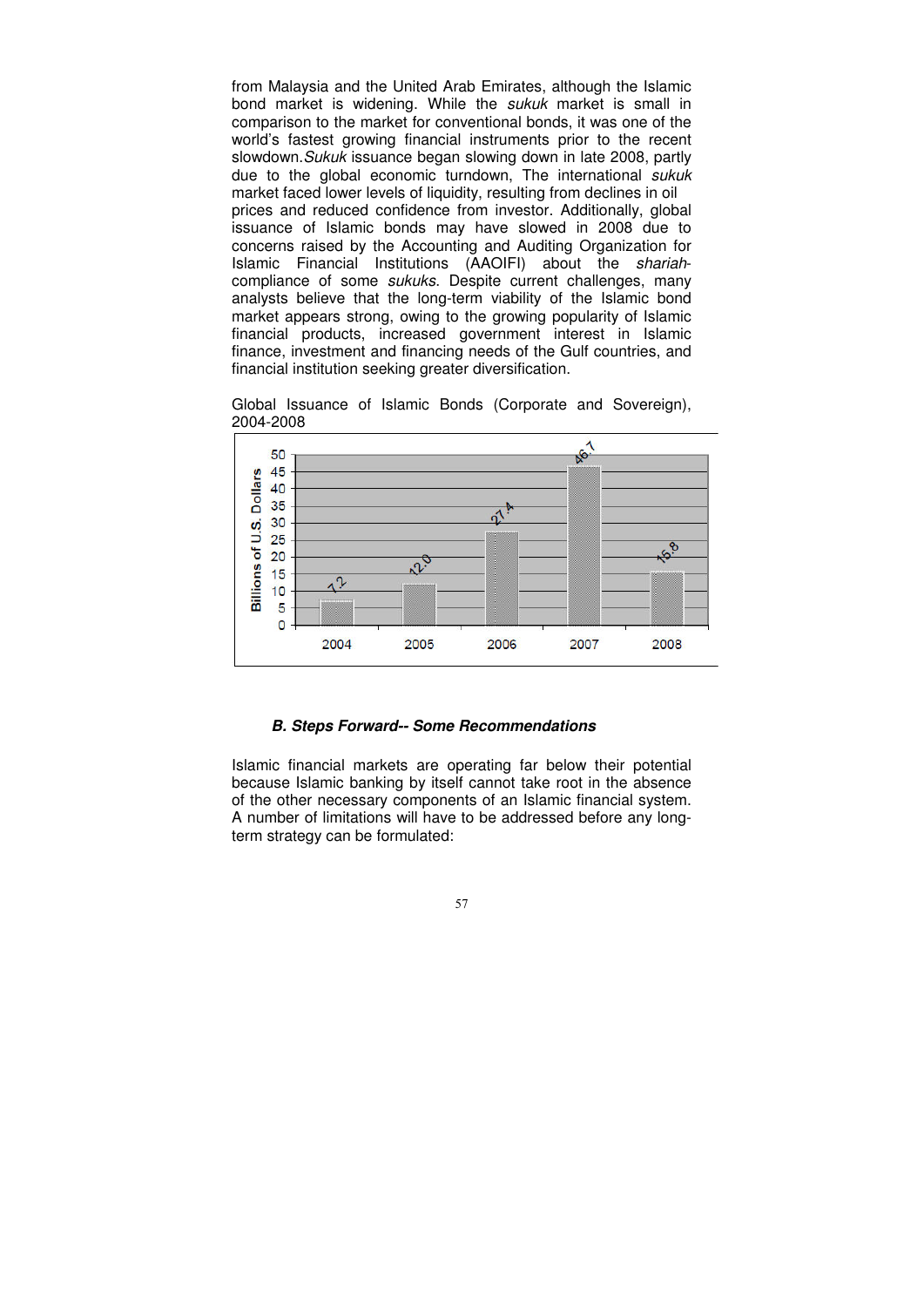• A uniform regulatory and legal framework supportive of an Islamic financial system has not yet been developed. Existing banking regulations in Islamic countries are based on the Western banking model. Similarly, Islamic financial institutions face difficulties operating in non- Islamic countries owing to the absence of a regulatory body that operates in accordance with Islamic principles. The development of a regulatory and supervisory framework that would address the issues specific to Islamic institutions would further enhance the integration of Islamic markets and international financial markets.

• There is no single, sizable, and organized financial center that can claim to be functioning in accordance with Islamic principles. Although stock markets in emerging Islamic countries such as Egypt, Jordan, and Pakistan are active, they are not fully compatible with Islamic principles. The stock markets in Iran and Sudan may come closest to operating in compliance with Islamic principles. Moreover, the secondary market for Islamic products is extremely shallow and illiquid, and money markets are almost nonexistent, since viable instruments are not currently available. The development of an interbank market is another challenge.

• The pace of innovation is slow. For years, the market has offered the same traditional instruments geared toward shortand mediumterm maturities, but it has not yet come up with the necessary instruments to handle maturities at the extremes. There is a need for risk-management tools to equip clients with instruments to hedge against the high volatility in currency and commodities markets. In addition, the market lacks the necessary instruments to provide viable alternatives for public debt financing.

• An Islamic financial system needs sound accounting procedures and standards. Western accounting procedures are not adequate because of the different nature and treatment of financial instruments. Well-defined procedures and standards are crucial for information disclosure, building investors' confidence, and monitoring and surveillance. Proper standards will also help the integration of Islamic financial markets with international markets. Islamic institutions have a shortage of trained personnel who can analyze and manage portfolios, and develop innovative products according to Islamic financial principles. Only a limited number of Islamic institutions can afford to train their staffs and deploy resources in product development.

• There is lack of uniformity in the religious principles applied in Islamic countries. In the absence of a universally accepted central religious authority, Islamic banks have formed their own religious boards for guidance. Islamic banks have to consult their respective religious boards, or shariah advisors, to seek approval for each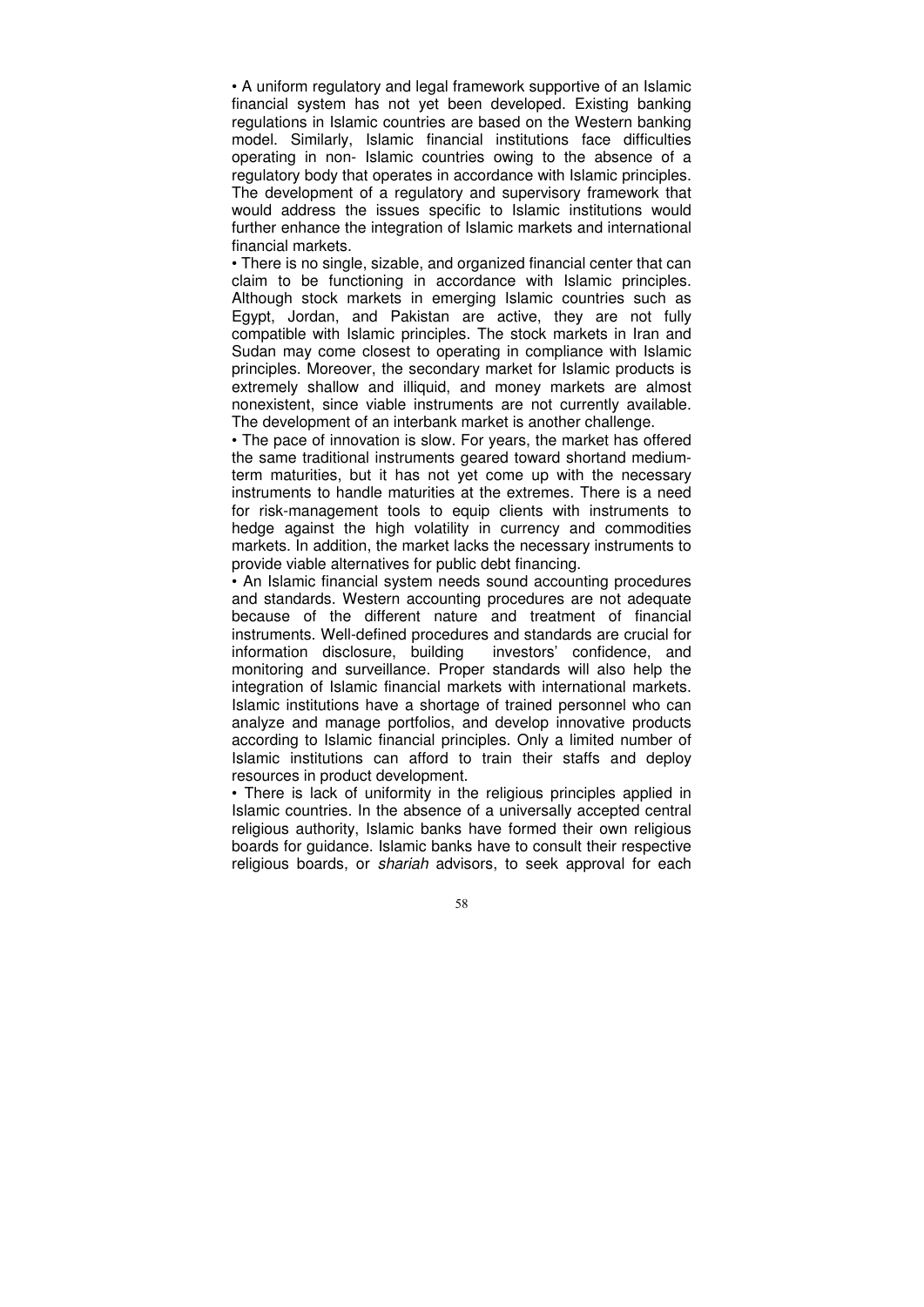new instrument. Differences in interpretation of Islamic principles by different schools of thought may mean that identical financial instruments are rejected by one board but accepted by another. Thus, the same instrument may not be acceptable in all countries. This problem can be addressed by forming a uniform council representing different schools of thought to define cohesive rules and to expedite the process of introducing new products.

Improvement can be made in several areas to promote and enhance the providing Islamic financial services. However, certain areas deserve immediate attention.

# 1. Financial Engineering:

Financial engineering and financial innovations are driving the global financial system toward greater economic efficiency by expanding the opportunities for sharing risk, lowering transaction costs, and reducing asymmetric information and agency costs. Financial engineering involves the design, development, and implementation of innovative financial instruments and processes as well as the formulation of creative solutions. Financial engineering may lead to a new consumer-type financial instrument, or a new security, or a new process or creative solution to corporate finance problems, such as the need to lower funding costs, manage risk better, or increase the return on investments. For Islamic financial institutions, a financial engineering challenge is to introduce new Shariah-compatible products that enhance liquidity, risk management, and portfolio diversification. Generally, attempts to apply financial engineering techniques to Islamic banking will require committing a great deal of resources to understanding the risk-return characteristics of each building block of the system and offering new products with different risk-return profiles that meet the demand of investors, financial intermediaries, and entrepreneurs for liquidity and safety. Securitization is a prime candidate for financial engineering. New financial innovations are also needed to satisfy the demand for instruments at both ends of the maturity structure: extremely short-term deposits and long-term investments. Money markets that are Shariah compatible do not exist at present, and there is no equivalent of an Islamic interbank market where banks could place, say, overnight funds or could borrow to satisfy a need for temporary liquidity. Although securitization of a pool of lease portfolios could help to develop the interbank market, the volume of transactions offered by securitization may not be sufficient to meet the demand.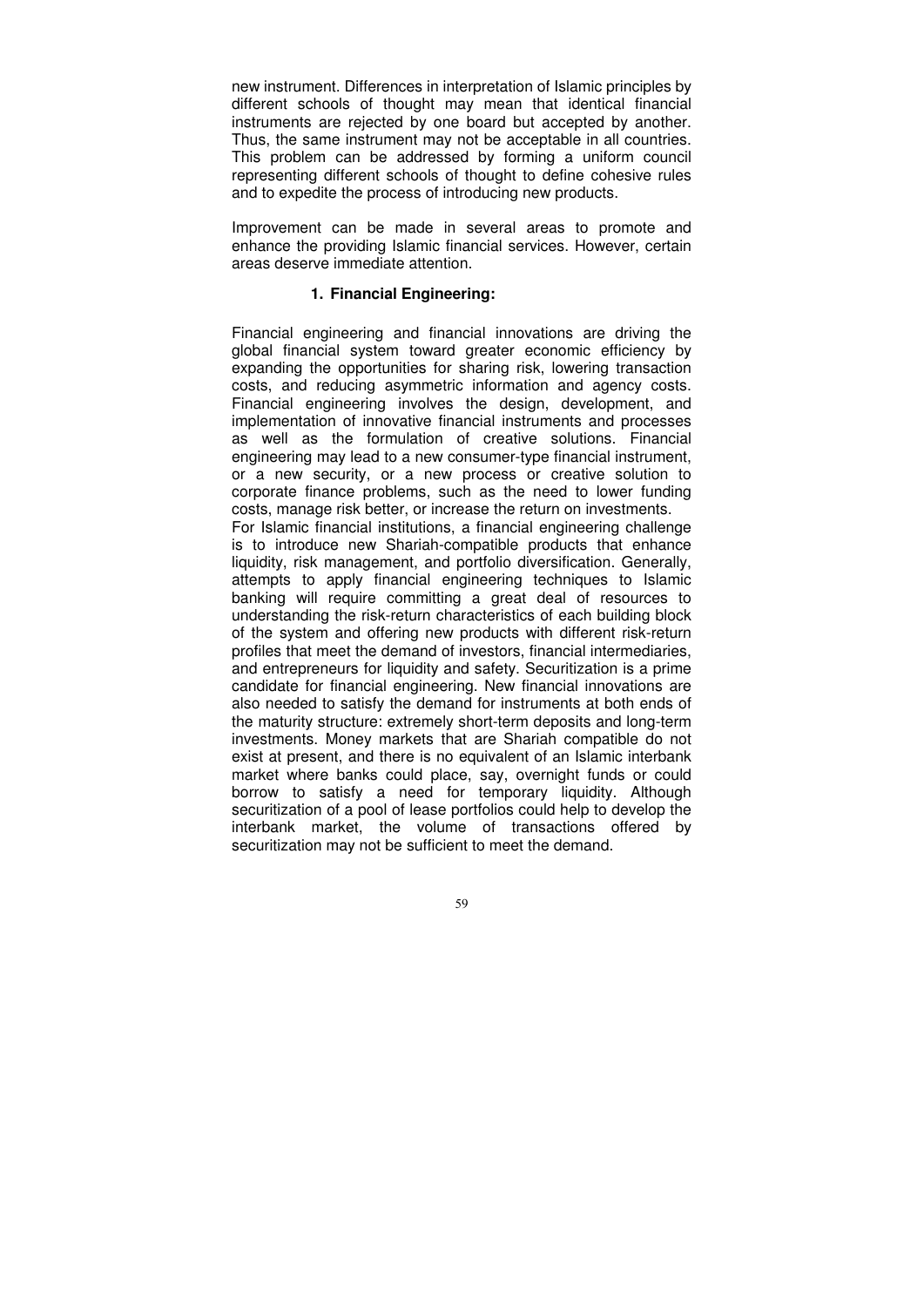Islamic financial institutions are, in general, of small size and cannot afford to invest substantial funds in research and development. They are unable to reap the benefits of economies Informal discussions with practitioners revealed that religious boards sometimes are extremely rigid on minor technical matters and make the process of introducing a new product difficult and lengthy, resulting in missed business opportunities. The importance of financial engineering, Islamic financial institutions should seriously consider making joint efforts to develop the basic infrastructure for introducing new products. Conducting basic research and development collectively may save some of the costs required to build this infrastructure individually. A good example of such collective effort would be to sponsor research in the development of analytical models, computer systems, and tools to analyze the risk and return on different instruments.

Financial engineering is an area where Islamic financial institutions could benefit from more experienced Western institutions, which are more sophisticated in engineering and marketing the right product to the right client. Conventional investment banks, which have invested heavily in the infrastructure for developing new products, can work for or with Islamic financial institutions to develop Shariah-compliant products.

# 2. Risk Management and Diversification:

Due to limited resources, Islamic banks are often unable to afford high-cost management information systems or the technology to assess and monitor risk in a timely fashion. With weak management and lack of proper risk-monitoring systems, the risk exposure of Islamic banks is high.

Providing a more diverse mix of financial services or spreading risks over a larger geographic area imply at least the potential for improved diversification, so the same protection against financial distress can be attained with fewer resources. For Islamic financial institutions, geographic expansion of the depositor base could achieve diversification on the liabilities side. Diversification on the assets side could reduce the variance of the returns that accrue to claimholders of the financial intermediary. Also, geographic and sectoral diversification on the assets side could break up the financial institutions' concentration in a region or a sector and thus reduce its exposure by creating less perfectly correlated risks. Geographic spread of products can further help the financial intermediary to improve its credit risk by selecting borrowers with the best credit and avoiding those with the weakest. With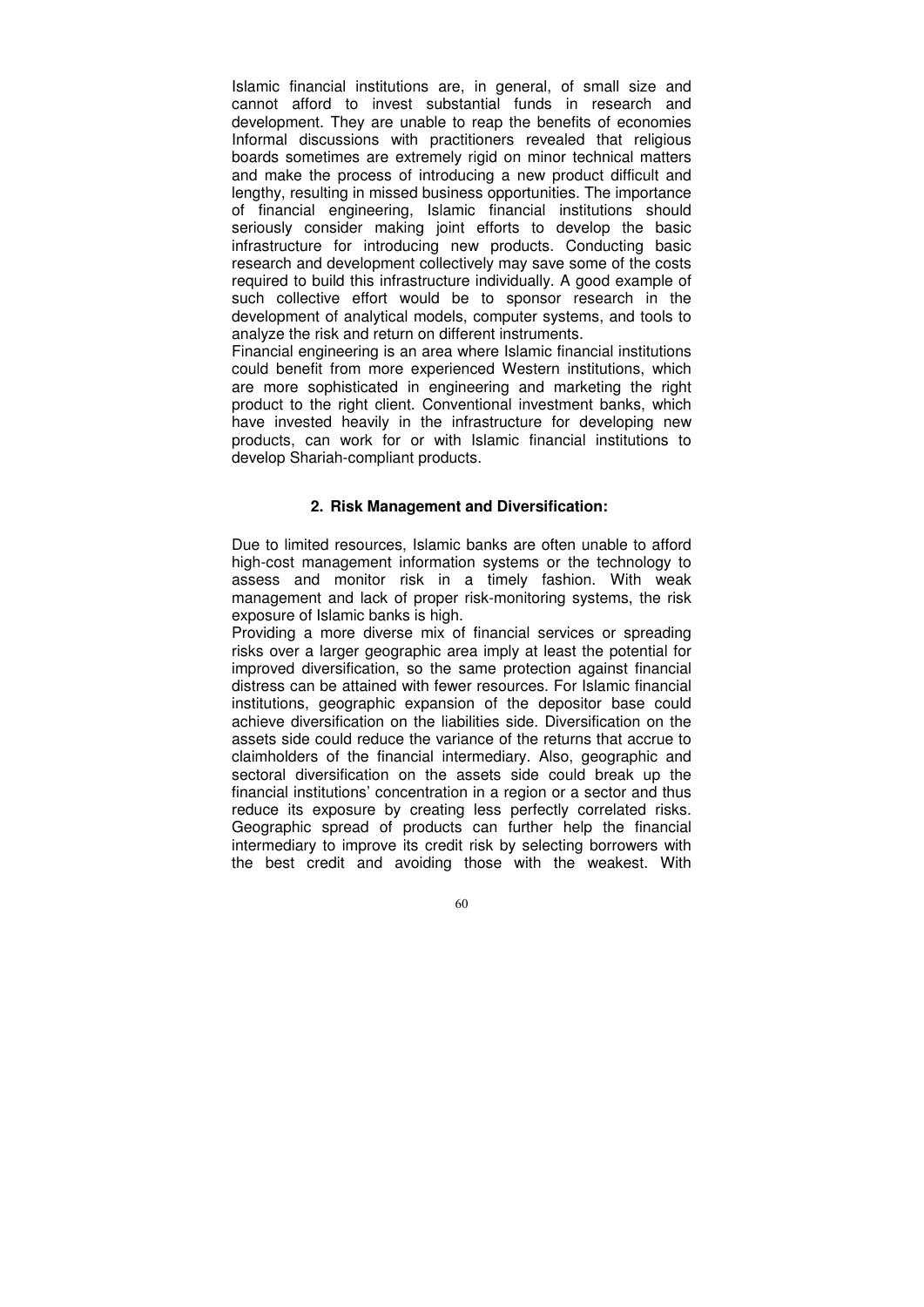diversification, Islamic banks would be able to extend the maturity frontier.

Islamic financial intermediaries need to adopt appropriate risk management not only for their own portfolio but also for that of their clients. Diversification and risk management are closely associated with the degree of market incompleteness. In highly incomplete markets, financial intermediaries are in a better position to provide diversification and risk management for the client because the responsibility for risk diversification shifts from the investors to the financial intermediary, which is considered to be better at providing intertemporal risk management. Islamic financial institutions need to take immediate steps to devise an infrastructure for implementing proper measures, controls, and management of risk and to create innovative instruments to share, transfer, and mitigate financial risk so that entrepreneurs can concentrate on what they do best: managing exposure to business risk in which they have a comparative advantage.

Finally, Islamic financial institutions need to realize the importance not only of financial risk and its management but also of operational risk, which is risk due to the failure of controls and processes. Currently, there is a serious lack of a risk culture and of enterpriselevel sponsorship of active risk management.

# 3. Non-Bank Financial Services:

For further growth, the role of intermediation should be extended beyond its traditional setup. In particular, there is a need to broaden the scope and range of financial services offered, similar to the concept of a "financial products supermarket." Such a supermarket would act like an "all-in-bank" covering all sorts of financial services. In this role, the Islamic bank would serve as a one-stop shop catering to different types of customers, ranging from private individuals, institutions, high-net-worth individuals, and corporations and offering products that serve their investment, borrowing, risk management, and wealth management needs. For example, such an institution would serve retail customers, manage investment portfolios, and provide various services for corporate customers. At the same time, like a broker, the financial products supermarket would be a retail firm that manages assets and offers payment and settlement services. Most Islamic banks are not adequately equipped to provide typical investment banking services, such as underwriting, guarantees, market research, and fee-based advisory services. The refinement and development of fee-based services would enhance the functionality of Islamic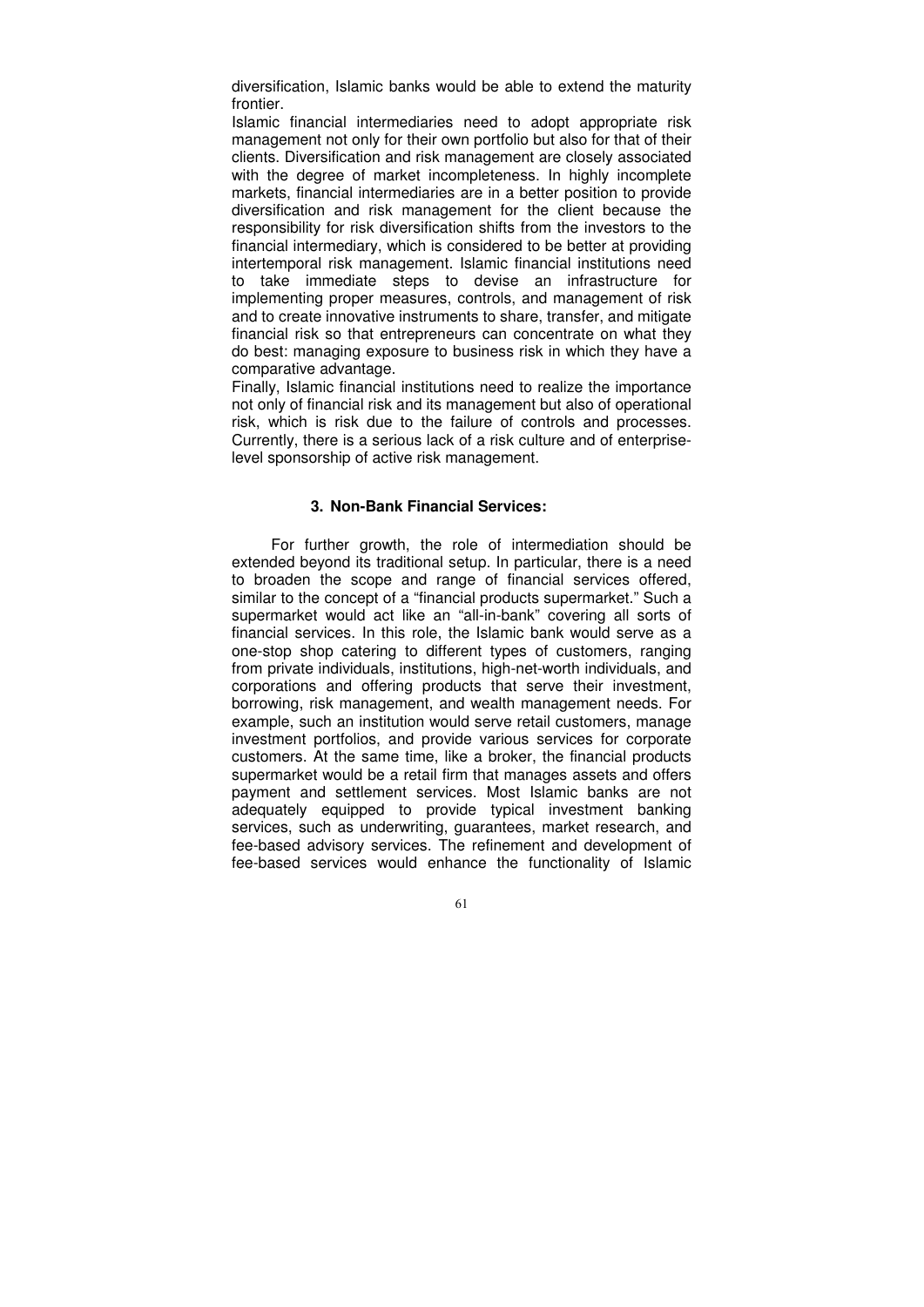financial services. Fee-based contracts like joalah, wakalah, and kifalah require further development if they are to be recognized and operationalized to exploit the full capabilities of Islamic banks.

# 4. Development of Capital Markets:

Responding to the current wave of oil revenues and growing demand for Shariah-compliant products, Islamic capital markets are expanding at a quickening pace, and stakeholders are starting to realize their potential. Development of institutional infrastructure, such as accounting standards and regulatory bodies, is a step in the right direction. However, the market needs host governments to undertake strong leadership and constructive policy actions.

Well-developed Islamic capital markets will not only benefit borrowers and institutional investors, they also can enhance the stability of Islamic banks, providing them with improved portfolio, liquidity, and risk management tools. Ultimately, these developments will help to integrate Islamic financial markets, as well as the institutions that form them, into the broader conventional international financial system.

On the supply side, the volume of Islamic investments, with a preference for Shariah-compliant instruments, has grown to form a critical mass that can support a well-functioning and efficient capital market. It is evolving into a truly international market. Not only highly rated borrowers, such as the multilateral development banks (for example, the World Bank), but also developing-country borrowers with lower credit ratings, such as Pakistan, have successfully raised a considerable volume of funds in this market.

These institutions include the IFSB, AAOIFI, Liquidity Management Center, International Islamic Financial Markets, and International Islamic Rating Agency. On the demand side, countries in the developing world, especially the middle-income countries, will require a significant volume of investments in infrastructure over the next decade. For Indonesia alone, additional infrastructure investments of \$5 billion (2 percent of GDP) are required annually, to reach a 6 percent medium-term growth target . Because the domestic capital markets of these borrowers are often too shallow to satisfy their large investment needs, they will have to access external sources of financing.

Furthermore, Muslim stakeholders in middle-income countries are increasingly expressing their preference for Shariah-compliant financing. In turn, financial intermediaries, including private sector commercial and investment banks, as well as development finance institutions, will have to start paying more attention to the "nonfinancial" needs of their clients.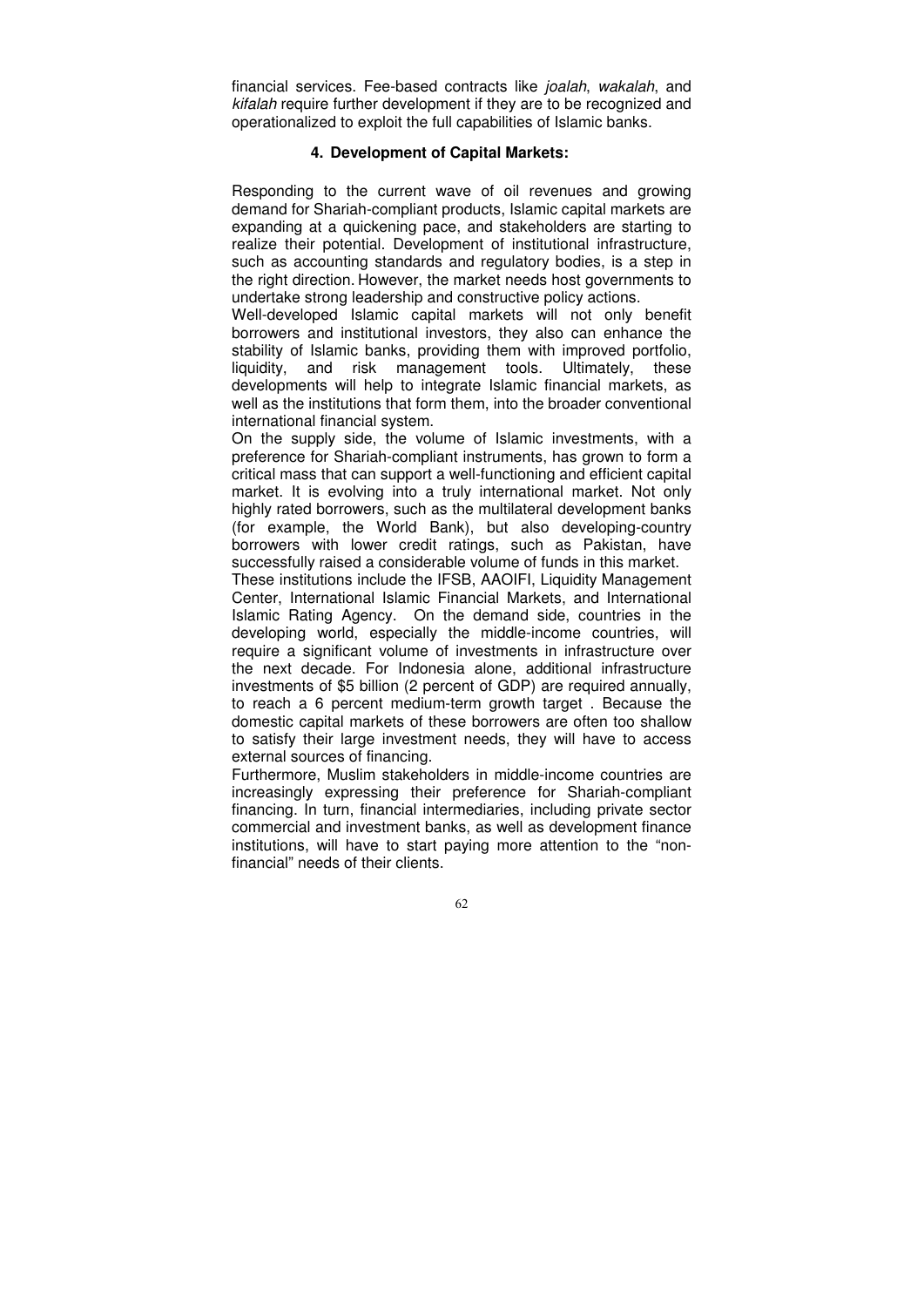For the multilateral development banks, the development of Islamic capital markets is a highly relevant topic. First, multilateral development banks are deeply involved in infrastructure finance and are naturally interested in the Islamic capital market as a new and alternative source of financing. Second, by channeling the funds available in Islamic financial markets, which are mostly based in the countries with high savings such as the Gulf Cooperation Council countries and Malaysia, to finance investments in developing countries, multilateral development banks can create a new model for international cooperation while responding to the stakeholders' voices on both sides. Third, multilateral development banks can promote financial stability by encouraging the development of Islamic capital markets and providing the momentum to integrate the Islamic financial markets into the international financial system.

In the near future, structures such as *ijarah* (a lease) and murabahah (a cost-plus sales contract used to purchase commodities) that provide investors with a predetermined return as well as full recourse to the obligor probably will have more market potential than other structures. This will be driven primarily by investor preferences, but a large proportion of potential borrowers will prefer to lock in their borrowing costs rather than engage in pure profit-sharing schemes. Journal of Islamic Economics, Banking and Finance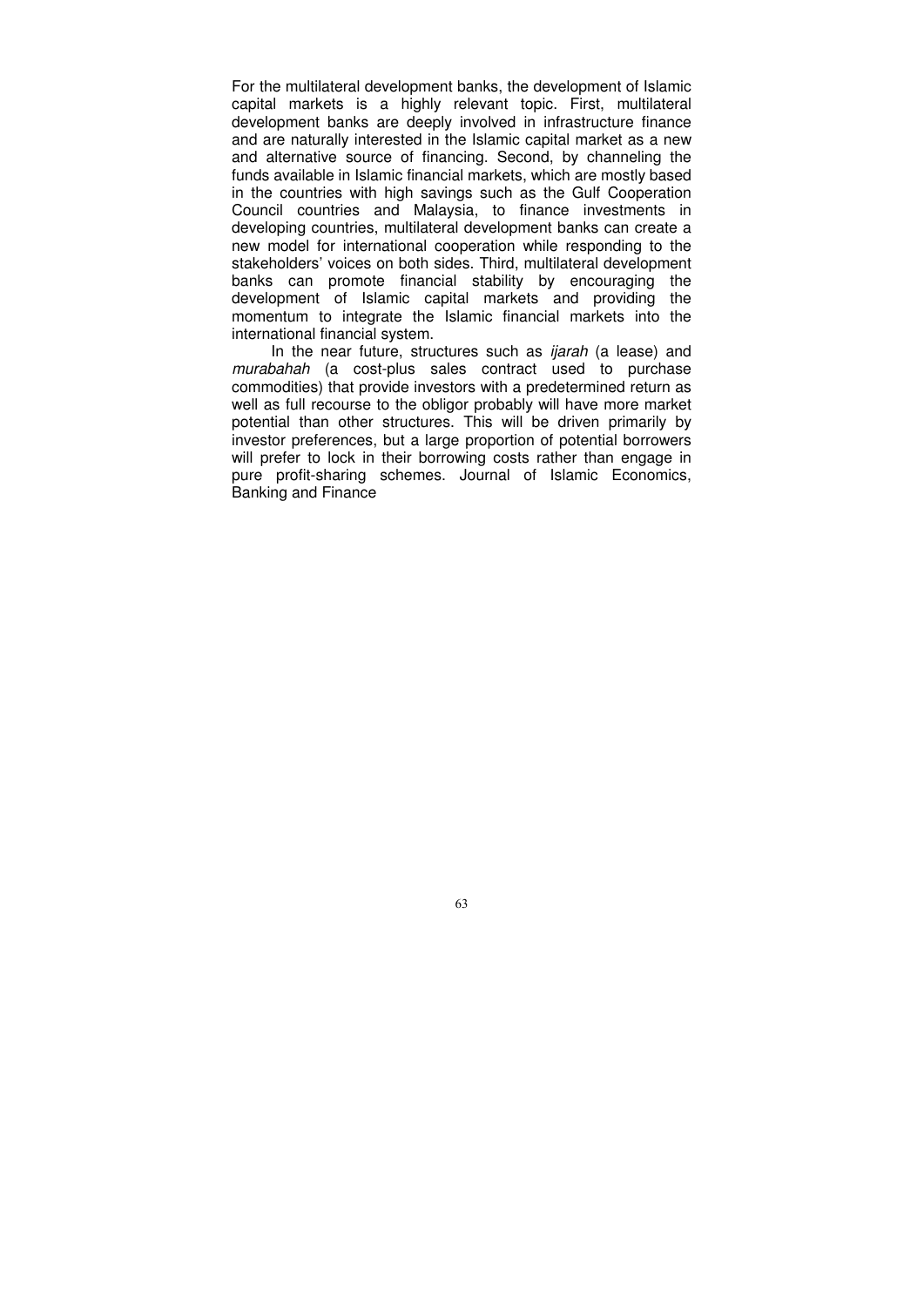While the future appears promising, certain obstacles lie ahead, and market participants and regulators need to take concrete steps to support market takeoff. First and most important, market development requires strong sponsorship and leadership on the part of the host-country government, especially regarding legal and regulatory issues. For example, for an ijarah transaction, the owner of operating assets enters into a leasing transaction. While the owner of operating assets is often the government itself or related public sector bodies, the relevant laws and regulations in the host country may not allow these bodies to pledge or lease assets needed to structure an *ijarah* transaction. This is a fundamental point; the host country's policy actions are a key prerequisite for further market development.

In addition, borrowers, investors, and intermediaries need to nurture the market patiently. Islamic transactions are often less cost-efficient than conventional bond issues. Each new issue incurs higher legal and documentary expenses as well as distribution costs because it involves examining structural robustness in addition to evaluating the credit quality of the obligor. Since the terms available in Islamic capital markets are derived mostly from pricing levels in the more liquid conventional bond markets, there is no inherent cost advantage for borrowers tapping Islamic markets. Borrowers, therefore, need to formulate a comprehensive, longterm, and strategic view on how to reduce the overall cost of tapping Islamic markets, rather than focus on a single transaction. Investors can support market development by expressing their preference for Shariah-compliant instruments, namely, in their bid prices. Intermediaries can lead the process, perhaps through further standardization of transaction schemes and instruments.

# V. The Global Financial Crisis: Lessons From and for Islamic Finance

The problem, however, is that Islamic finance is still in its infancy and commands a very small proportion of international finance. In addition, it does not genuinely reflect the ethos of Islamic teachings. The use of equity and PLS is still very small while that of debt-creating modes is preponderant. Moreover, even in the case of debt-creating modes, all the conditions laid down by the Shari'ah are not being faithfully observed by the use of legal stratagems (hiyal). This is partially due to a lack of proper understanding of the ultimate objective of Islamic finance, the non-availability of trained personnel, and the absence of a number of shared or support institutions that are needed to minimize the risks associated with anonymity, moral hazard, principal/agent conflict of interest, and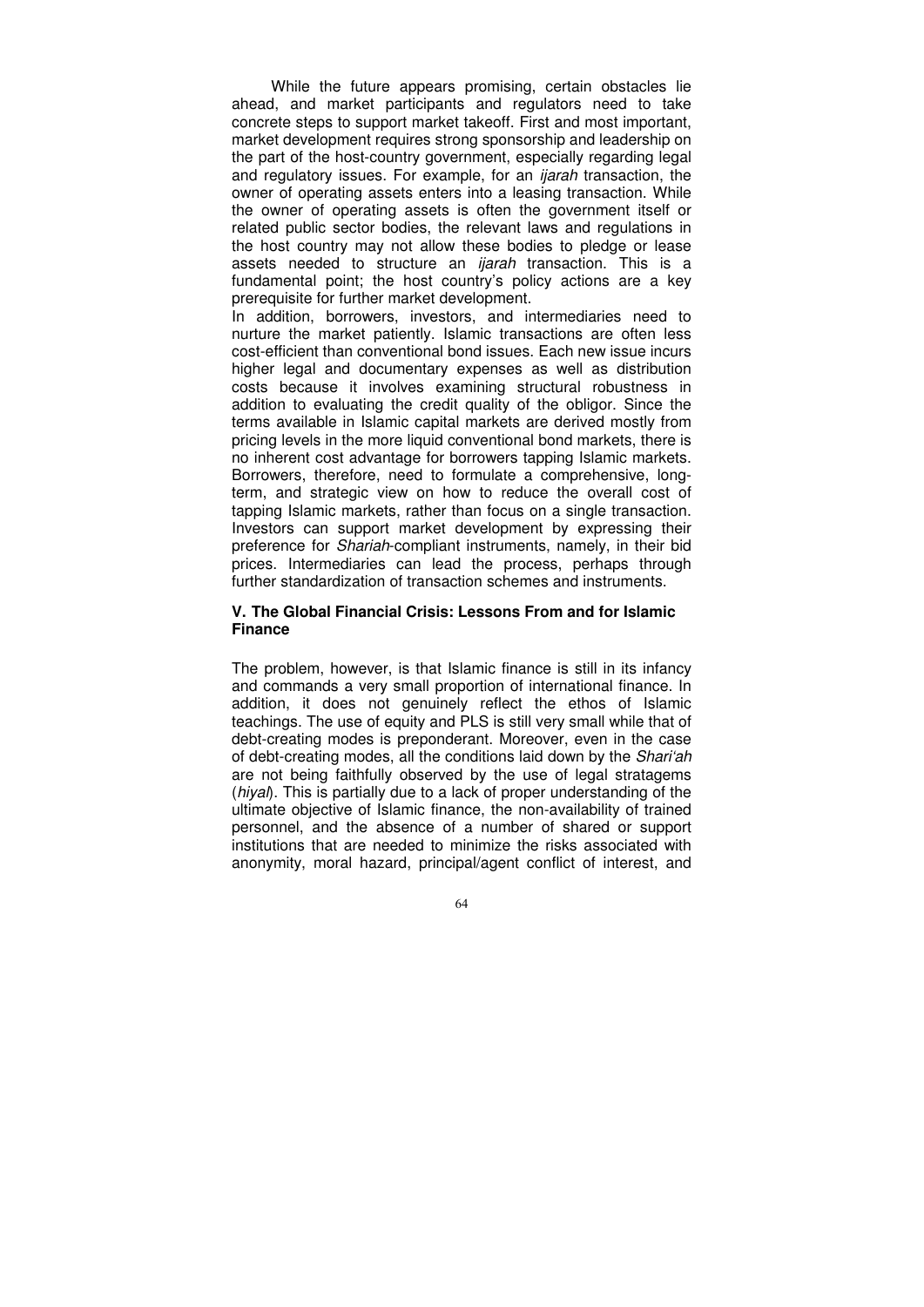late settlement of financial obligations . In addition, consumerism has also been rapidly expanding in Muslim countries and promoting living beyond means. Financial institutions exploit this tendency to expand credit to raise their income. In addition there is a great deal of corruption in government finances which, along with inefficiency and wasteful spending, has led to high levels of budgetary deficits, which are financed by domestic as well as external borrowing.

In light of the financial crisis, some lessons of utmost significance can be derived from Islamic finance and banking:-

- 1.There is deep-seated confidence in the correctness of Islamic finance in terms of its adherence to funding by sales, leases, and partnerships, and in terms of its avoidance of loans of all types, given that they are a method of finance that takes finance away from the real market of production and exchange. Likewise, there is ingrained confidence in the principle of rejection of circulation or securitization of debts. These are the most important guarantees that a financial system will not slip into a crisis.
- 2.It is necessary to stop the attempts aiming at imitating the Western forms and practices of finance, which are devoid of the reality of goods, particularly those contracts that produce no added value but only result in shifting wealth from one hand to another. The point is that these contracts belong to the type of contracts whose total equals zero, including the so-called funds of Islamic caution, contracts of compound promises, imaginary contracts of investment, and other nominal practices that are founded upon no real production or exchange.
- 3.It is necessary to reevaluate certain financial dealings adopted by some Islamic banks — namely, those dealings that separate finance from the real market and avoid relying on the production of an added value. These dealings rely on the accumulation of debts that are not accompanied by any movement in services and goods. Such dealings do not effect generation of wealth; they widen the gap between the real market and the financial market and contribute to inflation of debts in a way that leads to financial instability.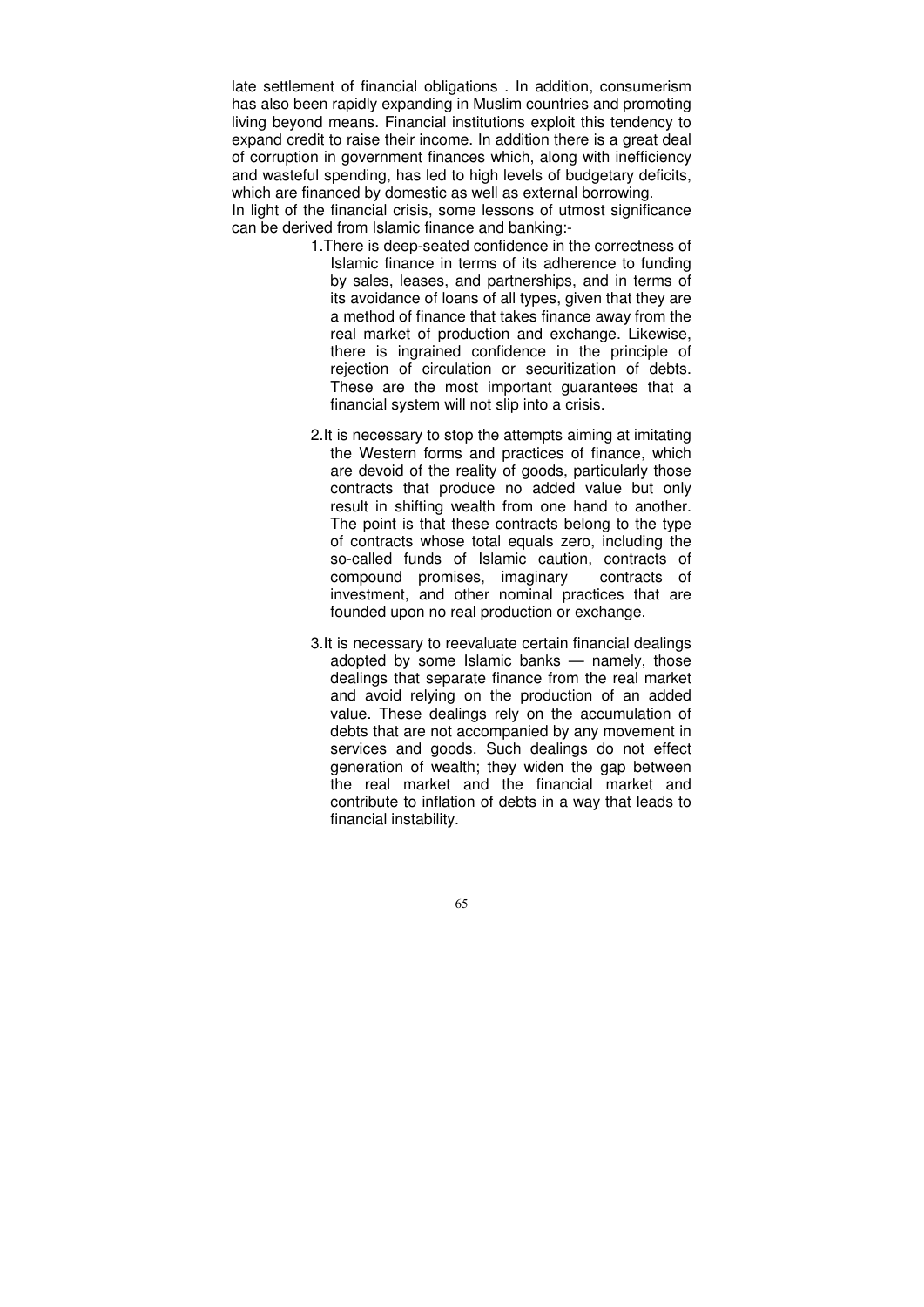- 4.Also, the debts that are not based on real exchange of goods (but rather on overlapping contracts) result in illusory financial accumulations not reflecting the true identity and goal of Islamic finance. As a consequence, Islamic finance would fail to maintain its moral purity and would fail to apply its moral standards to the measures it follows. Here, one may make special mention of the transactions of tawarruq and murabahah for local and international commodities.
- 5.There is a need for reviewing the systems of financial markets in Muslim countries, with the aim of limiting financial speculations by laying down restrictions on their different types and also by banning the transactions that do not involve real investment. It is to be known that the systems applied in some Arab and Muslim markets do not allow many derivatives, which is one of the most important causes of the crisis.
- 6.It is necessary to revise many views and opinions, especially those practices falsely labeled "Islamic," such as the so-called short-term sale, derivatives and dealings on the same day, markets of caution, mudawalat (speculations) via the Internet using currency, and so forth. These practices facilitate the prevalence of the mentality of quick profit and encourage — albeit implicitly — the spirit of selfishness and financial speculations that do not increase production or create any added value.
- 7.Principles of Islamic finance should be presented to the world as part and parcel of the true image of Islam, whose message is directed to all humankind — a mercy for the worlds. These principles are not specific to Muslims; they are principles of Islam, which is a universal religion. In fact, throughout the ages, these principles have always been known and practiced in all communities in their exchanges and transactions, though some financial dealings and speculations have marred them. Above all, these Islamic principles are required by the scientific, logical analyses of economic and financial systems and by the principles of human rights, notably the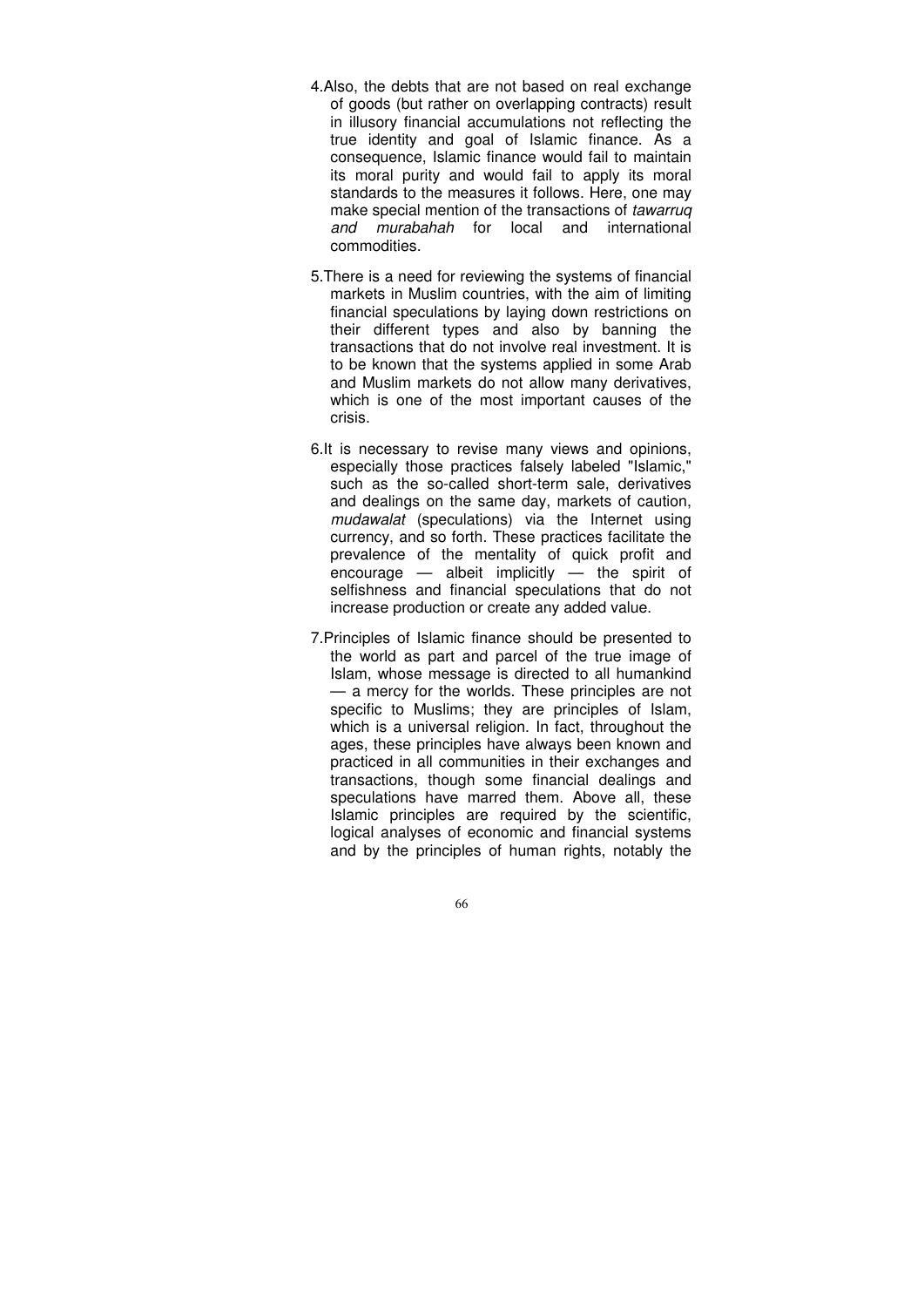right to reaping the fruits of one's own property and the right to protection against encroachment upon the personal property of those benefiting from funding. This is the meaning of justice and elimination of oppression. It is the meaning that is constantly stressed by all the rulings and branches of Islamic Shari`ah.

8. There is a need for reevaluating — from the perspective of Islamic Shari`ah — the current systems of Islamic sukuk (financial documents), in an attempt to perfect their rules and lay down organizational and jurisprudential regulations that would ensure they will not slip into the forms of securitization that dominated the Western financial markets.

9.From the standpoint of Islamic finance, a firm stance should be taken against selling debts (a practice found in Malaysia) and against discounting and rescheduling them, even under false names.

#### Future directions

The further growth and development of the Islamic financial system will depend largely on the nature of innovations introduced in the market. The immediate need is to deploy human and financial resources to develop instruments to enhance liquidity;

develop secondary, money, and interbank markets; perform asset/liability and risk management; and introduce public finance instruments. The Islamic financial system can also offer alternatives at the microfinance level.

Securitization is a step in the right direction but even this requires more sophistication. The scope of securitization —the process of unbundling and repackaging a financial asset to enhance its marketability, negotiability, and liquidity—in Islamic financial markets is very promising, because current market operations are restricted by the dearth of liquidity-enhancing products; secondary markets lack depth and breadth; and, more important, instruments for asset/liability management are simply nonexistent. With the expansion of securitization, the customer base of Islamic financial systems will grow as institutional investors, who have access to broader maturity structures, are attracted to the market;

the secondary market will develop; and asset/liability management will become a reality. Other strong candidates for securitization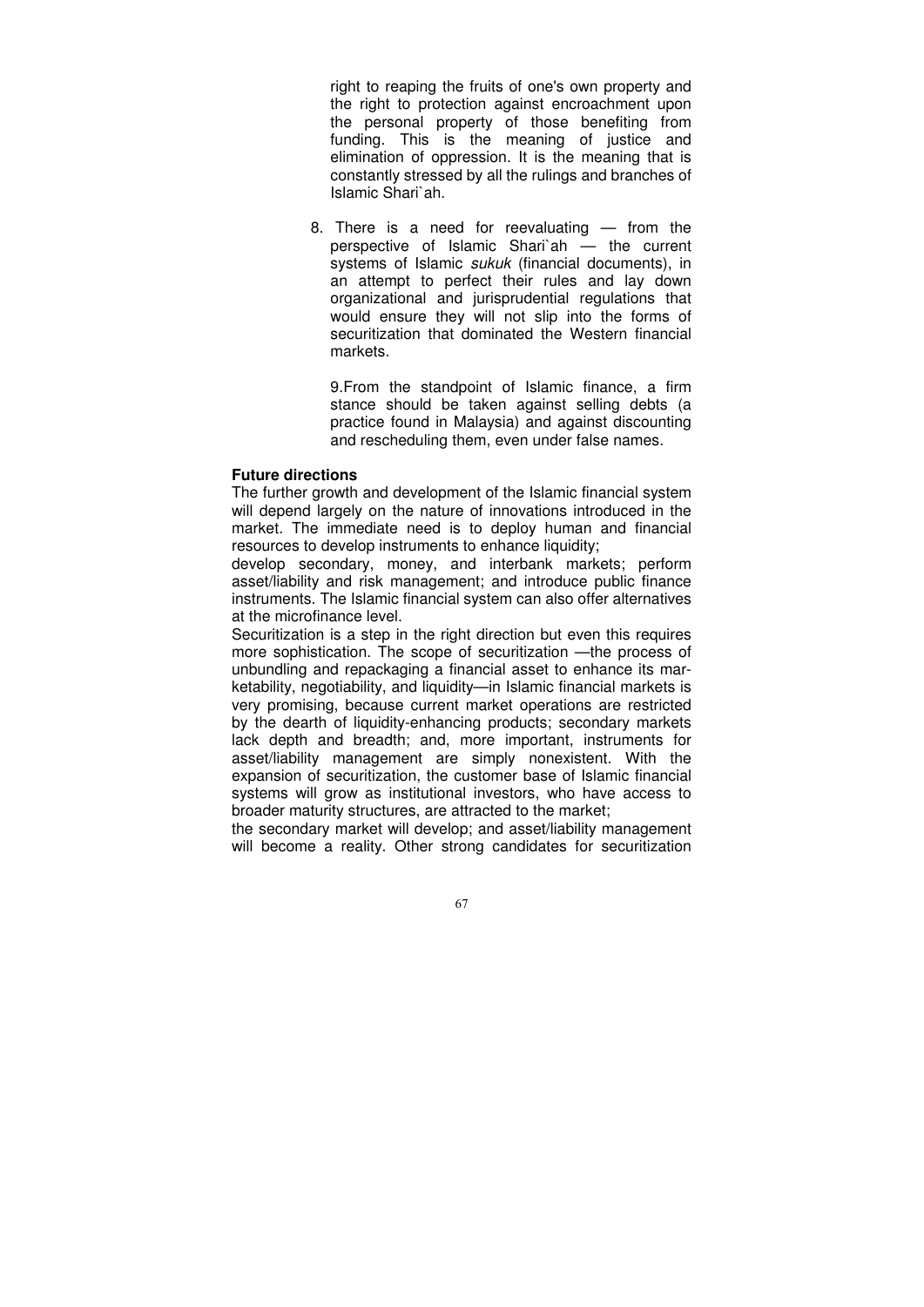include real estate, leasing, and trade receivables because of the collateralized nature of their cash flows.

Microfinance is another candidate for the application of Islamic finance. Islamic finance promotes entrepreneurship and risk sharing, and its expansion to the poor could be an effective development tool. The social benefits are obvious, since the poor currently are often exploited by lenders charging usurious rates.

An Islamic financial system can play a vital role in the economic development of Islamic countries by mobilizing dormant savings that are being intentionally kept out of interest-based financial channels and by facilitating the development of capital markets. At the same time, the development of such systems would enable savers and borrowers to choose financial instruments compatible with their business needs, social values, and religious beliefs

#### References:

- 1. Abbas Mirakhor, Islamic Finance and Globalization: A Convergence?, Journal of Islamic Economics, Banking and Finance (JIEBF) ,Volume - 3, Number - 2, July - December 2007.
- 2. Al Ghannam, Mohamed,29. May 2009,The Financial Crisis & The Future of The Egyptian Economy, Online at http://mpra.ub.uni-muenchen.de/15474/
- 3. Allen & Overy LLP, 25 FEBRUARY 2009,ISLAMIC MICROFINANCE REPORT.
- 4. IMF. (2008). World Economic Outlook Database, October 2008.
- 5. IMF. (2009). World Economic Outlook Database, April 2009.
- 6. IMF. (2009). Global Economic Slump Challenges Policies, World Economic Outlook Update, January 28, 2009.
- 7. Mervyn K Lewis.(2008).In what ways does Islamic banking differ from conventional finance?, Journal of Islamic Economics, Banking and Finance (JIEBF) ,Volume - 4, Number - 3, September - December 2008.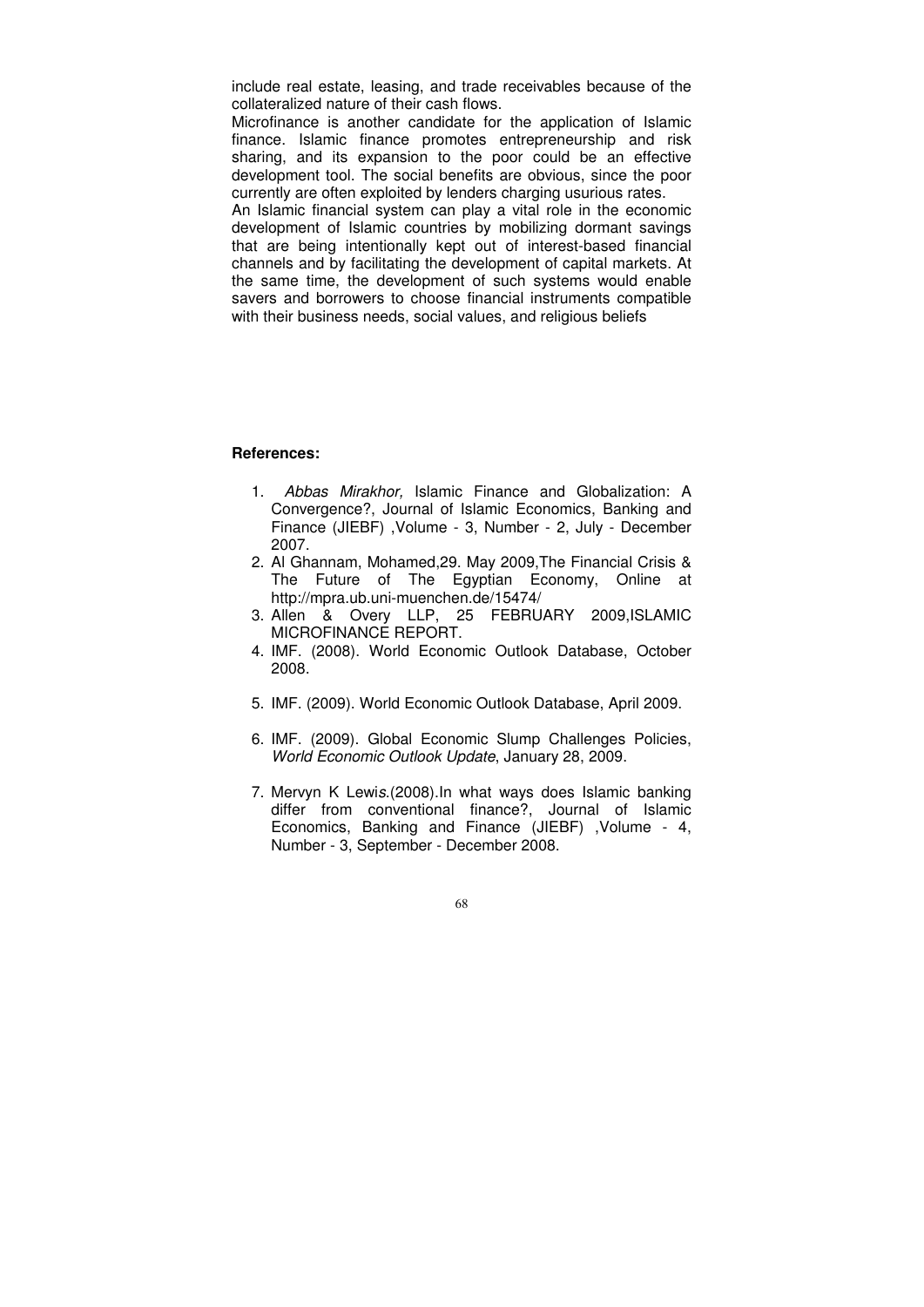- 8. Monzer Kahf ,The Global Financial Crisis:Ideas for Long Term Solutions: Short Notes,Translated By Dr. Ahmed El-Gharbawy .at:http://www.islamonline.net.
- 9. ORGANISATION OF THE ISLAMIC CONFERENCE STATISTICAL,ECONOMIC AND SOCIAL RESEARCH AND TRAINING CENTRE FOR ISLAMIC COUNTRIES (SESRIC) , THE CURRENT GLOBAL FINANCIAL CRISIS, MONTHLY REPORTS, M a y 2 0 0 9.
- 10. Robert J. Shiller.(2008) . The Subprime Solution: How Today's Global Financial Crisis Happened and What to Do about It (Princeton, NJ: Princeton University Press).
- 11. Shayerah Ilias .(2009). Islamic Finance: Overview and Policy Concerns, Congressional Research Service, February 9, 2009.
- 12. SARAH S. AL-RIFAEE ,Islamic Banking Myths and Facts.at:www.arabinsight.org
- 13. THE COMMISSION OF EXPERTS ON REFORMS OF THE INTERNATIONAL MONETARY AND FINANCIAL SYSTEM Recommendations, 19 March 2009 at http://www.un.org/ga/president/63/letters/recommendationEx perts200309.pdf.
- 14. Umer Chapra.(2009).THE GLOBAL FINANCIAL CRISIS SOME SUGGESTIONS FOR REFORM OF THE GLOBAL FINANCIAL ARCHITECTURE IN THE LIGHT OF ISLAMIC FINANCE, Center for Islamic Area Studies at Kyoto University (KIAS),Japan , June 2009.
- 15. Umer Chapra.(2008). THE GLOBAL FINANCIAL CRISIS: CAN ISLAMIC FINANCE HELP MINIMIZE THE SEVERITY AND FREQUENCY OF SUCH A CRISIS IN THE FUTURE?, A paper prepared for presentation at the Forum on the Global Financial Crisis to be held at the Islamic Development Bank on 25 October 2008.
- 16. UNCTAD. (2009). Global economic crisis: implications for trade and development, Trade and Development Board,Trade and Development Commission ,First session, Geneva, 11–15 May 2009.
- 17. UNCTAD. (2009). Assessing the Impact of the Current